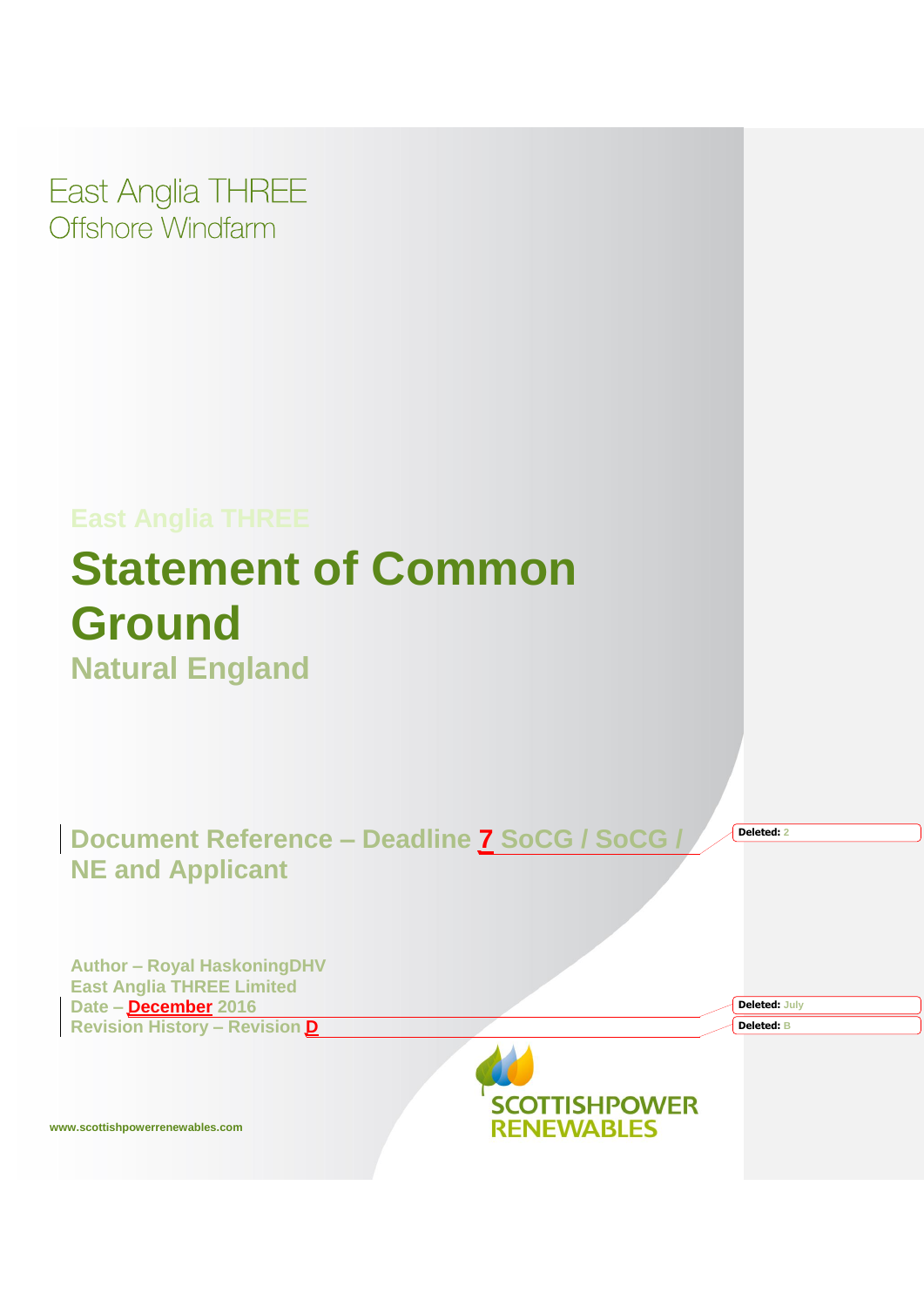#### **December-2** Deleted: July

# **Table of contents**

| 1                                                              | <b>Introduction</b>                                         |  | 2                       |  |  |
|----------------------------------------------------------------|-------------------------------------------------------------|--|-------------------------|--|--|
| 1.1                                                            | Introduction                                                |  | $\overline{\mathbf{c}}$ |  |  |
| 1.2                                                            | The Development                                             |  | $\overline{\mathbf{c}}$ |  |  |
| 1.3                                                            | Consultation with Natural England                           |  | 3                       |  |  |
| 1.3.1                                                          | Pre-Application                                             |  | 3                       |  |  |
| 1.3.2                                                          | Post-Application                                            |  | 4                       |  |  |
| $\overline{2}$                                                 | <b>Agreement Log</b>                                        |  | 4                       |  |  |
| 2.1                                                            | Marine Geology, Oceanography and Physical Processes         |  | 4                       |  |  |
| 2.2                                                            | <b>Benthic Ecology</b>                                      |  | 8                       |  |  |
| 2.3                                                            | Fish and Shellfish Ecology                                  |  | 12                      |  |  |
| 2.4                                                            | <b>Marine Mammals</b>                                       |  | 15                      |  |  |
| 2.5                                                            | Offshore Ornithology                                        |  | 20                      |  |  |
| 2.6                                                            | <b>Terrestrial Ecology</b>                                  |  | 31                      |  |  |
| 2.7                                                            | Onshore Ornithology                                         |  | 34                      |  |  |
|                                                                | <b>Appendix 1 Glossary</b>                                  |  | 40                      |  |  |
|                                                                | <b>Appendix 2 Relevant Representation and EATL Response</b> |  |                         |  |  |
| <b>Appendix 3 March 2016 Meeting Minutes</b>                   |                                                             |  |                         |  |  |
| Appendix 4 June 2016 Meeting Minutes and Auk Displacement Note |                                                             |  |                         |  |  |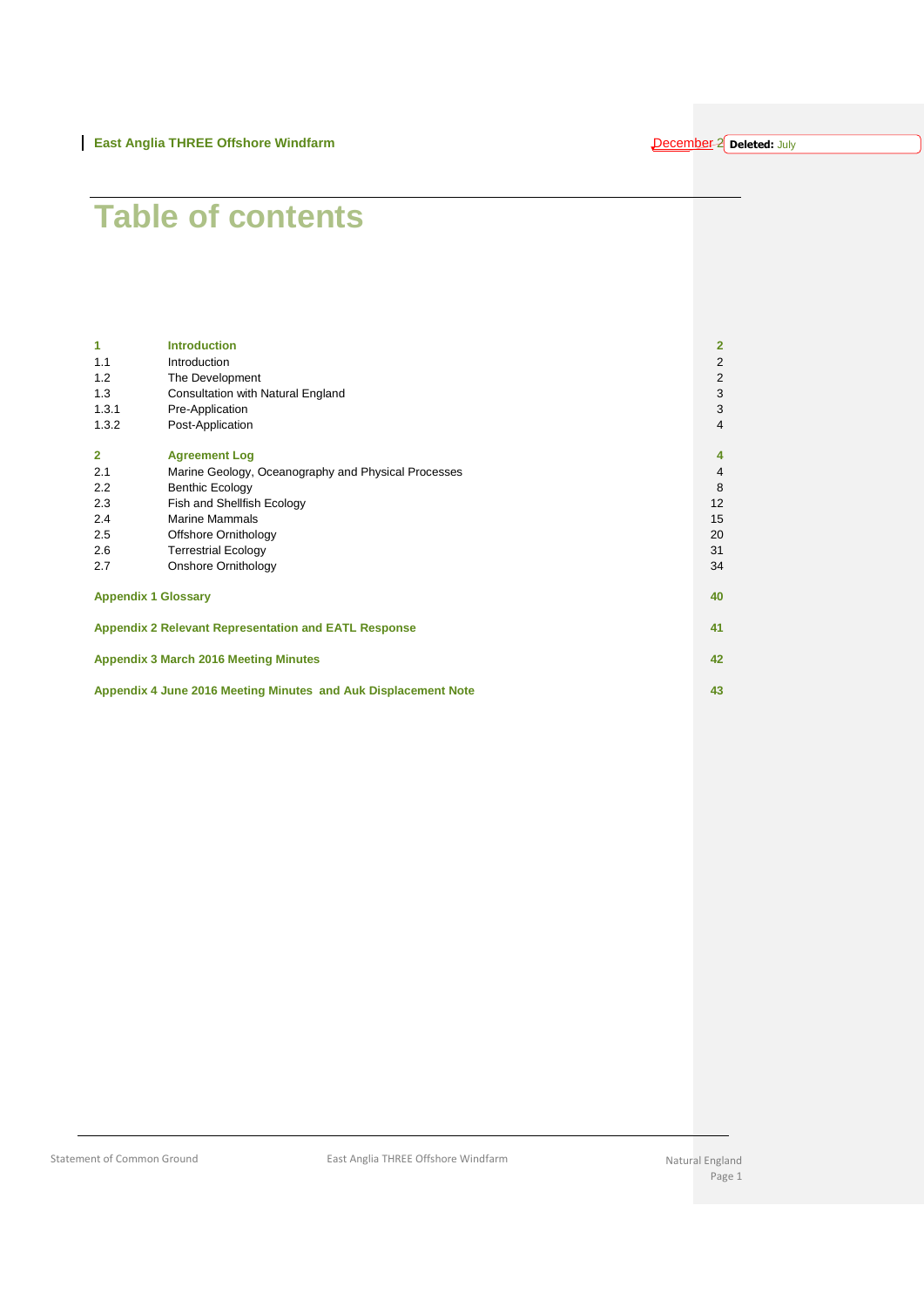### <span id="page-2-0"></span>**1 Introduction**

#### <span id="page-2-1"></span>**1.1 Introduction**

- 1. This Statement of Common Ground (SoCG) has been prepared with Natural England to show where agreement has been reached with East Anglia THREE Limited (EATL) during the pre and post Development Consent Order (DCO) application consultation and in the course of the DCO Examination
- 2. This SoCG comprises an agreement log which has been structured to reflect topics of interest to Natural England on the East Anglia THREE DCO application (the **Application**). Topic specific matters agreed, not agreed and actions to resolve between Natural England and East Anglia THREE are included.
- 3. The position with respect to each topic of interest is presented in a tabular form.
- 4. Throughout this document points of agreement and disagreement between EATL and Natural England are clearly indicated. Points that are not agreed will be the subject of ongoing discussion wherever possible to resolve, or refine, the extent of disagreement between the parties.
- 5. A Glossary is attached at Appendix 1.

#### <span id="page-2-2"></span>**1.2 The Development**

- 6. The Application is for development consent to construct and operate up to 172 wind turbine generators and associated infrastructure, with an installed capacity of up to 1,200 MW (the **Project**).
- 7. The DCO, if made, would be known as the East Anglia THREE Offshore Wind Farm Order. It will comprise the following elements:
	- Up to 172 offshore wind turbines and associated foundations, with an installed capacity of up to 1,200 MW;
	- Up to two meteorological masts and foundations;
	- Up to twelve buoys;
	- Up to six offshore electrical stations;
	- Up to one offshore platform housing accommodation facilities;
	- Subsea inter-array cables between the wind turbines and offshore electrical stations;
	- Up to four subsea export cables to transmit electricity from the offshore electrical stations to shore;
	- Up to four interconnector cables between the East Anglia ONE and East Anglia THREE Projects;
	- Scour protection around foundations and on inter-array and export cables as required;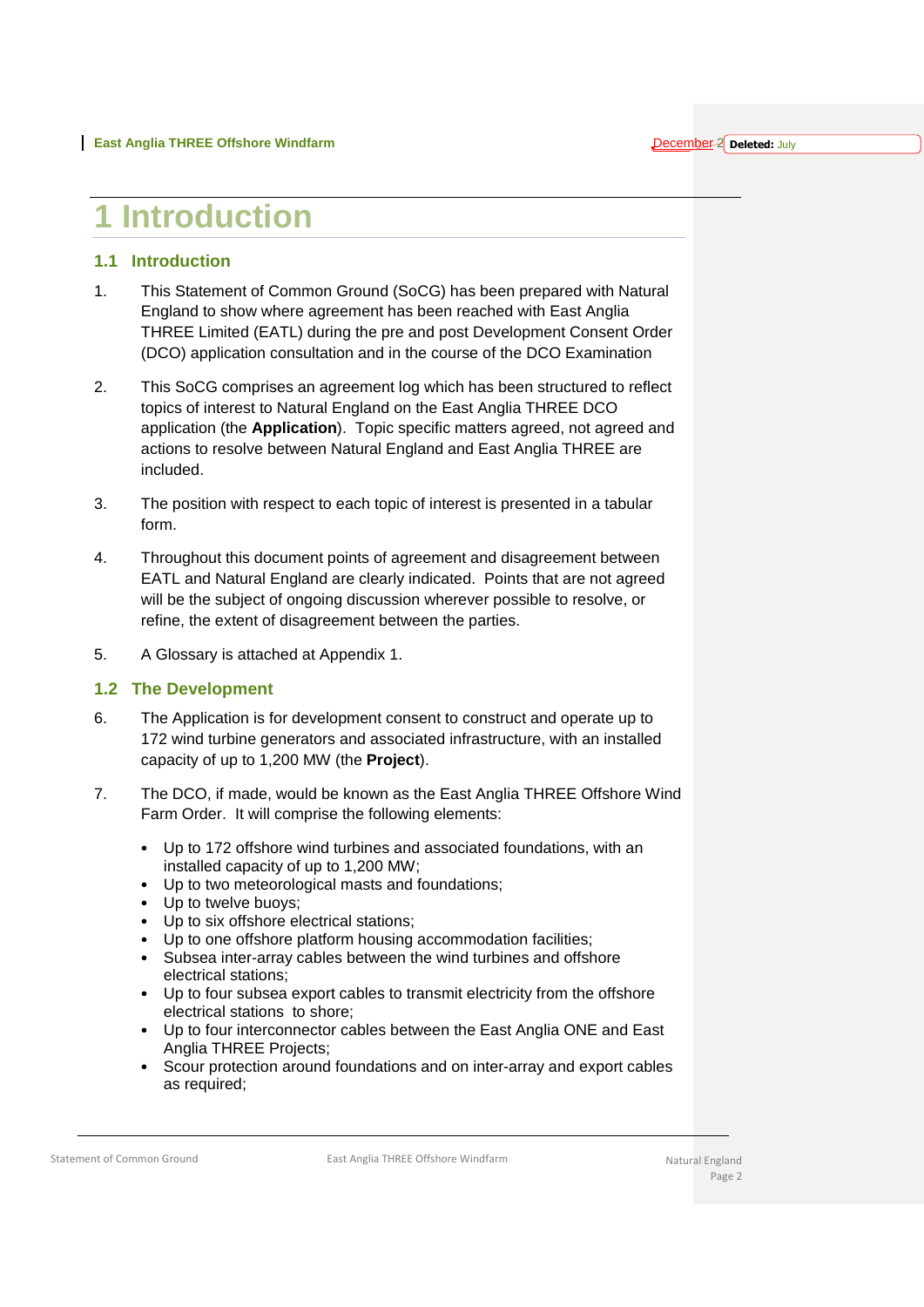#### **East Anglia THREE Offshore Windfarm**

December-2 peleted: July

- Landfall at Bawdsey with onshore transition bays to join the offshore and onshore cables;
- Up to four onshore underground circuits (each containing up to three cables) pulled through existing ducting to be laid by East Anglia ONE or directly laid, running for approximately 37km from landfall to the connection point at Bramford, Suffolk, with jointing pits, to transmit electricity to up to two new onshore substations;
- Up to two onshore substations at Bramford, Suffolk, to connect the offshore windfarm to the National Grid;
- The permanent and / or temporary compulsory acquisition (if required) of land and / or rights for the proposed Project;
- Overriding of easements and other rights over or affecting land for the proposed Project;
- The application and / or disapplication of legislation relevant to the proposed Project including inter alia legislation relating to compulsory purchase; and
- Such ancillary, incidental and consequential provisions, permits or consents as are necessary and / or convenient.
- 8. The Application was submitted to the Planning Inspectorate on 18<sup>th</sup> November 2015 and accepted for examination on 15<sup>th</sup> December 2015.

#### <span id="page-3-0"></span>**1.3 Consultation with Natural England**

9. This section briefly summarises the consultation that EATL has had with Natural England, for further information on the consultation process and the outcome of consultations please see the Consultation Report (document 5.2 of the East Anglia THREE DCO Application).

### <span id="page-3-1"></span>**1.3.1 Pre-Application**

- 10. EATL engaged with Natural England on the Project during the pre-Application process, both in terms of informal non-statutory engagement and formal consultation carried out pursuant to Section 42 of the Planning Act 2008.
- 11. During formal (Section 42) consultation, Natural England provided comments on the Preliminary Environmental Information Report (**PEIR**) by way of a letter dated 8<sup>th</sup> July 2014 and on a separate consultation (also conducted under Section 42) regarding changes in project design by email on the 23<sup>rd</sup> of July 2015 (the **Consultation Responses**).
- 12. Further to the statutory Section 42 consultation, several meetings were held with Natural England through the Evidence Plan process. Further detail on the Evidence Plan can be found in the relevant Appendices of the Environmental Statement chapter for each of the topics within this SoCG (namely Appendix 7.1 (document 6.3.7 (1)), Appendix 10.1 (document 6.3.10 (1)), Appendix 11.1 (document 6.3.11 (1)), Appendix 12.1 (document 6.3.12 (1)), Appendix 13.1 (document 6.3.13 (1)),and Appendix 23.3 (document 6.3.23 (3)),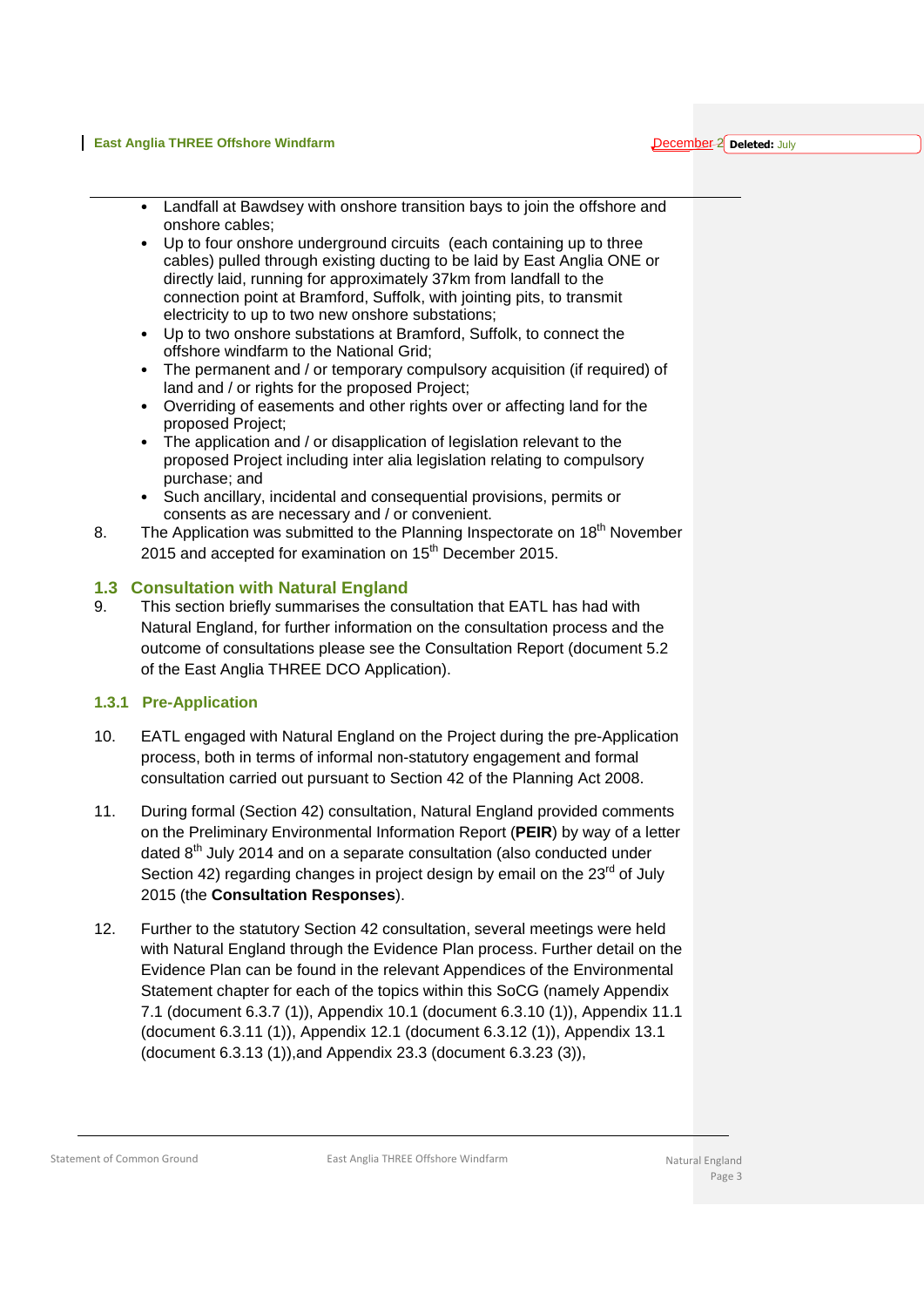#### **East Anglia THREE Offshore Windfarm**

#### December-2 peleted: July

#### <span id="page-4-0"></span>**1.3.2 Post-Application**

- 13. Natural England made a relevant representation to the Planning Inspectorate on 23rd March 2016 (the **Relevant Representation**). Following a meeting on 24<sup>th</sup> March and 8<sup>th</sup> June 2016 and subsequent communication with Natural England (attached at Appendix 2), agreement was reached on certain matters previously raised by Natural England
- 14. Jn the Rule 17 request for further information of the  $28<sup>th</sup>$  October 2016, the Examining Authority requested that this SoCG be updated to reflect the submission of additional information with regard to the Southern North Sea possible Special Area of Conservation and further discussions on offshore ornithology. Amendments have been made in Tables 4 and 5, below.

### <span id="page-4-1"></span>**2 Agreement Log**

15. Within the sections and table below the different topics for areas of agreement between Natural England and EATL are set out. []

#### <span id="page-4-2"></span>**2.1 Marine Geology, Oceanography and Physical Processes**

- 16. The Project has the potential to impact upon Marine geology, oceanography and physical processes. Chapter 7 of the East Anglia THREE Environmental Statement (ES), Application document 6.1.7, provides an assessment of the significance of these impacts. Table 1 below provides areas of common ground that have been reached regarding the findings reported within that chapter.
- 17. Marine geology, oceanography and physical processes were discussed at an Evidence Plan meeting hosted by EATL on the  $13<sup>th</sup>$  September 2013. Representatives of Natural England and the MMO were both present. A method statement detailing EATL's proposed approach to the assessment was produced prior to the meeting. This was subsequently revised based on discussions had during the meeting and was then circulated and agreed by all parties involved.
- 18. A second meeting was held to discuss the PEIR on 3<sup>rd</sup> July 2014. Natural England, the MMO and Cefas (as statutory advisor to the MMO) were present. The discussion formed the basis of the Section 42 PEIR consultation response provide by Natural England which were in turn was used to update the impacts assessment for the ES (as recorded in *Table 7.1*,document reference 6.1.7 of the East Anglia THREE DCO Application, of Chapter 7 of the ES).

**Deleted:** <#>A summary of the comments contained in the Relevant Representation with the EATL's response is set out in the table below. ¶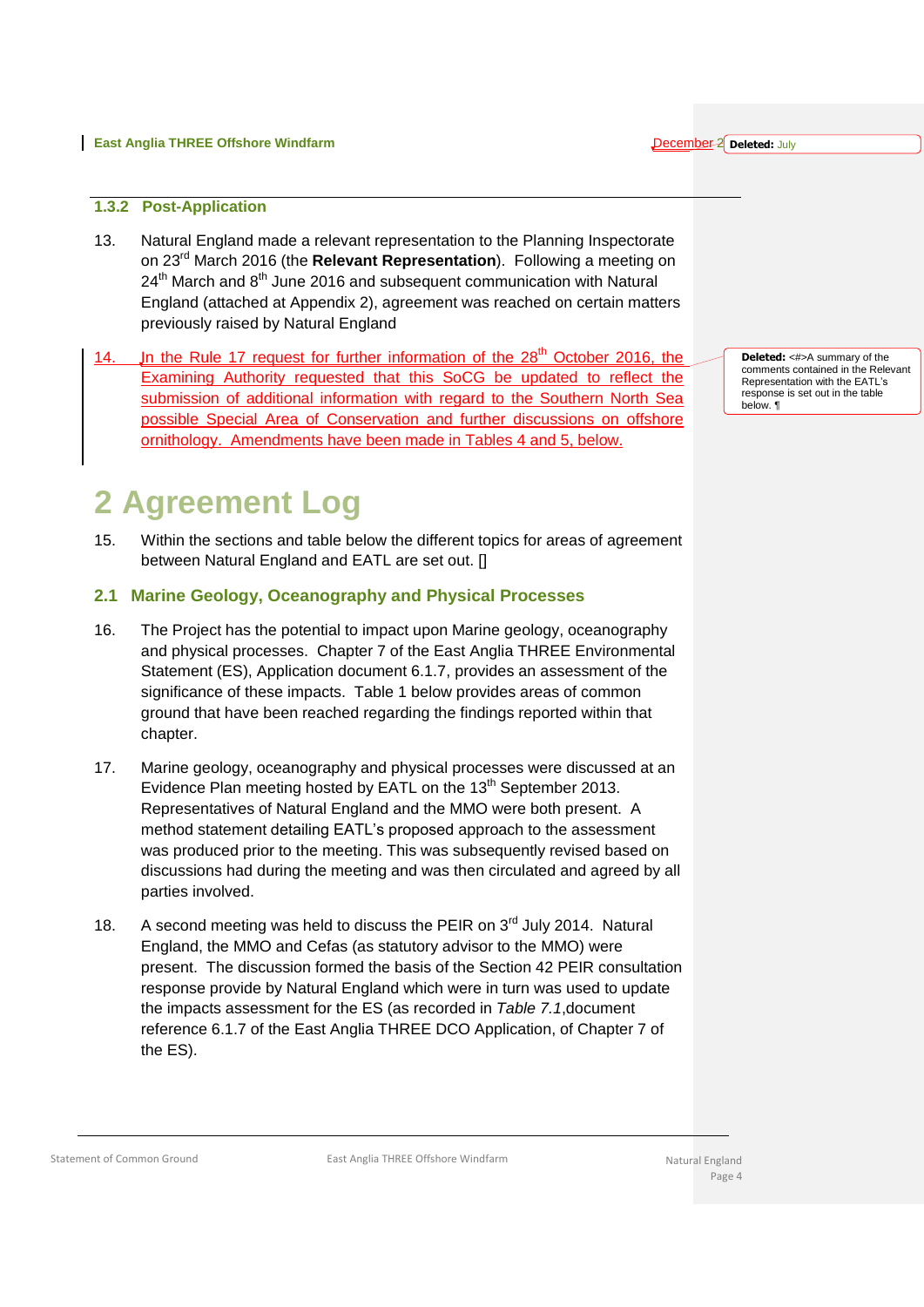| Table 1. SoCG - Marine Geology, Oceanography and Physical Processes |                                                                                                                                                                                                                                                                                                                                                                                                                                                                                                                                                                                                                                                                                                                                                                                                                             |                                   |                                                                                                                                         |  |  |  |
|---------------------------------------------------------------------|-----------------------------------------------------------------------------------------------------------------------------------------------------------------------------------------------------------------------------------------------------------------------------------------------------------------------------------------------------------------------------------------------------------------------------------------------------------------------------------------------------------------------------------------------------------------------------------------------------------------------------------------------------------------------------------------------------------------------------------------------------------------------------------------------------------------------------|-----------------------------------|-----------------------------------------------------------------------------------------------------------------------------------------|--|--|--|
| <b>Issue on which EATL</b>                                          | <b>EATLs Position</b>                                                                                                                                                                                                                                                                                                                                                                                                                                                                                                                                                                                                                                                                                                                                                                                                       | <b>Natural England's Position</b> | <b>Final Position</b>                                                                                                                   |  |  |  |
| seek agreement                                                      |                                                                                                                                                                                                                                                                                                                                                                                                                                                                                                                                                                                                                                                                                                                                                                                                                             |                                   |                                                                                                                                         |  |  |  |
| <b>Environmental Impact Assessment</b>                              |                                                                                                                                                                                                                                                                                                                                                                                                                                                                                                                                                                                                                                                                                                                                                                                                                             |                                   |                                                                                                                                         |  |  |  |
| <b>Existing Environment</b>                                         | Sufficient survey data (extent/duration) has<br>been collected to undertake the assessment                                                                                                                                                                                                                                                                                                                                                                                                                                                                                                                                                                                                                                                                                                                                  | Agreed through the Evidence Plan  | It is agreed by both parties that<br>sufficient survey data have been<br>collected to undertake the assessment.                         |  |  |  |
| <b>Assessment</b><br>Methodology                                    | The list of potential physical process effects<br>assessed, as proposed in the Evidence Plan<br>method statement provided October 2013 is<br>appropriate.                                                                                                                                                                                                                                                                                                                                                                                                                                                                                                                                                                                                                                                                   | Agreed through the Evidence Plan  | It is agreed by both parties that the list<br>of potential impacts assessed in<br>Chapter 7 of the ES is appropriate to<br>the project. |  |  |  |
|                                                                     | The impact assessment methodologies used<br>(as proposed in the Evidence Plan method<br>statement provided October 2013) for the EIA<br>provide an appropriate approach to assessing<br>potential impacts of the project. This includes:<br>1. An assessment based on expert<br>judgement using knowledge of sites<br>and available contextual information<br>(in particular Zone and East Anglia<br>ONE studies and modelling); therefore<br>no new modelling (e.g. sediment<br>plumes or deposition) was undertaken.<br>The definitions used of sensitivity and<br>2.<br>magnitude in the impact assessment<br>are appropriate.<br>The approach to screening in plans<br>3.<br>and projects for consideration the<br>cumulative impact assessment, and<br>the resulting lists of plans and projects<br>for each receptor. | Agreed through the Evidence Plan  | It is agreed by both parties that the<br>impact assessment methodologies<br>used in the EIA are appropriate.                            |  |  |  |
|                                                                     | The worst case scenario presented in the ES,<br>is appropriate for the project.                                                                                                                                                                                                                                                                                                                                                                                                                                                                                                                                                                                                                                                                                                                                             | Agreed                            | It is agreed by both parties that the<br>worst case scenario presented in the<br>ES is appropriate for this project.                    |  |  |  |

Statement of Common Ground **East Anglia THREE Offshore Windfarm** Natural England Natural England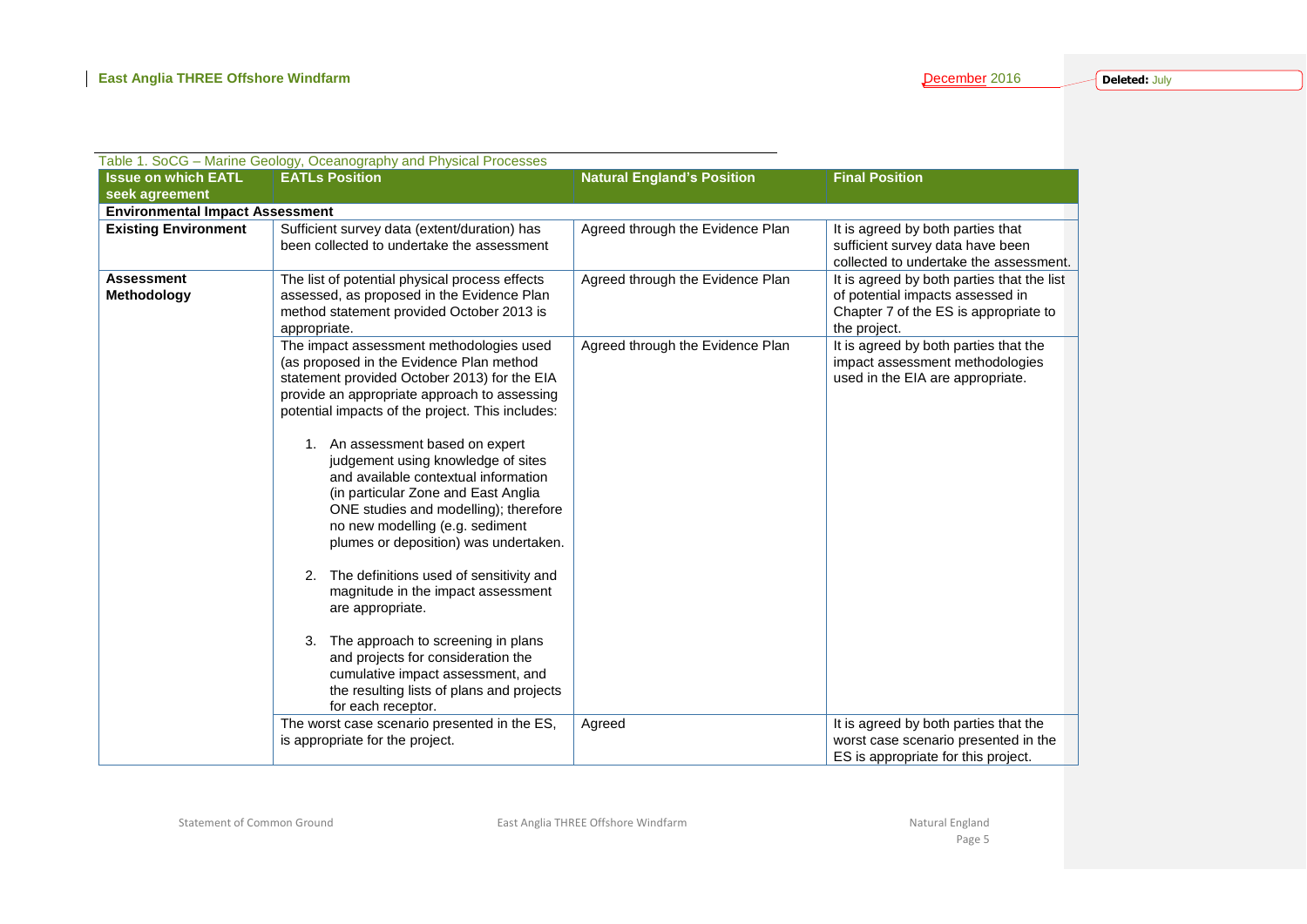| <b>Issue on which EATL</b>             | <b>EATLs Position</b>                                                                                                                                                                                                                                                                              | <b>Natural England's Position</b> | <b>Final Position</b>                                                                                                                                                                                                                          |
|----------------------------------------|----------------------------------------------------------------------------------------------------------------------------------------------------------------------------------------------------------------------------------------------------------------------------------------------------|-----------------------------------|------------------------------------------------------------------------------------------------------------------------------------------------------------------------------------------------------------------------------------------------|
| seek agreement                         |                                                                                                                                                                                                                                                                                                    |                                   |                                                                                                                                                                                                                                                |
| <b>Assessment</b><br>conclusions       | The ES adequately characterises the baseline<br>environment in terms of Marine Geology,<br>Oceanography and Physical Processes (The<br>baseline which was presented in the PEIR is<br>unchanged in the ES).                                                                                        | Agreed                            | It is agreed by both parties that the ES<br>adequately characterises the baseline<br>environment.                                                                                                                                              |
|                                        | The assessment of effects for construction,<br>operation and decommissioning presented is<br>appropriate and, assuming the inclusion of the<br>embedded mitigation described, impacts on<br>Marine Geology, Oceanography and Physical<br>Process are likely to be non-significant in EIA<br>terms. | Agreed                            | It is agreed by both parties that the<br>impacts presented for construction,<br>operation and decommissioning are<br>appropriate and are likely to be non-<br>significant in EIA terms.                                                        |
|                                        | The changes to physical processes in relation<br>to impacts of the proposed project on the<br>eroding and sensitive East Anglia coastline<br>have been considered and are non-significant<br>in EIA terms.                                                                                         | Agreed                            | It is agreed by both parties that<br>changes to physical processes in<br>relation to impacts of the proposed<br>project on the eroding and sensitive<br>East Anglia coastline have been<br>considered and are non-significant in<br>EIA terms. |
|                                        | The assessment of cumulative effects is<br>appropriate and, assuming the inclusion of the<br>embedded mitigation described, cumulative<br>impacts on Marine Geology, Oceanography<br>and Physical Process are likely to be non-<br>significant in EIA terms.                                       | Agreed                            | It is agreed by both parties that the<br>cumulative impacts presented are<br>appropriate and are likely to be non-<br>significant in EIA terms.                                                                                                |
| <b>Habitats Regulations Assessment</b> |                                                                                                                                                                                                                                                                                                    |                                   |                                                                                                                                                                                                                                                |
| <b>Assessment</b>                      | The assessment of effects upon designated<br>sites is appropriate and there are no effects<br>which require consideration in HRA.                                                                                                                                                                  | Agreed                            | It is agreed by both parties that the<br>assessment of effects upon designated<br>sites is appropriate and that there are<br>no effects which require consideration<br>in HRA.                                                                 |
| <b>Mitigation</b>                      |                                                                                                                                                                                                                                                                                                    |                                   |                                                                                                                                                                                                                                                |
|                                        | Given the impacts of the project, the conditions<br>provided within the draft DML (and supporting                                                                                                                                                                                                  | Agreed                            | It is agreed by both parties that the<br>conditions provided within the draft                                                                                                                                                                  |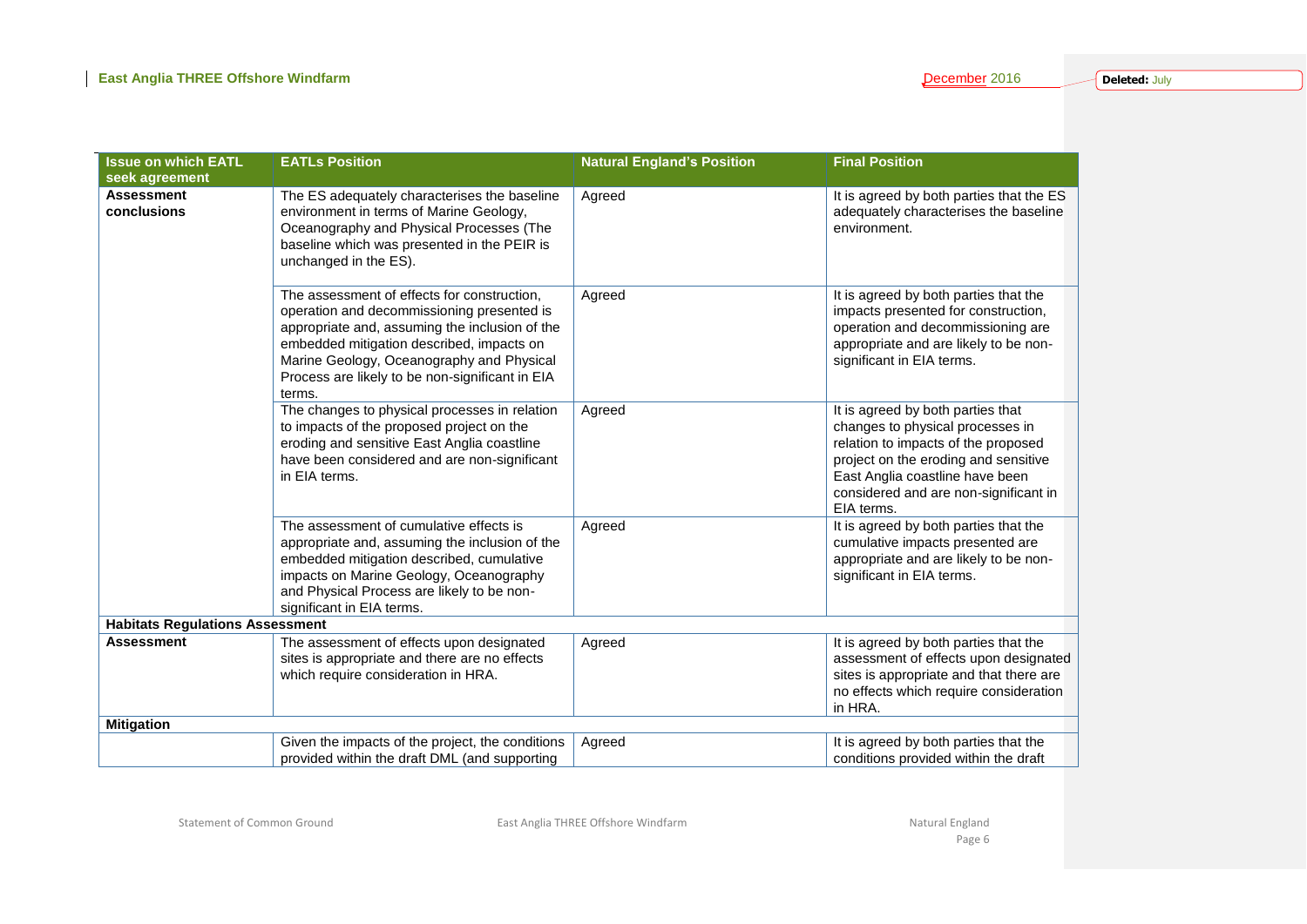| <b>Issue on which EATL</b><br>seek agreement | <b>EATLs Position</b>                                                                                                                           | <b>Natural England's Position</b> | <b>Final Position</b>                                                                                                                                                  |
|----------------------------------------------|-------------------------------------------------------------------------------------------------------------------------------------------------|-----------------------------------|------------------------------------------------------------------------------------------------------------------------------------------------------------------------|
|                                              | certified documents) for the management and<br>monitoring of sediment dynamics, waste and<br>debris are considered appropriate and<br>adequate. |                                   | DML (and supporting certified<br>documents) for the management and<br>monitoring of sediment dynamics,<br>waste and debris are considered<br>appropriate and adequate. |

Statement of Common Ground **East Anglia THREE Offshore Windfarm** Natural England Natural England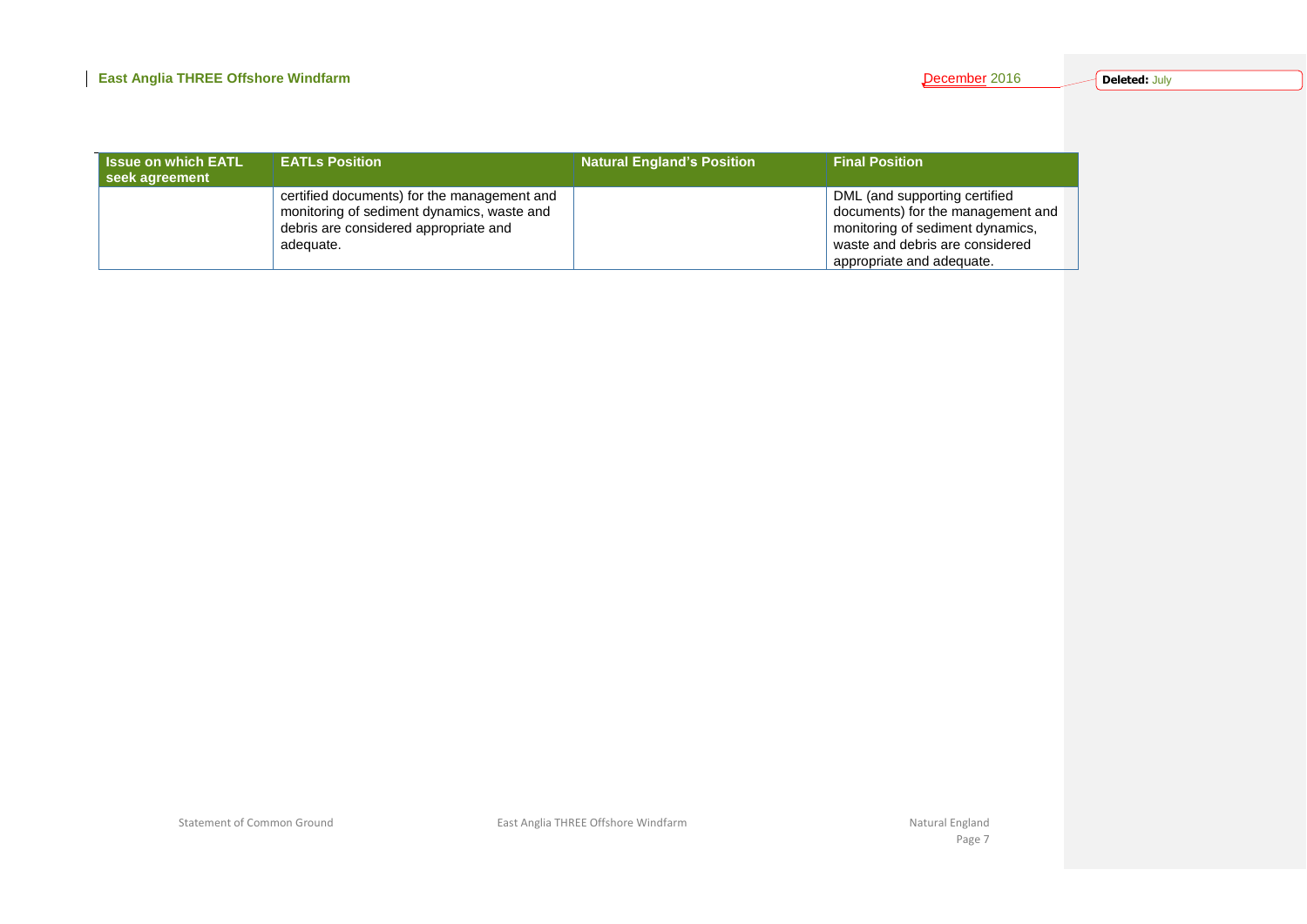#### <span id="page-8-0"></span>**2.2 Benthic Ecology**

- 19. The Project has the potential to impact upon benthic ecology. Chapter 10 of the ES (Application document 6.1.10) provides an assessment of the significance of these impacts. Table 2 below provides areas of common ground that have been reached regarding the findings reported within that chapter.
- 20. Benthic Ecology was discussed at an Evidence Plan meeting on the  $10<sup>th</sup>$  September 2013. A method statement for the assessment was produced which was revised based on that discussion, circulated and agreed. Natural England and Cefas were present at the 10<sup>th</sup> September meeting.
- 21. A second meeting was held to discuss the PEIR on 3<sup>rd</sup> July 2014. Natural England, the MMO and Cefas were present. The discussion formed the basis of the Section 42 PEIR consultation responses which were in turn used to update the assessment for the ES (as recorded in *Table 10.1* of the Chapter 10 of the ES).

Statement of Common Ground **East Anglia THREE Offshore Windfarm** Natural England Natural England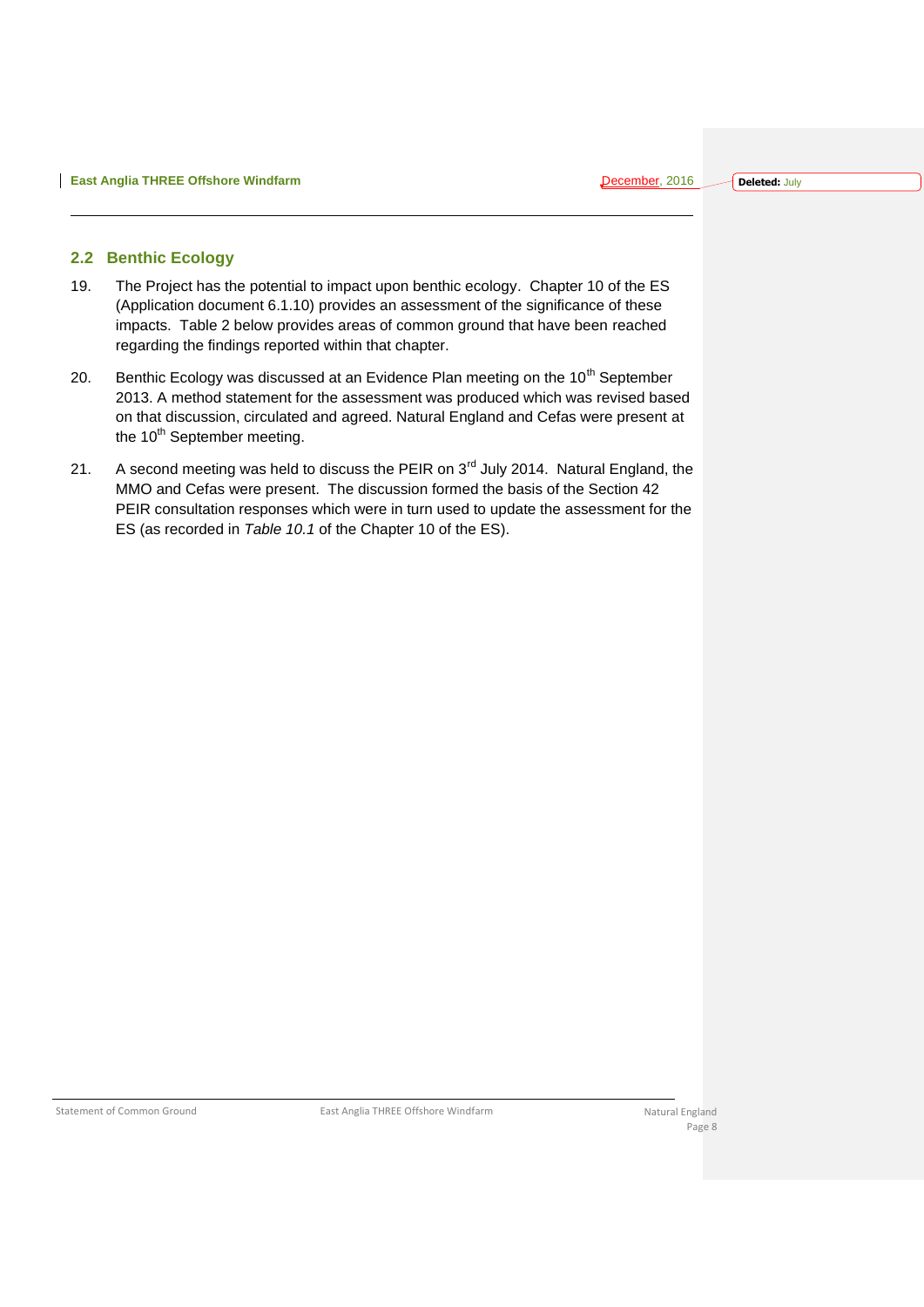| Table 2. SoCG - Benthic Ecology        |                                                                                                                                                                                                                                                         |                                     |                                                                                                                                          |
|----------------------------------------|---------------------------------------------------------------------------------------------------------------------------------------------------------------------------------------------------------------------------------------------------------|-------------------------------------|------------------------------------------------------------------------------------------------------------------------------------------|
| <b>Issue on which EATL seek</b>        | <b>EATLs Position</b>                                                                                                                                                                                                                                   | <b>Natural England's Position</b>   | <b>Final Position</b>                                                                                                                    |
| agreement                              |                                                                                                                                                                                                                                                         |                                     |                                                                                                                                          |
| <b>Environmental Impact Assessment</b> |                                                                                                                                                                                                                                                         |                                     |                                                                                                                                          |
| <b>Existing Environment</b>            | Sufficient survey data (extent/duration) has been<br>collected to undertake the assessment.                                                                                                                                                             | Agreed through the Evidence<br>Plan | It is agreed by both parties that<br>sufficient survey data have been<br>collected to undertake the<br>assessment.                       |
|                                        | The ES adequately characterises the baseline<br>environment in terms of the Benthic Ecology                                                                                                                                                             | Agreed                              | It is agreed by both parties that the<br>ES adequately characterises the<br>baseline environment in terms of<br>the Benthic Ecology.     |
| <b>Assessment Methodology</b>          | The list of potential impacts to be assessed, as<br>proposed in the Evidence Plan method statement is<br>appropriate.                                                                                                                                   | Agreed through the Evidence<br>Plan | It is agreed by both parties that the<br>list of potential impacts assessed in<br>Chapter 7 of the ES are appropriate<br>to the project. |
|                                        | The impact methodologies used provide an<br>appropriate approach to assessing potential<br>impacts of the proposed project on the Benthic<br>Environment.                                                                                               | Agreed through the Evidence<br>Plan | It is agreed by both parties that the<br>impact assessment methodologies<br>used in the EIA are appropriate.                             |
|                                        | This includes:                                                                                                                                                                                                                                          |                                     |                                                                                                                                          |
|                                        | Assessments which utilise the Marine Geology,<br>Oceanography and Physical Process assessment<br>which is based on expert judgement                                                                                                                     |                                     |                                                                                                                                          |
|                                        | The definitions of sensitivity and magnitude used in<br>the impact assessment.                                                                                                                                                                          |                                     |                                                                                                                                          |
|                                        | The approach to cumulative impact assessment for<br>each receptor is appropriate and, assuming the<br>inclusion of the embedded mitigation described,<br>cumulative impacts on the Benthic Environment are<br>likely to be non-significant in EIA terms | Agreed through the Evidence<br>Plan | It is agreed by both parties that the<br>cumulative impact assessment<br>methodologies used in the EIA are<br>appropriate.               |
|                                        | Detailed assessment of biogenic reef (Sabellaria or<br>Mytilus) is a matter for pre-construction survey and                                                                                                                                             | Agreed through the Evidence<br>Plan | It is agreed by both parties that<br>detailed assessment of biogenic                                                                     |

Statement of Common Ground **East Anglia THREE Offshore Windfarm** Changes and Statement of Common Ground England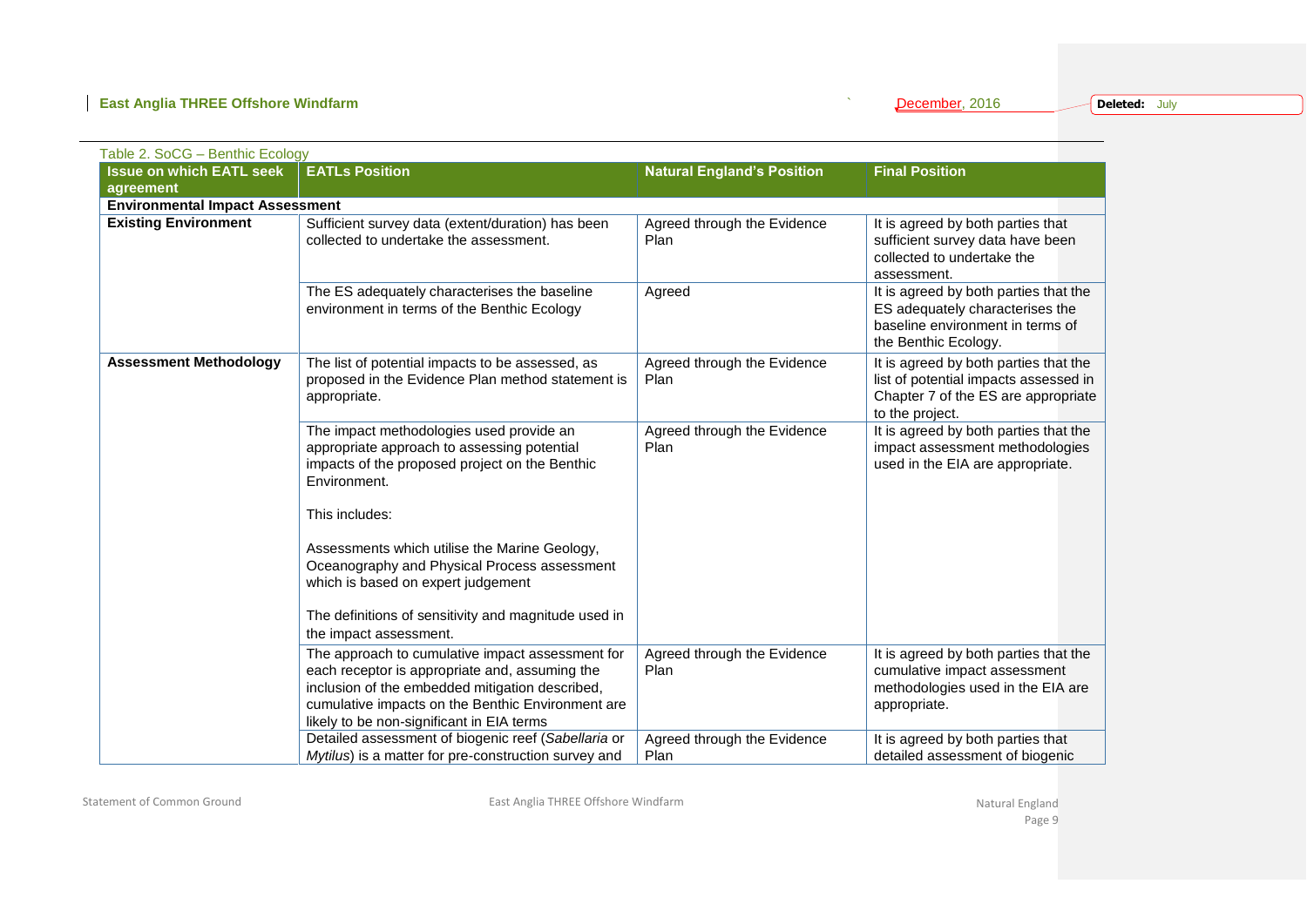### **East Anglia THREE Offshore Windfarm Contract Anglia THREE Offshore Windfarm Contract Anglia THREE Offshore Windfarm**

 $\overline{\phantom{a}}$ 

|  |  | December, 2016 |  |  |
|--|--|----------------|--|--|
|  |  |                |  |  |

**Deleted:** July

| <b>Issue on which EATL seek</b>        | <b>EATLs Position</b>                                                                               | <b>Natural England's Position</b> | <b>Final Position</b>                                              |
|----------------------------------------|-----------------------------------------------------------------------------------------------------|-----------------------------------|--------------------------------------------------------------------|
| agreement                              |                                                                                                     |                                   |                                                                    |
|                                        | final routeing.                                                                                     |                                   | reef (Sabellaria or Mytilus) is a                                  |
|                                        |                                                                                                     |                                   | matter for pre-construction survey                                 |
|                                        |                                                                                                     |                                   | and final routeing.                                                |
|                                        | The worst case scenario presented in the ES is                                                      | Agreed                            | It is agreed by both parties that the                              |
|                                        | appropriate for this project.                                                                       |                                   | worst case scenario presented in                                   |
|                                        |                                                                                                     |                                   | the ES is appropriate for this                                     |
|                                        |                                                                                                     |                                   | project.                                                           |
| <b>Assessment conclusions</b>          | The assessment of impacts for construction,                                                         | Agreed                            | It is agreed by both parties that the                              |
|                                        | operation and decommissioning presented is                                                          |                                   | assessment of impacts for                                          |
|                                        | appropriate and, assuming the inclusion of the                                                      |                                   | construction, operation and                                        |
|                                        | embedded mitigation described, impacts on the                                                       |                                   | decommissioning presented is                                       |
|                                        | Benthic Environment are likely to be non-significant                                                |                                   | appropriate and, assuming the                                      |
|                                        | in EIA terms.                                                                                       |                                   | inclusion of the embedded                                          |
|                                        |                                                                                                     |                                   | mitigation described, impacts on                                   |
|                                        |                                                                                                     |                                   | the Benthic Environment are likely                                 |
|                                        |                                                                                                     |                                   | to be non-significant in EIA terms.                                |
|                                        | Assuming the inclusion of the embedded mitigation<br>described in the ES, cumulative impacts on the | Agreed                            | It is agreed by both parties that<br>assuming the inclusion of the |
|                                        | Benthic Environment are likely to be non-significant                                                |                                   | embedded mitigation described in                                   |
|                                        | in EIA terms.                                                                                       |                                   | the ES, cumulative impacts on the                                  |
|                                        |                                                                                                     |                                   | Benthic Environment are likely to                                  |
|                                        |                                                                                                     |                                   | be non-significant in EIA terms.                                   |
| <b>Habitats Regulations Assessment</b> |                                                                                                     |                                   |                                                                    |
|                                        | It is agreed that the draft assessment of effects                                                   | Agreed.                           | It is agreed by both parties that the                              |
|                                        | upon designated sites is appropriate and there are                                                  |                                   | draft assessment of effects upon                                   |
|                                        | no effects which require consideration in HRA.                                                      |                                   | designated sites is appropriate and                                |
|                                        |                                                                                                     |                                   | there are no effects which require                                 |
|                                        | All Special Areas of Conservation are screened out                                                  |                                   | consideration in HRA.                                              |
|                                        | of the assessment with regard to Benthic Ecology.                                                   |                                   |                                                                    |
|                                        |                                                                                                     |                                   | All Special Areas of Conservation                                  |
|                                        |                                                                                                     |                                   | are screened out of the assessment                                 |
|                                        |                                                                                                     |                                   | with regard to Benthic Ecology.                                    |
| <b>Mitigation</b>                      |                                                                                                     |                                   |                                                                    |
|                                        | It is agreed that given the impacts of the project, the                                             | Agreed.                           | It is agreed by both parties that                                  |
|                                        | conditions provided within the draft DML (and                                                       |                                   | given the impacts of the project, the                              |

Statement of Common Ground **East Anglia THREE Offshore Windfarm** Changes and Statement of Common Ground England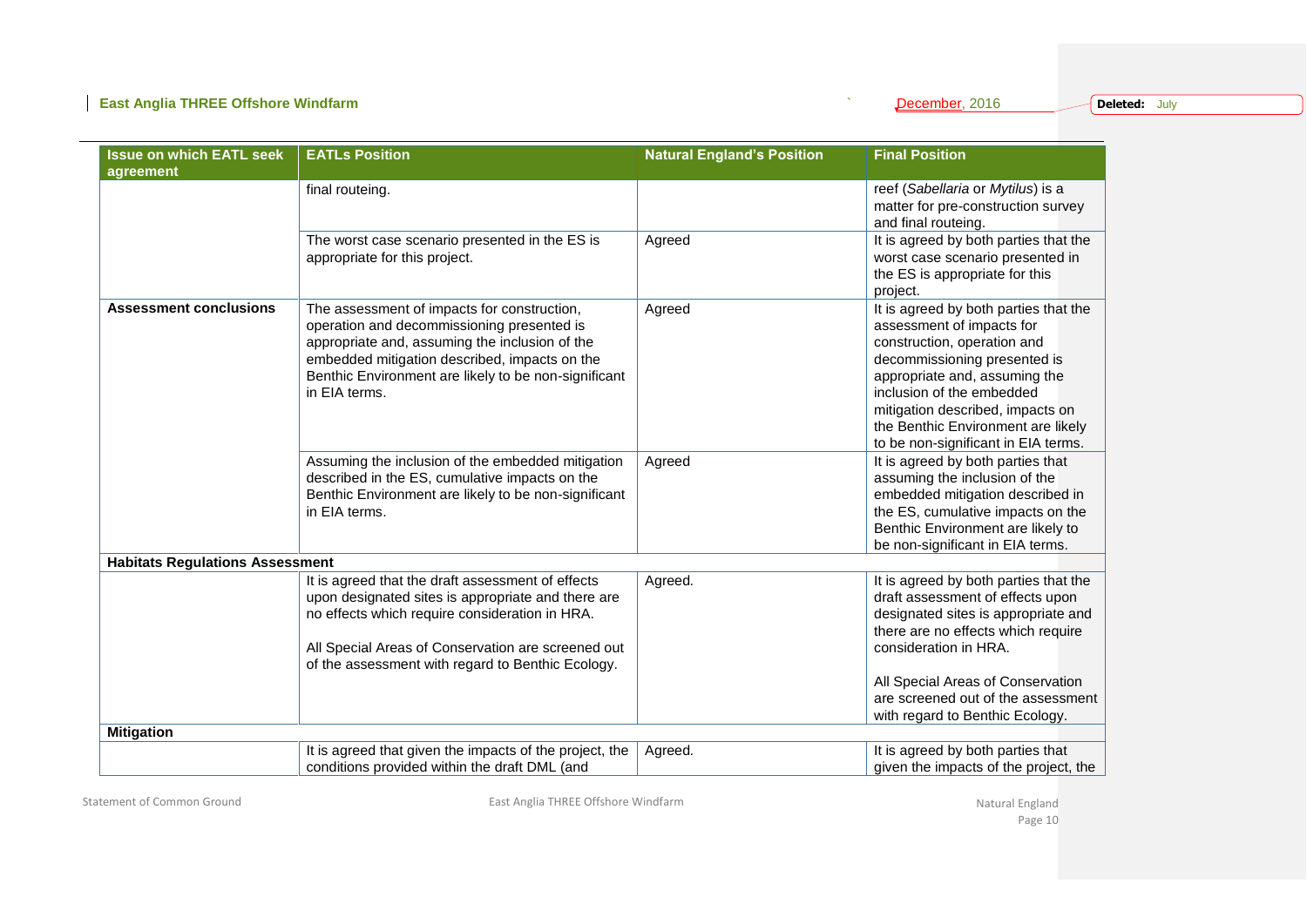### **East Anglia THREE Offshore Windfarm Contract Accounts and Accounts and Accounts 2016 December**, 2016

|  |  | December, 201 |  |  |
|--|--|---------------|--|--|
|  |  |               |  |  |

| <b>Issue on which EATL seek</b><br>agreement | <b>EATLs Position</b>                                                                                                                                     | <b>Natural England's Position</b> | <b>Final Position</b>                                                                                                                                                                                            |
|----------------------------------------------|-----------------------------------------------------------------------------------------------------------------------------------------------------------|-----------------------------------|------------------------------------------------------------------------------------------------------------------------------------------------------------------------------------------------------------------|
|                                              | supporting certified documents) for the<br>management and monitoring of impacts on the<br>Benthic Environment are considered appropriate<br>and adequate. |                                   | conditions provided within the draft<br>DML (and supporting certified<br>documents) for the management<br>and monitoring of impacts on the<br>Benthic Environment are<br>considered appropriate and<br>adequate. |

Statement of Common Ground **East Anglia THREE Offshore Windfarm** Changes and Statement of Common Ground England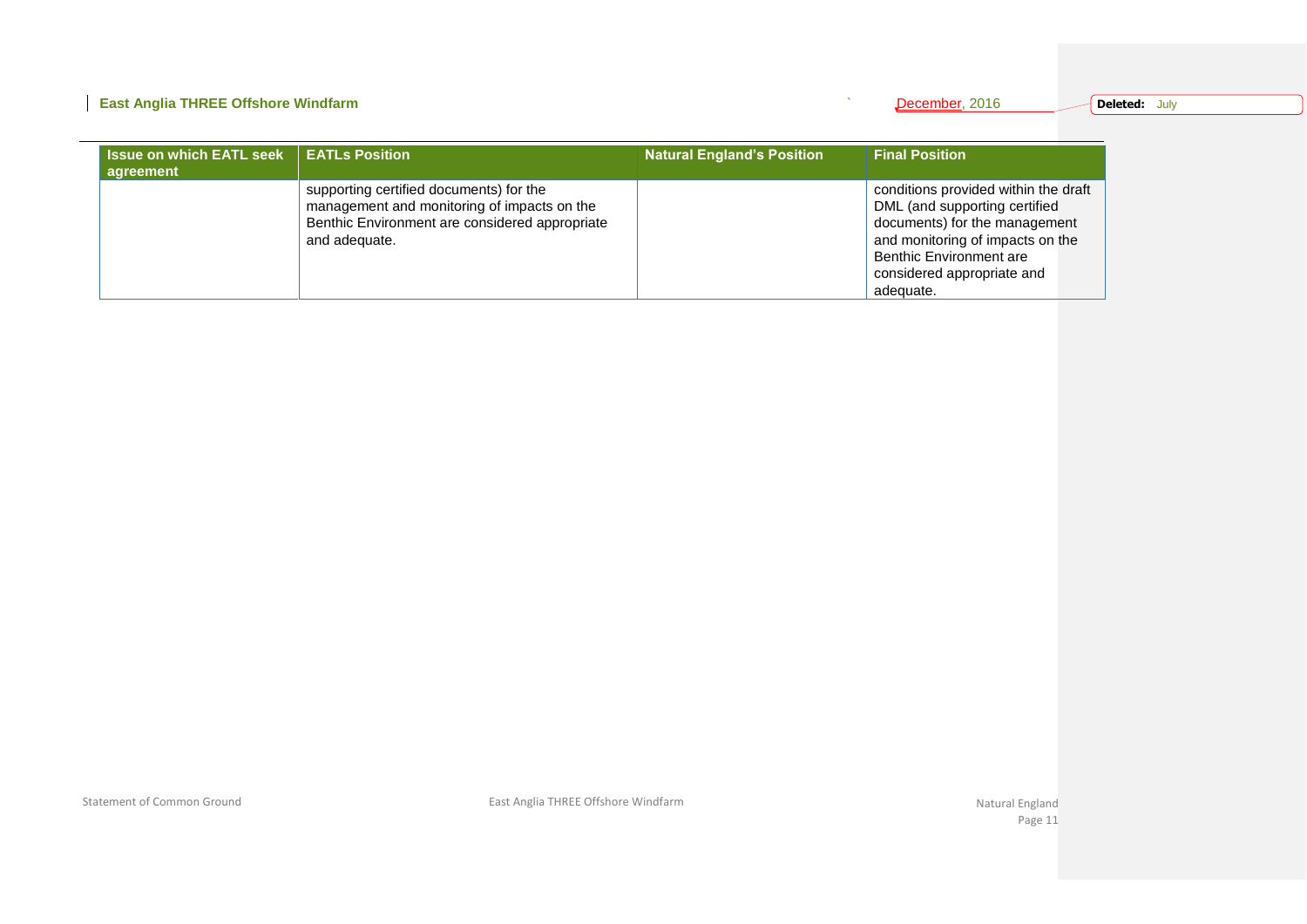#### <span id="page-12-0"></span>**2.3 Fish and Shellfish Ecology**

- 22. The Project has the potential to impact upon fish and shellfish ecology. Chapter 11 of the ES, Application document 6.1.11, provides an assessment of the significance of these impacts. Table 3 below provides areas of common ground that have been reached regarding the findings reported within that chapter.
- 23. Fish and shellfish ecology was discussed at an Evidence Plan meeting on the  $10^{th}$ September 2013. A method statement for assessment was produced which was revised based on the discussion, circulated and agreed. Natural England and Cefas were present.
- 24. A second meeting was held to discuss the PEIR on 3<sup>rd</sup> July 2014. Natural England, the MMO and Cefas were present. The discussion formed the basis of the Section 42 PEIR consultation responses which were in turn used to update the assessment for the ES (as recorded in *Table 11.1* of the Chapter 11 of the ES).

Statement of Common Ground **East Anglia THREE Offshore Windfarm** Natural England Natural England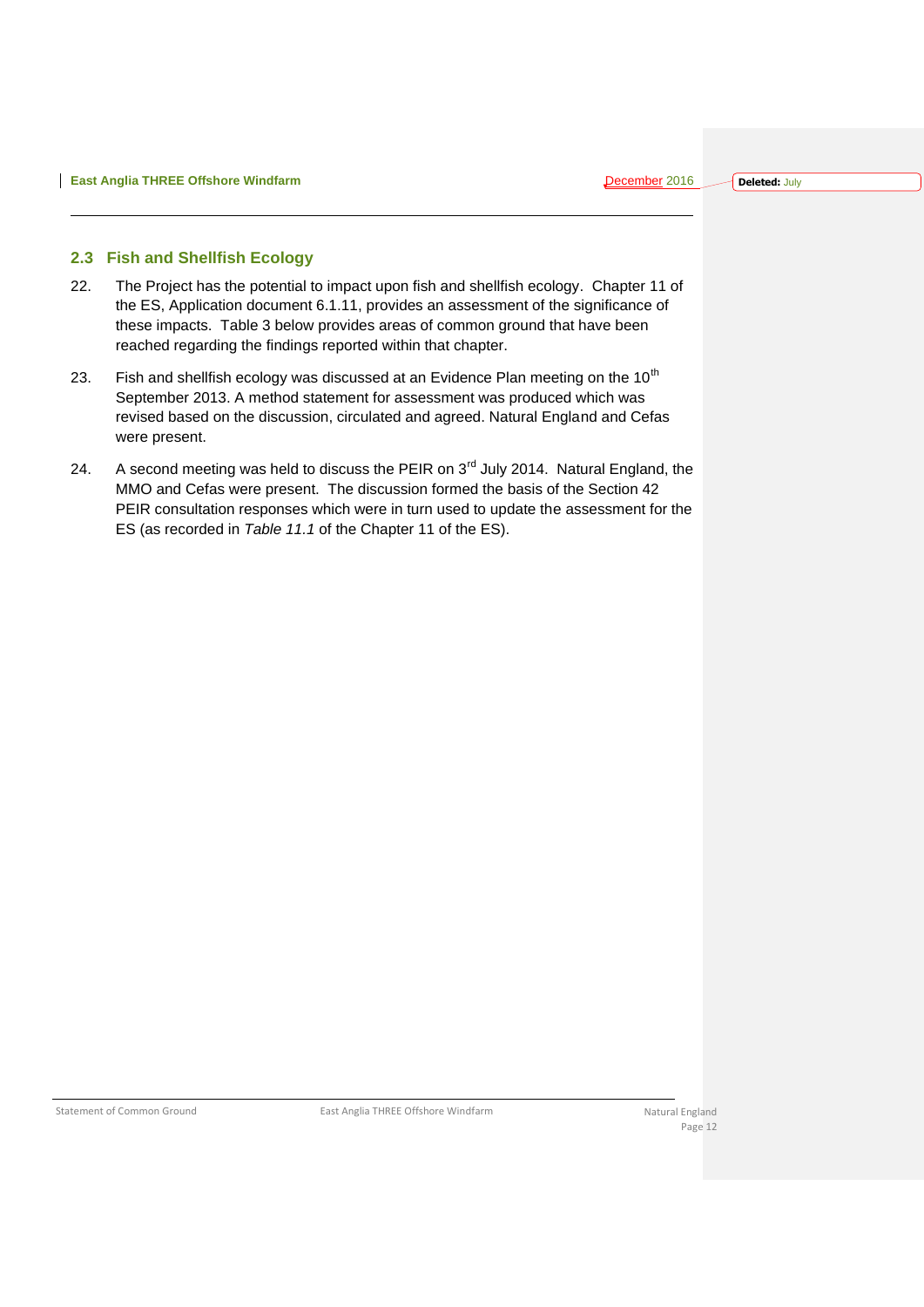| Table 3. SoCG - Fish and Shellfish Ecology |                                                                                                                                                                                                                                                                                                                                                     |                                     |                                                                                                                                                                                                      |
|--------------------------------------------|-----------------------------------------------------------------------------------------------------------------------------------------------------------------------------------------------------------------------------------------------------------------------------------------------------------------------------------------------------|-------------------------------------|------------------------------------------------------------------------------------------------------------------------------------------------------------------------------------------------------|
| <b>Issue on which EATL seek</b>            | <b>EATLs Position</b>                                                                                                                                                                                                                                                                                                                               | <b>Natural England's Position</b>   | <b>Final Position</b>                                                                                                                                                                                |
| agreement                                  |                                                                                                                                                                                                                                                                                                                                                     |                                     |                                                                                                                                                                                                      |
| <b>Environmental Impact Assessment</b>     |                                                                                                                                                                                                                                                                                                                                                     |                                     |                                                                                                                                                                                                      |
| <b>Existing Environment</b>                | Sufficient survey data (extent/duration) has been<br>collected to undertake the Assessment.                                                                                                                                                                                                                                                         | Agreed through the Evidence<br>Plan | It is agreed by both parties that<br>sufficient survey data have been<br>collected to undertake the<br>assessment.                                                                                   |
|                                            | The ES adequately characterises the baseline<br>environment in terms of Fish and Shellfish Ecology.                                                                                                                                                                                                                                                 | Agreed                              | It is agreed by both parties that the<br>ES adequately characterises the<br>baseline environment in terms of<br>Fish and Shellfish Ecology.                                                          |
| <b>Assessment methodology</b>              | It is agreed that the list of potential impacts to be<br>assessed, as proposed in the Evidence Plan method<br>statement, is appropriate.                                                                                                                                                                                                            | Agreed through the Evidence<br>Plan | It is agreed by both parties on list of<br>potential impacts to be assessed.                                                                                                                         |
|                                            | It is agreed that the impact methodologies used<br>provide an appropriate approach to assessing<br>potential impacts of the proposed project on Fish and<br>Shellfish Ecology.<br>The definitions used of sensitivity and magnitude in<br>the impact assessment are appropriate.<br>The key species taken forward for assessment is<br>appropriate. | Agreed through the Evidence<br>Plan | It is agreed by both parties that the<br>impact methodologies used provide<br>an appropriate approach to<br>assessing potential impacts of the<br>proposed project on Fish and<br>Shellfish Ecology. |
|                                            | The worst case scenario presented in the ES is<br>appropriate for this project.                                                                                                                                                                                                                                                                     | Agreed                              | It is agreed by both parties that the<br>worst case scenario presented in<br>the ES is appropriate for this<br>project.                                                                              |
|                                            | The approach to screening in plans, projects and<br>impacts for consideration in the cumulative impact<br>assessment is appropriate.                                                                                                                                                                                                                | Agreed through the Evidence<br>Plan | It is agreed by both parties that the<br>approach to screening in plans,<br>projects and impacts for<br>consideration in the cumulative<br>impact assessment is appropriate.                         |
|                                            | The approach to cumulative impact assessment for<br>each receptor is appropriate.                                                                                                                                                                                                                                                                   | Agreed through the Evidence<br>Plan | It is agreed by both parties that the<br>approach to cumulative impact<br>assessment for each receptor is                                                                                            |

Statement of Common Ground **East Anglia THREE Offshore Windfarm** Changes and Statement of Common Ground England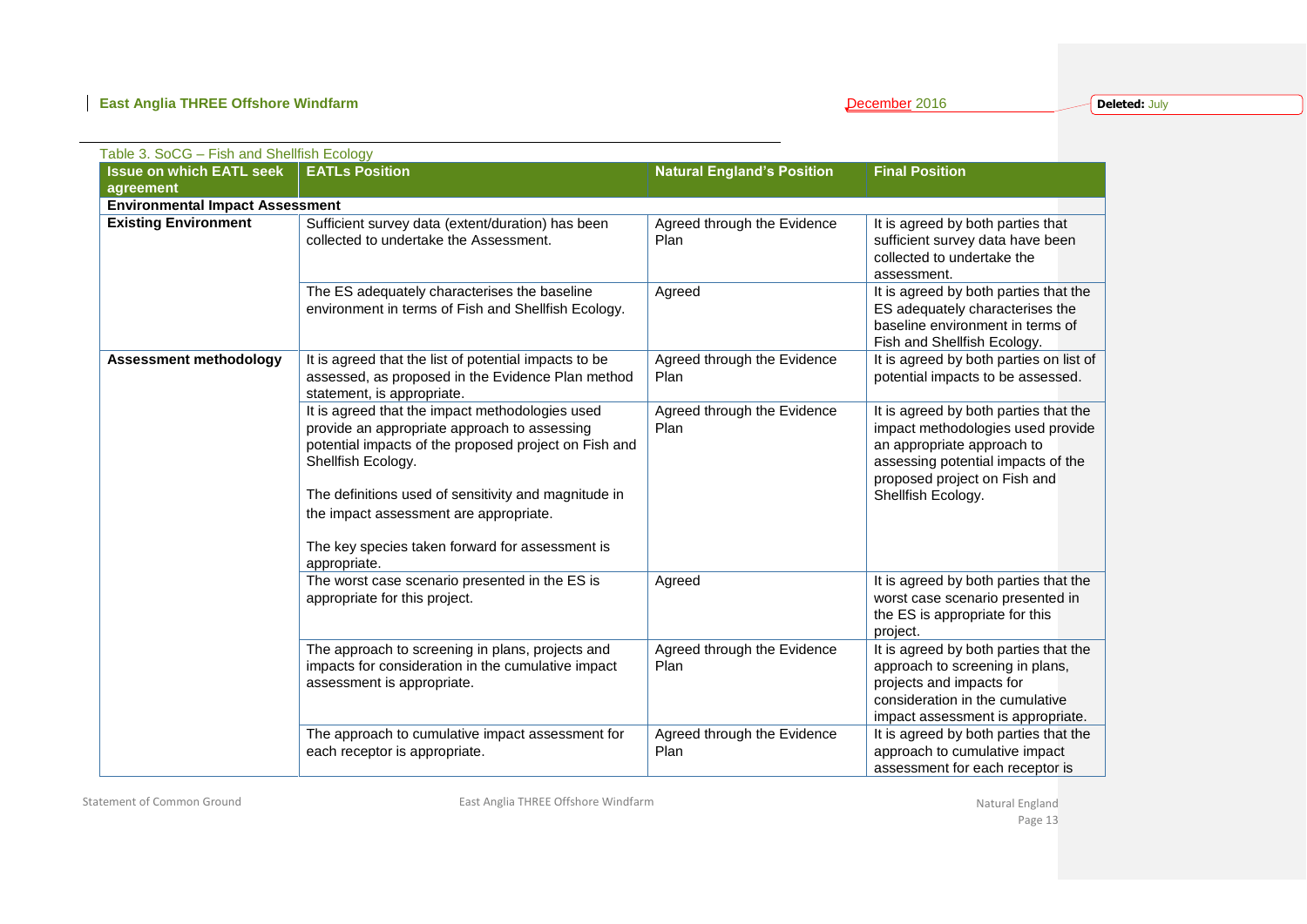**Deleted:** July

| <b>Issue on which EATL seek</b>        | <b>EATLs Position</b>                                   | <b>Natural England's Position</b> | <b>Final Position</b>                  |
|----------------------------------------|---------------------------------------------------------|-----------------------------------|----------------------------------------|
| agreement                              |                                                         |                                   |                                        |
|                                        |                                                         |                                   | appropriate                            |
|                                        | Given the inclusion of the embedded mitigation          | Agreed                            | It is agreed by both parties that with |
|                                        | described in the ES, cumulative impacts on Fish and     |                                   | the inclusion of the embedded          |
|                                        | Shellfish Ecology are likely to be non-significant in   |                                   | mitigation described in the ES,        |
|                                        | EIA terms.                                              |                                   | cumulative impacts on Fish and         |
|                                        |                                                         |                                   | Shellfish Ecology are likely to be     |
|                                        |                                                         |                                   | non-significant in EIA terms.          |
| <b>Assessment conclusions</b>          | The assessment of impacts for construction,             | Agreed                            | It is agreed by both parties that the  |
|                                        | operation and decommissioning presented is              |                                   | assessment of impacts for              |
|                                        | appropriate and, assuming the inclusion of the          |                                   | construction, operation and            |
|                                        | embedded mitigation described, impacts on Fish and      |                                   | decommissioning presented is           |
|                                        | Shellfish Ecology are likely to be non-significant in   |                                   | appropriate and, assuming the          |
|                                        | EIA terms.                                              |                                   | inclusion of the embedded              |
|                                        |                                                         |                                   | mitigation described, impacts on       |
|                                        |                                                         |                                   | Fish and Shellfish Ecology are         |
|                                        |                                                         |                                   | likely to be non-significant in EIA    |
|                                        |                                                         |                                   | terms.                                 |
| <b>Habitats Regulations Assessment</b> |                                                         |                                   |                                        |
|                                        | There are no HRA considerations for Fish and            | Agreed through the Evidence       | It is agreed by both parties that      |
|                                        | Shellfish Ecology (distance from designated sites and   | Plan                              | there is no HRA considerations for     |
|                                        | diffuse distribution of Annex 1 species)                |                                   | Fish and Shellfish Ecology due to      |
|                                        |                                                         |                                   | the distance from designated sites     |
|                                        | All Special Areas of Conservation are screened out      |                                   | and diffuse distribution of Annex 1    |
|                                        | of the assessment with regard to Fish and Shellfish     |                                   | species.                               |
|                                        | Ecology                                                 |                                   |                                        |
| <b>Management measures</b>             |                                                         |                                   |                                        |
|                                        | It is agreed that the given the impacts of the project, | Agreed                            | It is agreed by both parties that      |
|                                        | the conditions provided within the draft DML (and       |                                   | given the impacts of the project, the  |
|                                        | supporting certified documents) for the management      |                                   | conditions provided within the draft   |
|                                        | and monitoring of impacts on Fish and Shellfish         |                                   | DML (and supporting certified          |
|                                        | Ecology are considered appropriate and adequate.        |                                   | documents) for the management          |
|                                        |                                                         |                                   | and monitoring of impacts on Fish      |
|                                        |                                                         |                                   | and Shellfish Ecology are              |
|                                        |                                                         |                                   | considered appropriate and             |
|                                        |                                                         |                                   | adequate                               |

Statement of Common Ground **East Anglia THREE Offshore Windfarm** Changes and Statement of Common Ground England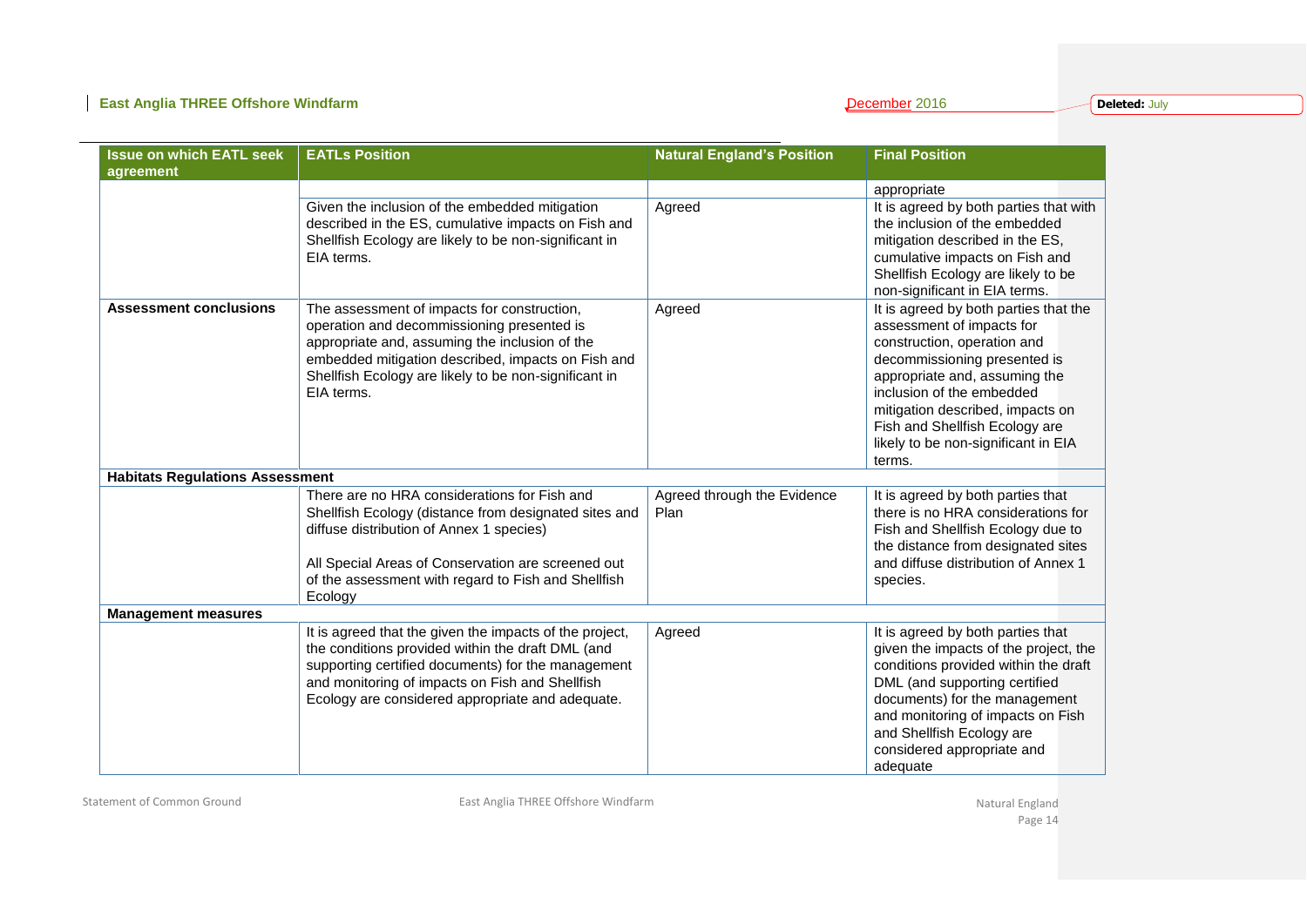#### <span id="page-15-0"></span>**2.4 Marine Mammals**

- 25. The Project has the potential to impact upon Marine Mammals. Chapter 12 of the ES and the Report to Inform Habitats Regulations Assessment (document 5.4 of the DCO Application) provide an assessment of the significance of these impacts. Table 4 below provides areas of common ground that have been reached regarding the findings reported within that chapter and identifies areas where agreement is still to be reached.
- 26. Impacts on Marine Mammals were discussed at Evidence Plan meetings on 13<sup>th</sup> September and 15<sup>th</sup> November 2013 and the 2<sup>nd</sup> April 2014. A method statement for the assessment was produced which was revised based on the discussion at the first meeting, circulated and agreed by Natural England. These meetings allowed for the preparation of the PEIR.
- 27. A meeting was held to discuss the PEIR on  $3<sup>rd</sup>$  July 2014. Natural England, the MMO and Cefas were present. The discussion formed the basis of the Section 42 PEIR consultation responses which were in turn used to update the assessment for the ES (as recorded in *Table 12.1* of the Chapter 12 of the ES).
- 28. A further meeting was held on  $6<sup>th</sup>$  July 2015 to go over the previously agreed statements and to discuss the shadow Habitats Regulations Assessment report. A method statement was produced for this meeting specifically for the HRA. Further meetings were held on  $24<sup>th</sup>$  March and  $8<sup>th</sup>$  June 2016 post-submission of the application.
- 29. Following discussions undertaken during the Examination, the Examining Authority asked for the SoCG to be revised to reflect the conclusion of all outstanding marine mammal HRA issues.

Statement of Common Ground **East Anglia THREE Offshore Windfarm** Natural England Natural England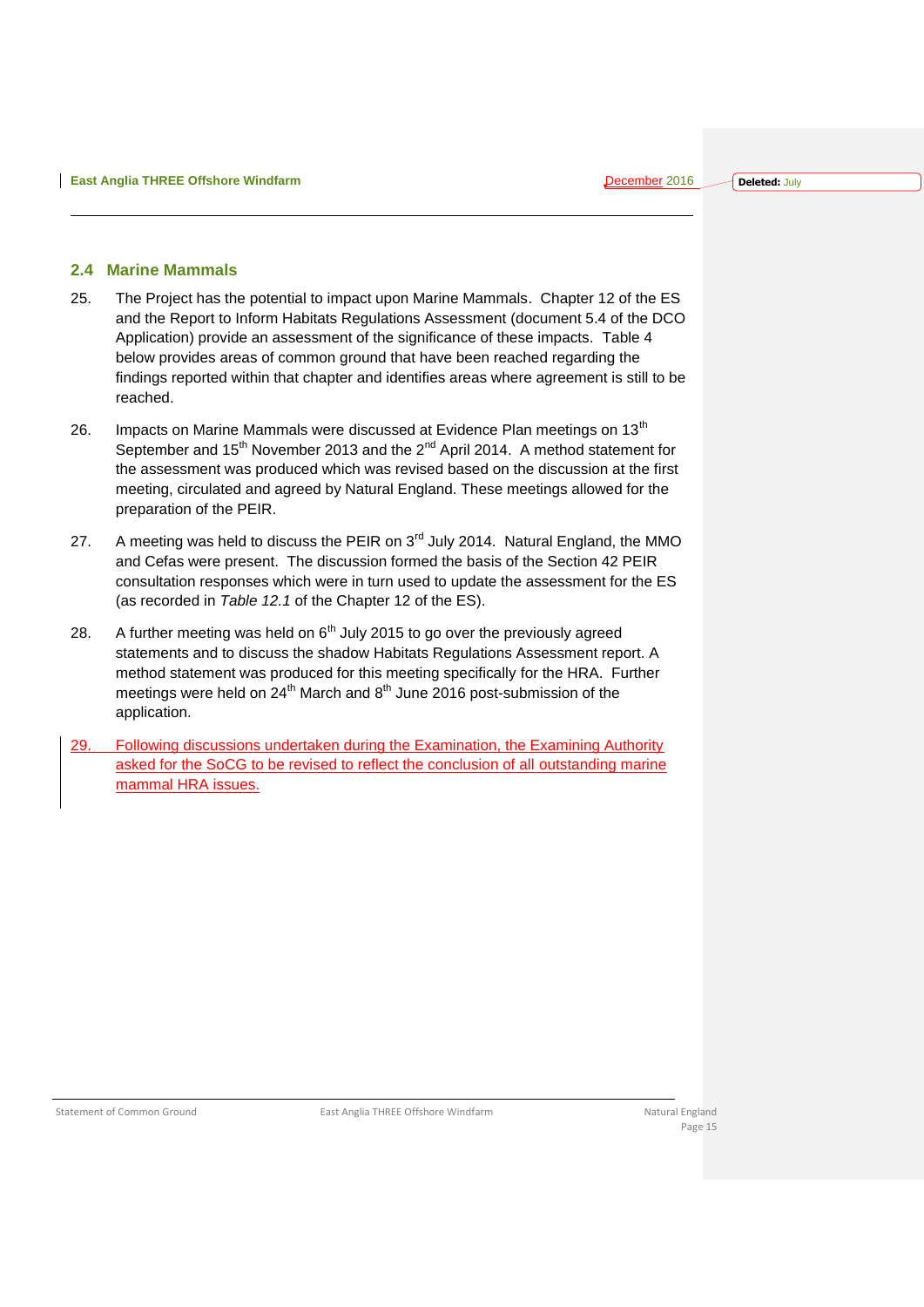| Table 4. SoCG - Marine Mammals         |                                                                                                                                                                        |                                     |                                                                                                                                                                                                             |  |  |  |  |
|----------------------------------------|------------------------------------------------------------------------------------------------------------------------------------------------------------------------|-------------------------------------|-------------------------------------------------------------------------------------------------------------------------------------------------------------------------------------------------------------|--|--|--|--|
| <b>Issue on which EATL</b>             | <b>EATLs Position</b>                                                                                                                                                  | <b>Natural England's Position</b>   | <b>Final Position</b>                                                                                                                                                                                       |  |  |  |  |
| seek agreement                         |                                                                                                                                                                        |                                     |                                                                                                                                                                                                             |  |  |  |  |
| <b>Environmental Impact Assessment</b> |                                                                                                                                                                        |                                     |                                                                                                                                                                                                             |  |  |  |  |
| <b>Existing</b><br><b>Environment</b>  | The site specific survey methods, duration and<br>data analysis are sufficient to characterise the<br>existing environment.                                            | Agreed through the Evidence<br>Plan | It is agreed by both parties that the site specific<br>survey data collection and analysis are<br>sufficient to characterise the existing<br>environment.                                                   |  |  |  |  |
|                                        | The ES adequately characterises the baseline<br>(which is unchanged from the PEIR)<br>environment in terms of Marine Mammals.                                          | Agreed through the Evidence<br>Plan | It is agreed by both parties that the baseline<br>environment for marine mammals has been<br>adequately characterised.                                                                                      |  |  |  |  |
|                                        | The use of harbour porpoise and unidentified<br>individuals represents a precautionary approach<br>to calculating harbour porpoise density across<br>the Project area. | Agreed through the Evidence<br>Plan | It is agreed by both parties that the use of<br>harbour porpoise and unidentified individuals<br>represents a precautionary approach to<br>calculating harbour porpoise density across<br>the Project area. |  |  |  |  |
|                                        | Suitable correction factors have been used to<br>account for marine mammals below the surface<br>during aerial surveys.                                                | Agreed through the Evidence<br>Plan | It is agreed by both parties that suitable<br>correction factors have been used to account<br>for marine mammals below the surface during<br>aerial surveys.                                                |  |  |  |  |
| <b>Assessment</b><br>methodology       | Harbour porpoise, grey seal and harbour seal<br>are the only species of marine mammal to be<br>considered in the impact assessment                                     | Agreed through the Evidence<br>Plan | It is agreed by both parties that harbour<br>porpoise, grey seal and harbour seal are the<br>only species of marine mammal to be<br>considered in the impact assessment                                     |  |  |  |  |
|                                        | The reference populations as defined in the ES<br>(which are unchanged from the PEIR) are<br>appropriate.                                                              | Agreed through the Evidence<br>Plan | It is agreed by both parties that the reference<br>populations as defined in the ES are<br>appropriate.                                                                                                     |  |  |  |  |
|                                        | The definitions used in the ES (which are<br>unchanged from the PEIR) of sensitivity and<br>magnitude in the impact assessment are<br>appropriate.                     | Agreed through the Evidence<br>Plan | It is agreed by both parties that the definitions<br>for sensitivity and magnitude used in the<br>impact assessment are appropriate.                                                                        |  |  |  |  |
|                                        | The potential impacts considered in the<br>assessment are appropriate.                                                                                                 | Agreed through the Evidence<br>Plan | It is agreed by both parties that the potential<br>impacts considered in the assessment are<br>appropriate                                                                                                  |  |  |  |  |
|                                        | The approach to assessment of impacts from<br>pile driving noise for marine mammals follows<br>current best practice and is therefore                                  | Agreed through the Evidence<br>Plan | It is agreed by both parties that the approach<br>to assessment of impacts from pile driving<br>noise is appropriate for this assessment.                                                                   |  |  |  |  |

Statement of Common Ground **East Anglia THREE Offshore Windfarm** Changes and The Common Ground England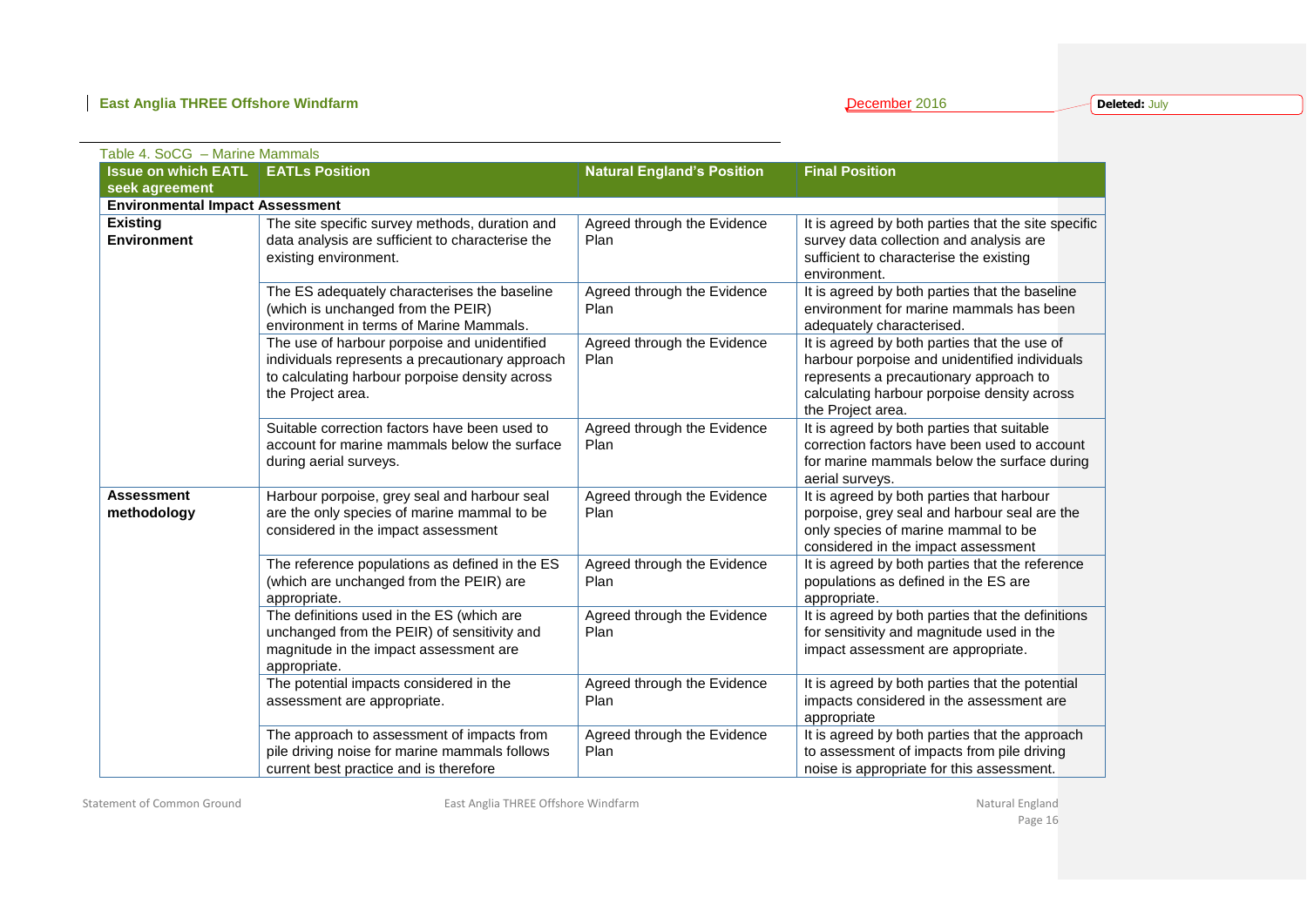**Deleted:** July

| <b>Issue on which EATL</b>              | <b>EATLs Position</b>                                                                                                                                                                                                                                                        | <b>Natural England's Position</b>   | <b>Final Position</b>                                                                                                                                                                                                                                                                                              |
|-----------------------------------------|------------------------------------------------------------------------------------------------------------------------------------------------------------------------------------------------------------------------------------------------------------------------------|-------------------------------------|--------------------------------------------------------------------------------------------------------------------------------------------------------------------------------------------------------------------------------------------------------------------------------------------------------------------|
| seek agreement                          |                                                                                                                                                                                                                                                                              |                                     |                                                                                                                                                                                                                                                                                                                    |
|                                         | appropriate for this assessment.                                                                                                                                                                                                                                             |                                     |                                                                                                                                                                                                                                                                                                                    |
|                                         | Underwater noise impacts from pile driving are<br>the only impact where a quantified assessment<br>can be made.                                                                                                                                                              | Agreed through the Evidence<br>Plan | It is agreed by both parties that underwater<br>noise impacts from pile driving are the only<br>impact where a quantified assessment can be<br>made.                                                                                                                                                               |
|                                         | The approach to screening in plans and projects<br>for consideration in the cumulative impact<br>assessment, and the resulting lists of plans and<br>projects for each receptor is appropriate.                                                                              | Agreed through the Evidence<br>Plan | It is agreed by both parties that the approach<br>to screening in plans and projects for<br>consideration in the cumulative impact<br>assessment, and the resulting lists of plans<br>and projects for each receptor is appropriate.                                                                               |
|                                         | The approach to cumulative impact assessment<br>for each receptor is appropriate.                                                                                                                                                                                            | Agreed                              | It is agreed by both parties that the approach<br>to cumulative impact assessment for each<br>receptor is appropriate.                                                                                                                                                                                             |
|                                         | The worst case scenario presented in the ES is<br>appropriate for this project.<br>This includes the worst case scenarios for both                                                                                                                                           | Agreed                              | It is agreed by both parties that the worst case<br>scenario presented in the ES is appropriate for<br>this project.                                                                                                                                                                                               |
|                                         | temporal and spatial underwater noise effects                                                                                                                                                                                                                                |                                     |                                                                                                                                                                                                                                                                                                                    |
| <b>Assessment</b><br><b>Conclusions</b> | The assessment of impacts for construction,<br>operation and decommissioning presented is<br>appropriate and, assuming the inclusion of the<br>embedded mitigation described, impacts on<br>Marine Mammals are likely to be non-significant<br>in EIA terms for the project. | Agreed                              | It is agreed by both parties that the<br>assessment of impacts for construction,<br>operation and decommissioning presented is<br>appropriate and, assuming the inclusion of the<br>embedded mitigation described, impacts on<br>Marine Mammals are likely to be non-<br>significant in EIA terms for the project. |
|                                         | The assessment of cumulative impacts for<br>construction, operation and decommissioning<br>presented is appropriate                                                                                                                                                          | Agreed                              | It is agreed by both parties that the<br>assessment of cumulative impacts for<br>construction, operation and decommissioning<br>presented is appropriate                                                                                                                                                           |
| <b>Habitats Regulations Assessment</b>  |                                                                                                                                                                                                                                                                              |                                     |                                                                                                                                                                                                                                                                                                                    |
|                                         | There are no HRA considerations for species<br>other than harbour porpoise, harbour seal and<br>grey seal.                                                                                                                                                                   | Agreed through the Evidence<br>Plan | It is agreed by both parties that there are no<br>HRA considerations for species other than<br>harbour porpoise, harbour seal and grey seal.                                                                                                                                                                       |
|                                         | The list of sites screened in for assessment for<br>each of the species harbour porpoise, harbour                                                                                                                                                                            | Agreed through the Evidence<br>Plan | It is agreed by both parties that the list of sites<br>screened in for assessment for each of the                                                                                                                                                                                                                  |

Statement of Common Ground **East Anglia THREE Offshore Windfarm** Changes and The Common Ground England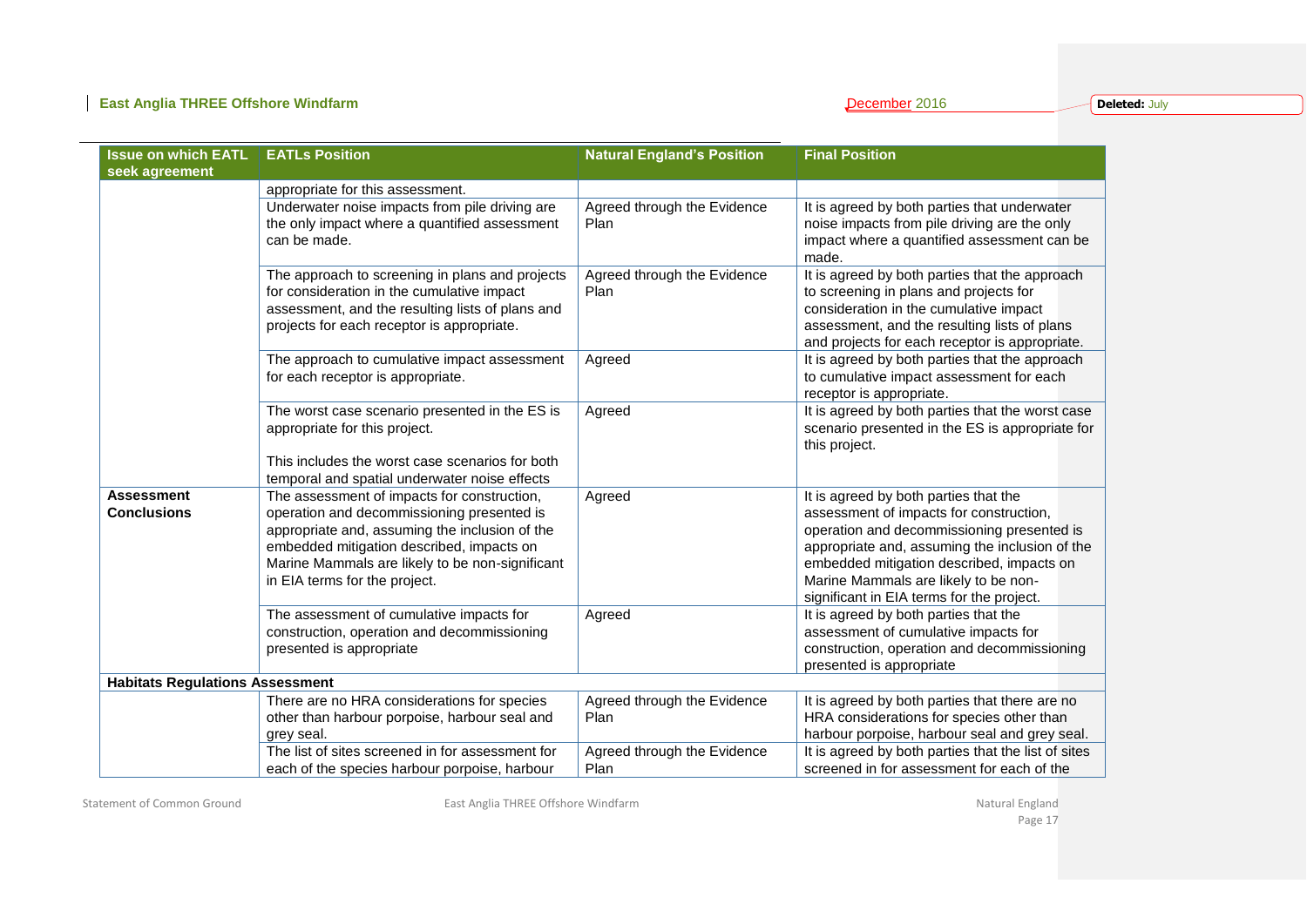**Deleted:** July

| <b>Issue on which EATL</b><br>seek agreement | <b>EATLs Position</b>                                                                                                                                                                                 | <b>Natural England's Position</b>   | <b>Final Position</b>                                                                                                                                                                                   |                                                                                                                                                                     |
|----------------------------------------------|-------------------------------------------------------------------------------------------------------------------------------------------------------------------------------------------------------|-------------------------------------|---------------------------------------------------------------------------------------------------------------------------------------------------------------------------------------------------------|---------------------------------------------------------------------------------------------------------------------------------------------------------------------|
|                                              | seal and grey seal is appropriate.                                                                                                                                                                    |                                     | species harbour porpoise, harbour seal and<br>grey seal is appropriate.                                                                                                                                 |                                                                                                                                                                     |
|                                              | The potential impacts considered in the draft<br>assessment (which are unchanged for the DCO<br>submission) are appropriate.                                                                          | Agreed through the Evidence<br>Plan | It is agreed by both parties that the potential<br>impacts considered are appropriate.                                                                                                                  |                                                                                                                                                                     |
|                                              | Based upon the full screening exercise there is<br>no potential for likely significant effect LSE on<br>any site designated for harbour seal                                                          | Agreed through the Evidence<br>Plan | It is agreed by both parties that there is no<br>potential for LSE on any site designated for<br>harbour seal.                                                                                          |                                                                                                                                                                     |
|                                              | Based upon the full screening exercise there is<br>no potential for LSE on any site designated for<br>grey seal                                                                                       | Agreed through the Evidence<br>Plan | It is agreed by both parties that there is no<br>potential for LSE on any site designated for<br>grey seal.                                                                                             |                                                                                                                                                                     |
|                                              | Based upon the full screening exercise there is<br>no potential for LSE on any site currently<br>designated for harbour porpoise                                                                      | Agreed through the Evidence<br>Plan | It is agreed by both parties that there is no<br>potential for LSE on any site currently<br>designated for harbour porpoise.                                                                            |                                                                                                                                                                     |
|                                              | No LSE could be concluded for all cSACs and<br>SACs and therefore no Appropriate Assessment<br>is required at the time of submission of the<br>Application.                                           | Agreed through the Evidence<br>Plan | It is agreed by both parties that, at the time of<br>submission, no LSE could be concluded for all<br>cSAC and SAC and therefore no Appropriate<br>Assessment is required.                              |                                                                                                                                                                     |
|                                              | Due to the overlap with the Southern North Sea<br>pSAC this site is screened in for further<br>assessment (to allow robust assessment in a<br>scenario where this site is taken forward).             | Agreed through the Evidence<br>Plan | It is agreed by both parties that the Southern<br>North Sea pSAC should be screened in for<br>further assessment.                                                                                       |                                                                                                                                                                     |
|                                              | At the time of the submission of the Application<br>there was insufficient information available to<br>undertake a meaningful assessment of the<br>pSAC.                                              | Agreed through the Evidence<br>Plan | It is agreed by both parties that at the time of<br>the submission of the Application there was<br>insufficient information available to undertake a<br>meaningful assessment of the proposed<br>pSACs. |                                                                                                                                                                     |
|                                              | <b>EATL has undertaken an assessment (provided</b><br>as the Information for the Habitats Regulations<br><b>Assessment: Marine Mammal Assessment</b><br>Southern North Sea pSAC) based upon the draft |                                     | It is agreed by both parties that the Information<br>for the Habitats Regulations Assessments<br>Marine Mammal Assessment Southern North<br>Sea pSAC is adequate and robust and that the                | Deleted: EATL will provide an<br>assessment of the pSAC in order to<br>inform the Examining Authority's Report<br>on the Implications for European Sites<br>(REIS). |
|                                              | conservation objectives available for the pSAC                                                                                                                                                        |                                     | conclusions are valid.                                                                                                                                                                                  | Deleted: Agreed                                                                                                                                                     |
|                                              | and worked with Natural England to refine this<br>assessment in line with their latest advice.                                                                                                        |                                     | It is agreed by both parties that condition 13(2)                                                                                                                                                       | <b>Deleted:</b> , given expected timelines                                                                                                                          |
|                                              |                                                                                                                                                                                                       |                                     | in the DMLs (schedules 10 to 13) secures                                                                                                                                                                | <b>Deleted:</b> release                                                                                                                                             |

Statement of Common Ground **East Anglia THREE Offshore Windfarm** Changes and The Common Statement of Common Ground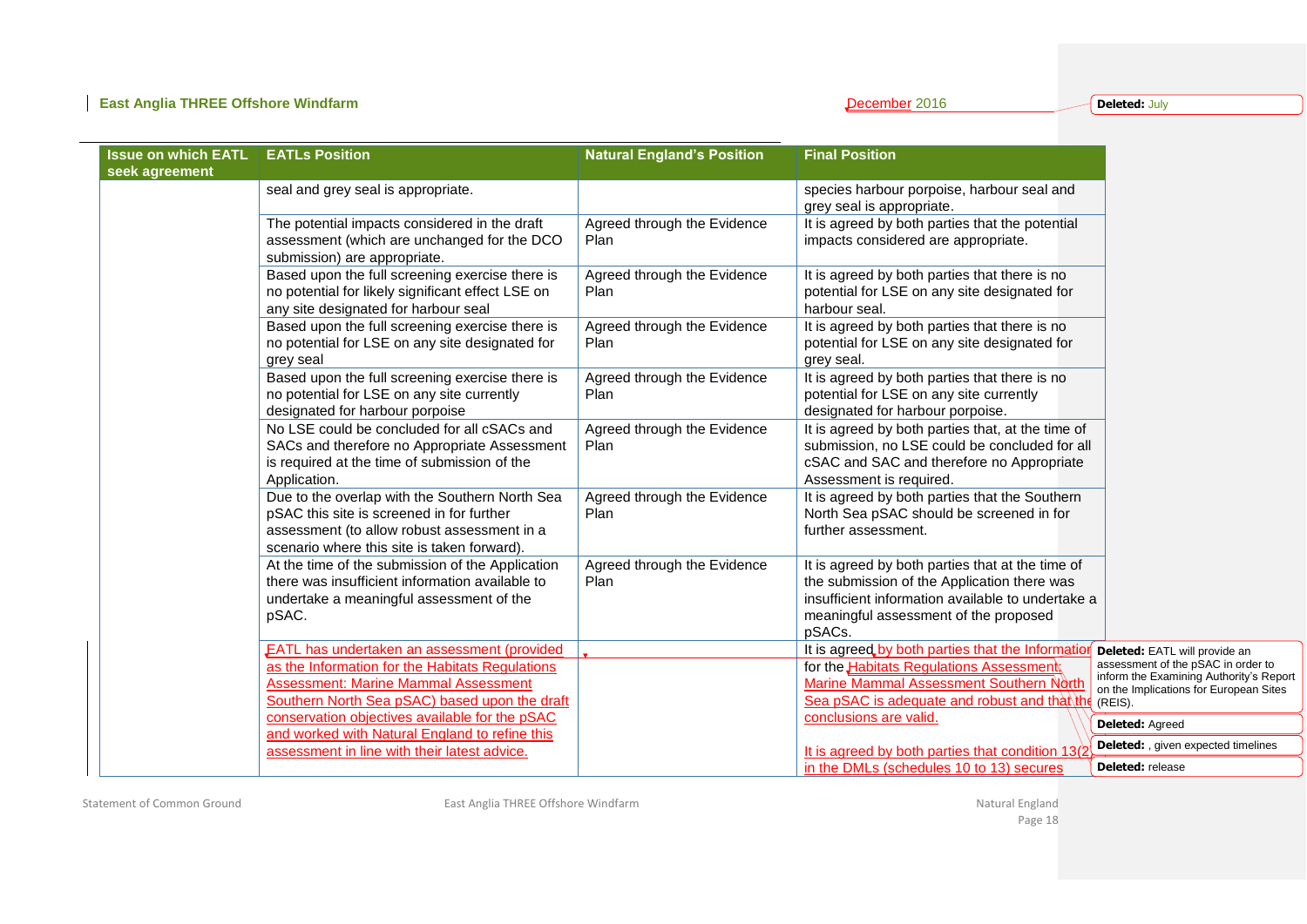| <b>East Anglia THREE Offshore Windfarm</b>   |                                                                                                                                                                                                                                                                                                                                                      |                                                                                                                                                                                                                           | December 2016                                                                                                                                                                                          | <b>Deleted: July</b>                                                                                                                                                                              |
|----------------------------------------------|------------------------------------------------------------------------------------------------------------------------------------------------------------------------------------------------------------------------------------------------------------------------------------------------------------------------------------------------------|---------------------------------------------------------------------------------------------------------------------------------------------------------------------------------------------------------------------------|--------------------------------------------------------------------------------------------------------------------------------------------------------------------------------------------------------|---------------------------------------------------------------------------------------------------------------------------------------------------------------------------------------------------|
| <b>Issue on which EATL</b><br>seek agreement | <b>EATLs Position</b>                                                                                                                                                                                                                                                                                                                                | <b>Natural England's Position</b>                                                                                                                                                                                         | <b>Final Position</b>                                                                                                                                                                                  |                                                                                                                                                                                                   |
|                                              | <b>EATL</b> conclude that there is unlikely to be<br>potential for Adverse Effect on Integrity (AEOI)<br>of the pSAC for the project alone, and that for<br>the in-combination effects some scenarios may<br>have potential for AEOI<br><b>EATL have produced an In-principle Site</b>                                                               |                                                                                                                                                                                                                           | mitigation to avoid AEOI and that the SIP also<br>provides a framework to secure the<br>development and implementation of specific-<br>mitigation measures (if required) to avoid<br>AEOI              | <b>Deleted:</b> further information<br><b>Deleted:</b> to inform the assessment,<br>that the further HRA information should<br>be submitted by Deadline 4 (15 <sup>th</sup> )<br>September 2016). |
|                                              | Integrity Plan (SIP) which, together with new<br>condition 13(2) in the DMLs for the generation<br>and transmission assets (schedules 10 to 13 of<br>the draft DCO), secures mitigation to prevent<br>AEOI.                                                                                                                                          |                                                                                                                                                                                                                           |                                                                                                                                                                                                        |                                                                                                                                                                                                   |
| <b>Management measures</b>                   | The assessment predicts impacts are expected<br>to be low for both species of seal and harbour<br>porpoise and that additional mitigation (beyond<br>embedded mitigation) is not necessary.<br>No additional mitigation is necessary for<br>shipping noise<br>No additional mitigation is necessary for other<br>noise induced impacts               | Agreed through the Evidence<br>Plan                                                                                                                                                                                       | It is agreed by both parties that no additional<br>mitigation is necessary for shipping noise and<br>no additional mitigation is necessary for other<br>noise inducing impacts.                        |                                                                                                                                                                                                   |
|                                              | An application for the European Protected<br>Species (EPS) licence will be submitted after the<br>DCO is made, prior to the onset of construction,<br>once more detailed design work has been<br>carried out and is available to inform the licence<br>application, and in consultation with the relevant<br>Statutory Nature Conservation Agencies. | Agreed through the Evidence<br>Plan<br>Natural England is not currently<br>aware of any impediments to the<br>granting of an EPS licence.                                                                                 | It is agreed by both parties that the appropriate<br>time to submit an application for the EPS<br>licence will be following the making of the East<br>Anglia THREE Order.                              |                                                                                                                                                                                                   |
|                                              | It is agreed that the draft MMMP will be<br>developed post consent in consultation with the<br>Natural England.                                                                                                                                                                                                                                      | Natural England welcomes the<br>commitment from the Applicant<br>to produce a MMMP and looks<br>forward to working with the<br>Applicant to further develop the<br>draft MMMP that was submitted<br>with the application. | It is agreed by both parties that the draft<br>MMMP will be developed post consent in<br>consultation with Natural England to reflect the<br>most update advice on appropriate mitigation<br>measures. | Deleted: ¶                                                                                                                                                                                        |

Statement of Common Ground **East Anglia THREE Offshore Windfarm** Statement of Common Ground England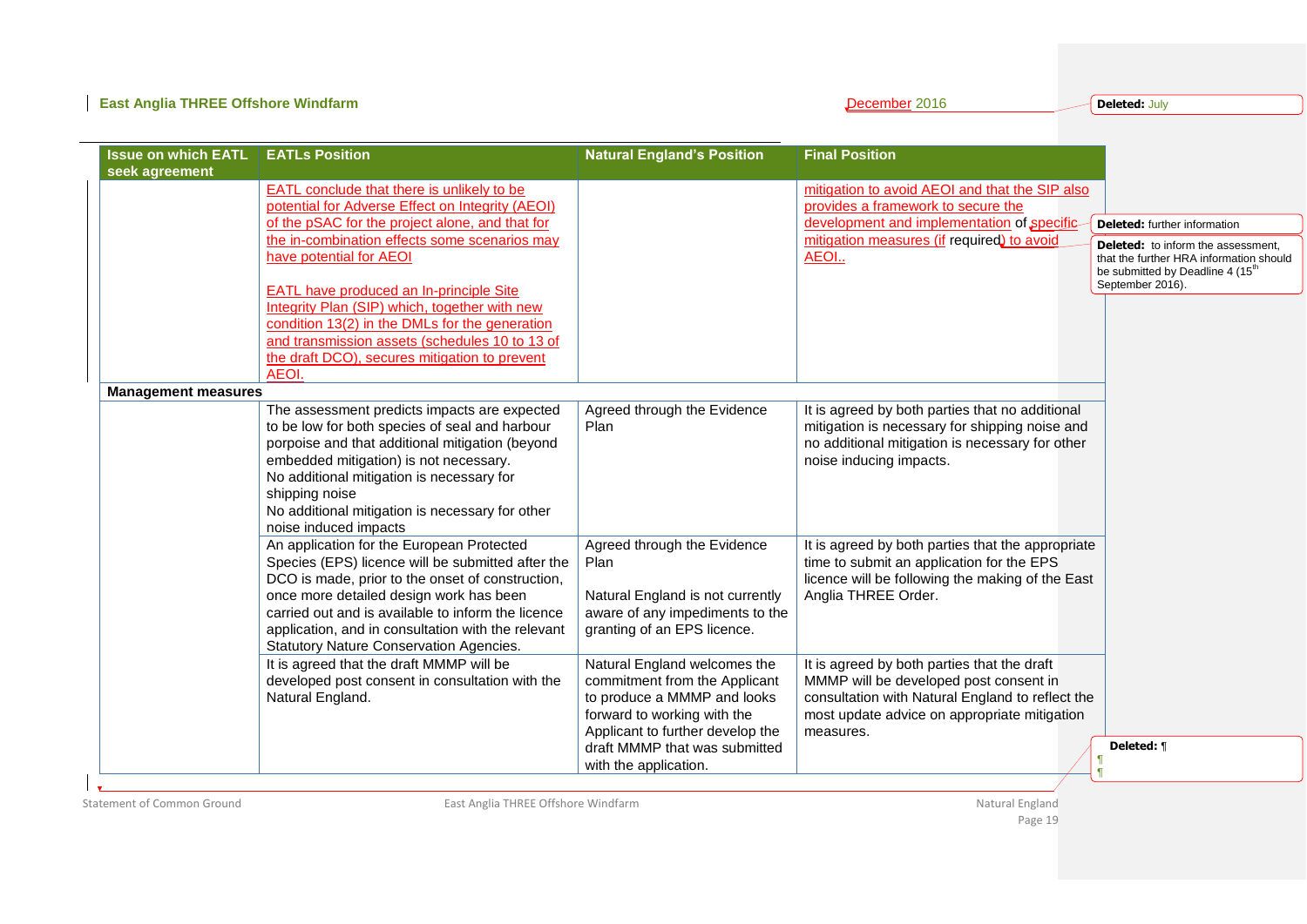#### <span id="page-20-0"></span>**2.5 Offshore Ornithology**

- 30. The Project has the potential to impact upon Offshore Ornithology. Chapter 13 of the ES, Application document 6.1.13, provides an assessment of the significance of these impacts. Table 5 below provides areas of common ground that have been reached regarding the findings reported within that chapter and identifies areas where agreement is still to be reached.
- 31. This topic was discussed at Evidence Plan meetings on  $30<sup>th</sup>$  September and  $11<sup>th</sup>$ November 2013, 28<sup>th</sup> March and 2<sup>nd</sup> July 2014 and 3<sup>rd</sup> June and 6<sup>th</sup> July 2015 and at a Project Steering Group meeting on the 4<sup>th</sup> August 2015. Further meetings were held on  $24<sup>th</sup>$  March and  $8<sup>th</sup>$  June 2016.
- 32. Following discussions undertaken during the Examination, the Examining Authority asked for the SoCG to be revised to reflect the conclusion of all outstanding ornithological issues.

Statement of Common Ground **East Anglia THREE Offshore Windfarm** Natural England Natural England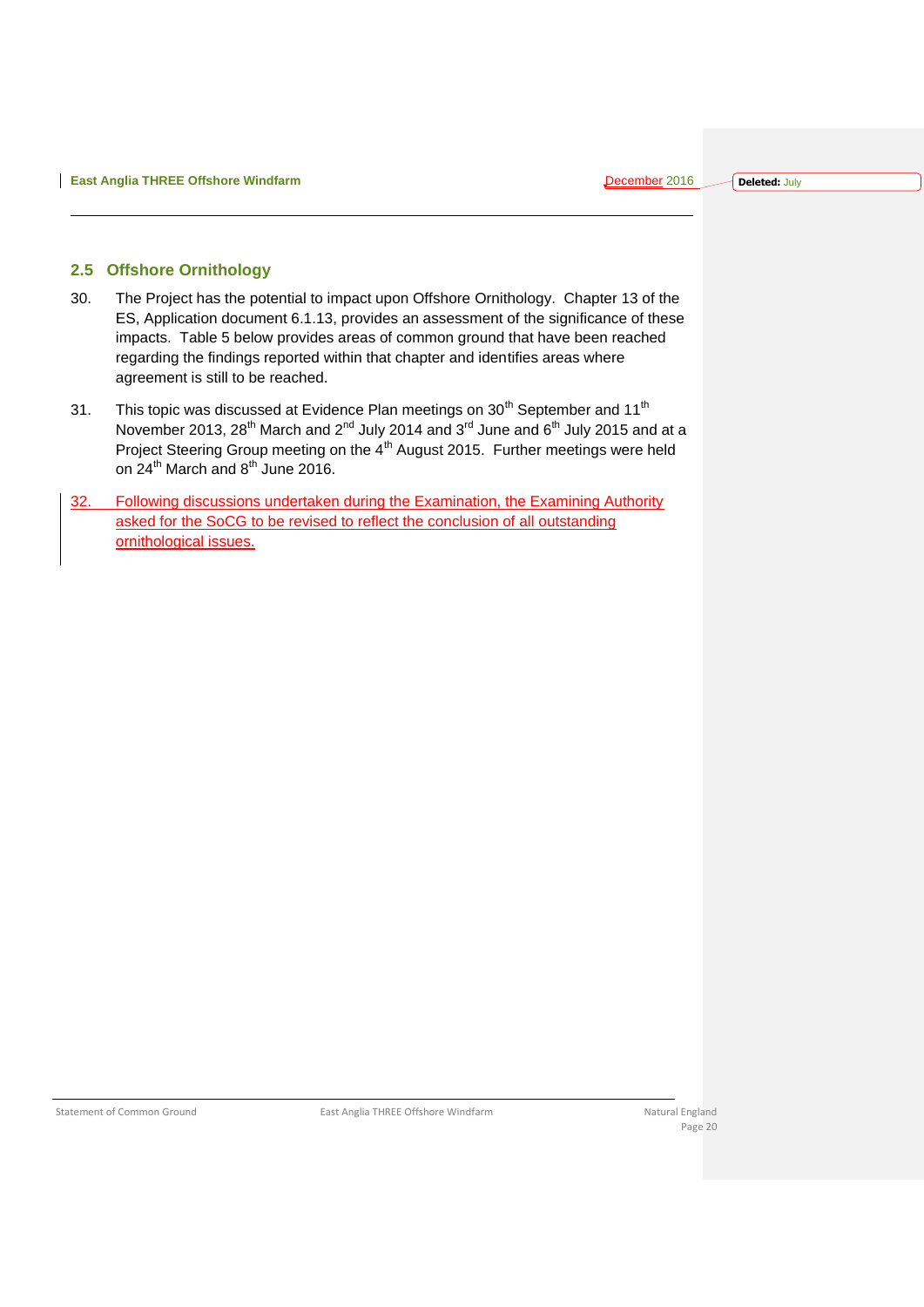**Deleted:** July

|                  | Table 5. SoCG - Offshore Ornithology                                                                                       |                                                                                                                                                                                                                                                                                                                                |                                           |                                                                                                                           |  |  |  |
|------------------|----------------------------------------------------------------------------------------------------------------------------|--------------------------------------------------------------------------------------------------------------------------------------------------------------------------------------------------------------------------------------------------------------------------------------------------------------------------------|-------------------------------------------|---------------------------------------------------------------------------------------------------------------------------|--|--|--|
| ID               | <b>Issue on which EATL seek</b>                                                                                            | <b>EATLs Position</b>                                                                                                                                                                                                                                                                                                          | <b>Natural England's Position</b>         | <b>Final Position</b>                                                                                                     |  |  |  |
|                  | agreement                                                                                                                  |                                                                                                                                                                                                                                                                                                                                |                                           |                                                                                                                           |  |  |  |
|                  | Data Collection and Description of Baseline Environment                                                                    |                                                                                                                                                                                                                                                                                                                                |                                           |                                                                                                                           |  |  |  |
| 1ai              | The ES (which is unchanged from<br>the PEIR) adequately<br>characterises the baseline<br>relevant to offshore ornithology. | 24 months of offshore digital aerial survey<br>data collected for the 'Site' and a 4km<br>buffer. Used to characterise bird<br>distributions and estimate populations.<br>This is sufficient for the assessment.                                                                                                               | Agreed through the Evidence<br>Plan       | It is agreed by both parties that the<br>ES adequately characterises the<br>baseline relevant to offshore<br>ornithology. |  |  |  |
| 1aii             |                                                                                                                            | No additional surveys have been<br>conducted of the offshore cable route. It<br>is sufficient to rely on the information<br>provided for the EA ONE application (now<br>consented) and NE's latest population<br>data on Red-throated Diver in the Outer<br>Thames Estuary SPA.                                                | Agreed through the Evidence<br>Plan       |                                                                                                                           |  |  |  |
| 1bi              | The methods and techniques<br>used to analyse offshore<br>ornithological data are appropriate                              | Using design based methods to estimate<br>population sizes for the Site and relevant<br>buffers is appropriate.                                                                                                                                                                                                                | Agreed through the Evidence<br>Plan       | It is agreed by both parties that the<br>methods and techniques used to<br>analyse offshore ornithological data           |  |  |  |
| 1bii             | for characterising bird<br>distributions and estimating<br>populations.                                                    | The method used to correct for non-<br>detection of diving auks (the 'correction<br>factor' or 'availability bias') following that<br>recommended by JNCC (referred to as<br>Method C, based on estimates that 24%<br>of guillemot and 17% razorbill may be<br>underwater when an aerial image is<br>captured) is appropriate. | Agreed on receipt of final<br>application | are appropriate for characterising<br>bird distributions and estimating<br>populations.                                   |  |  |  |
| 1biii            |                                                                                                                            | The method used to determine flight<br>heights is appropriate.                                                                                                                                                                                                                                                                 | Agreed through the Evidence<br>Plan       |                                                                                                                           |  |  |  |
| 1 <sub>biv</sub> |                                                                                                                            | The method used to proportion<br>unidentified birds is appropriate.                                                                                                                                                                                                                                                            | Agreed through the Evidence<br>Plan       |                                                                                                                           |  |  |  |

Statement of Common Ground **East Anglia THREE Offshore Windfarm** Natural England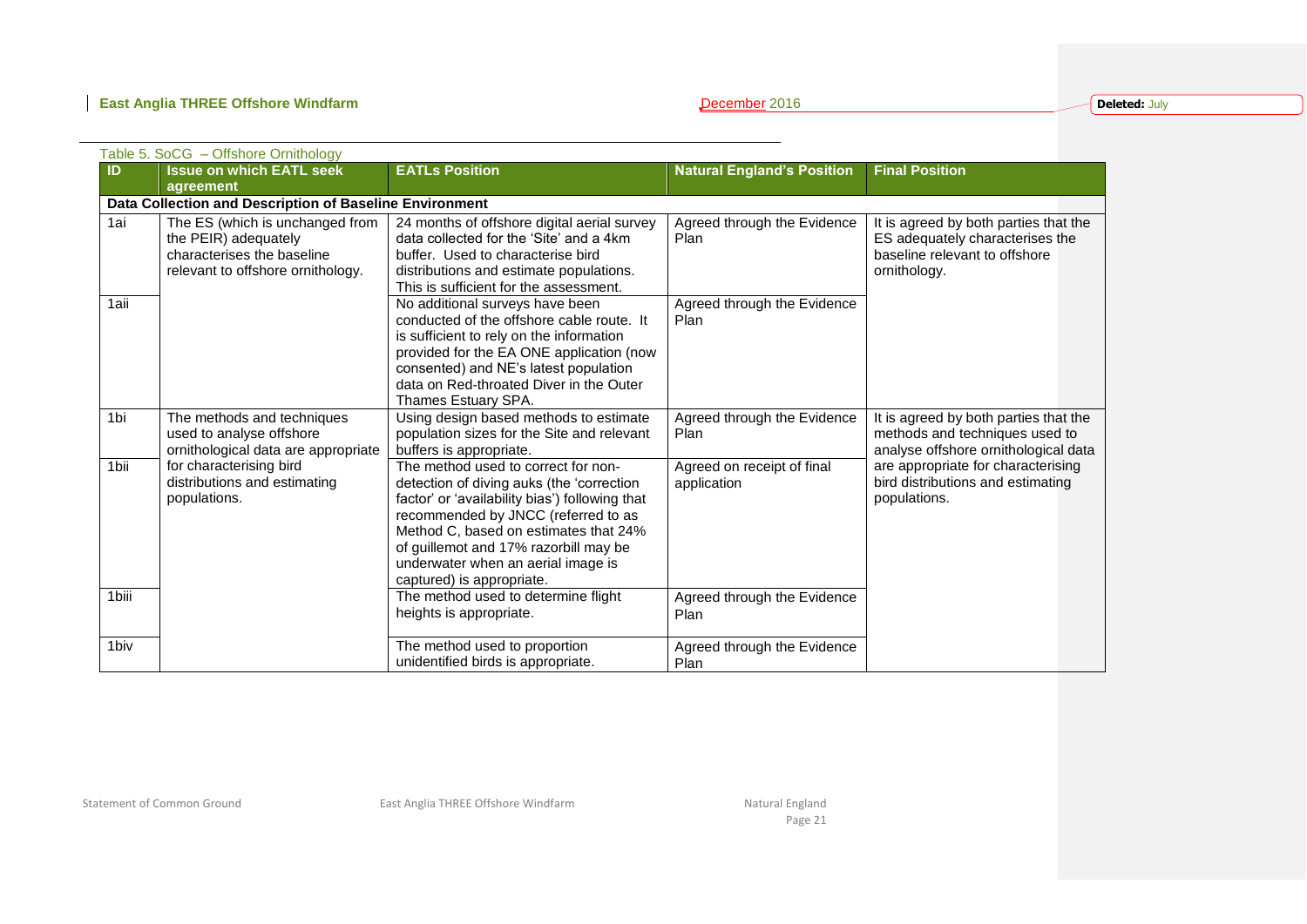**Deleted:** July

| ID             | <b>Issue on which EATL seek</b><br>agreement                                                                                                                                            | <b>EATLs Position</b>                                                                                                                                                                                                                                                                 | <b>Natural England's Position</b>                                                                                | <b>Final Position</b>              |
|----------------|-----------------------------------------------------------------------------------------------------------------------------------------------------------------------------------------|---------------------------------------------------------------------------------------------------------------------------------------------------------------------------------------------------------------------------------------------------------------------------------------|------------------------------------------------------------------------------------------------------------------|------------------------------------|
|                | <b>Impact Assessment Methodology</b>                                                                                                                                                    |                                                                                                                                                                                                                                                                                       |                                                                                                                  |                                    |
| 2a             | The impact assessment<br>methodology - specifically the<br>definitions of sensitivity and<br>magnitude and the use of the<br>impact matrix approach - is<br>adequate and appropriate.   | The impact assessment method<br>described in Section 13.4.3 of the ES is<br>appropriate.                                                                                                                                                                                              | Agreed through the Evidence<br>Plan                                                                              | Agreed by both parties.            |
| 2 <sub>b</sub> | The potential impacts assessed<br>during construction, operation and<br>decommissioning are appropriate.                                                                                | The potential impacts set out in Section<br>13.6 of the ES are the appropriate ones to<br>be assessed.                                                                                                                                                                                | Agreed through the Evidence<br>Plan                                                                              | Agreed by both parties.            |
| 2c             | Cumulative assessments will<br>include sites operational and built,<br>under construction, consented<br>and submitted for application in<br>tiers 1 to 4.                               | Approach provided in Section 13.4.5 of<br>the ES is appropriate.                                                                                                                                                                                                                      | Agreed. NE would advise<br>that future plans or projects<br>should be included where<br>information is available | Final list agreed by both parties. |
| 2d             | The use of Furness (2015)<br>BDMPS seasons utilised for the<br>assessment is appropriate.                                                                                               | The biological periods used in the EIA are<br>appropriate.                                                                                                                                                                                                                            | Agreed through the Evidence<br>Plan                                                                              | Agreed by both parties.            |
| 2e             | Collision risk modelling results will<br>be presented for each species<br>using Band Model Options for<br>which species specific avoidance<br>rates have been accepted by the<br>SNCBs. | Band model Option 1 and 2 - all species,<br>Band Model Option 3 - herring gull, lesser<br>black-backed gull and great black-backed<br>gull only, using SNCB guidance on<br>avoidance rates used and presentation of<br>ranges due to avoidance rate and flight<br>height uncertainty. | Agreed through the Evidence<br>Plan                                                                              | Agreed by both parties.            |
| 2f             | The offshore ornithology<br>assessment is unaffected by<br>potential phasing of construction<br>$(1 or 2)$ .                                                                            | Differences between Single and Two<br>phased approaches to construction are<br>trivial in terms of ornithology impacts.                                                                                                                                                               | Agreed through the Evidence<br>Plan                                                                              | Agreed by both parties.            |
| 2g             | Seabirds present in very low<br>numbers whilst on migration will<br>be assessed using the approach<br>used in the Marine Scotland<br>assessment (WWT and<br>MacArthur Green 2014).      | This approach is considered the most<br>appropriate for migratory seabirds.                                                                                                                                                                                                           | Agreed through the Evidence<br>Plan                                                                              | Agreed by both parties.            |

Statement of Common Ground **East Anglia THREE Offshore Windfarm** Natural England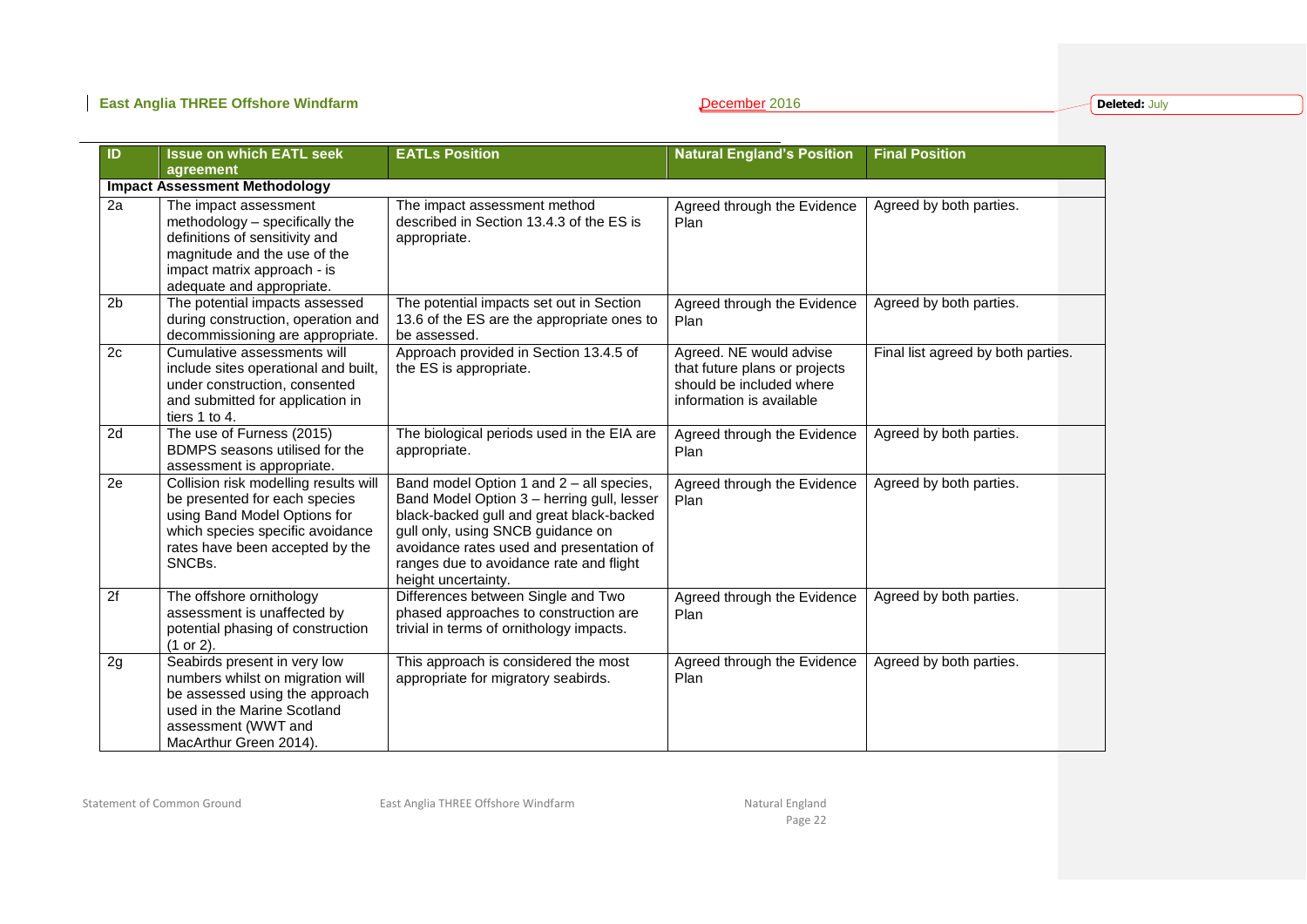**Deleted:** July

| ID         | <b>Issue on which EATL seek</b><br>agreement                                                                                                                                                                                                                                                                                    | <b>EATLs Position</b>                                                                                                                   | <b>Natural England's Position</b>                                                                                                                          | <b>Final Position</b>                                                                                                                                                                                                                                                                             |                                                                                                                                                                                                                                                                                       |
|------------|---------------------------------------------------------------------------------------------------------------------------------------------------------------------------------------------------------------------------------------------------------------------------------------------------------------------------------|-----------------------------------------------------------------------------------------------------------------------------------------|------------------------------------------------------------------------------------------------------------------------------------------------------------|---------------------------------------------------------------------------------------------------------------------------------------------------------------------------------------------------------------------------------------------------------------------------------------------------|---------------------------------------------------------------------------------------------------------------------------------------------------------------------------------------------------------------------------------------------------------------------------------------|
| 2h         | Terrestrial migrant collision risk to<br>be assessed using Migropath<br>methods.                                                                                                                                                                                                                                                | The results presented in Appendix 13.1,<br>which predict very small risks for all<br>species are accurate and appropriate.              | Agreed on receipt of final<br>application                                                                                                                  | Agreed by both parties.                                                                                                                                                                                                                                                                           |                                                                                                                                                                                                                                                                                       |
| 2i         | Red-throated diver displacement<br>method based on monitoring data<br>at existing offshore windfarms.                                                                                                                                                                                                                           | Evidence based method used in<br>preference to generic displacement<br>matrix. Presented in ES                                          | Assessment of displacement<br>impacts should be<br>considered using generic<br>displacement matrix as there<br>is no East Anglia zone<br>specific evidence | Both methods shown in<br>assessment                                                                                                                                                                                                                                                               |                                                                                                                                                                                                                                                                                       |
| 2j         | Displacement methods (except for<br>red-throated diver, see 2i) are<br>based on standard displacement<br>matrix. Assessments are<br>presented for relevant biological<br>seasons and against agreed<br>BDMPS.<br>Seasonal estimates to be<br>summed using suitable method<br>and assessed against<br>biogeographic populations. | These methods are appropriate.                                                                                                          | NE considers the<br>assessment should be<br>summed across the whole<br>annual cycle and include<br>breeding season impacts<br>from other projects.         | NE is satisfied that using its<br>preferred method (including<br>summing seasonal displacement<br>totals) for assessing guillemot,<br>razorbill and puffin displacement,<br>no significant impacts were found<br>for both the project alone and<br>cumulatively.<br><b>Agreed by both parties</b> | Deleted: Not yet agreed. Received<br>revised matrices, but these are missing<br>inclusion of the 1% mortality column.<br>We are also awaiting a narrative to<br>justify why EATL consider that no<br>further population modelling is required.<br>Deleted: Assessment not yet agreed. |
| <b>EIA</b> |                                                                                                                                                                                                                                                                                                                                 |                                                                                                                                         |                                                                                                                                                            |                                                                                                                                                                                                                                                                                                   |                                                                                                                                                                                                                                                                                       |
| 3a         | The screening matrix adequately<br>identifies those species at risk of<br>disturbance and displacement<br>during construction - red-throated<br>diver (for offshore cable corridor<br>only), guillemot, razorbill and<br>puffin.                                                                                                | Information provided in Section 13.7.1.1<br>of the ES correctly identifies those<br>species at risk of disturbance and<br>displacement. | Agreed through the Evidence<br>Plan                                                                                                                        | Agreed by both parties.                                                                                                                                                                                                                                                                           |                                                                                                                                                                                                                                                                                       |
| 3b         | During construction, displacement<br>impacts due to the project alone<br>on the species identified are not<br>significant under the EIA<br>regulations (i.e. minor adverse or<br>lower).                                                                                                                                        | Section 13.7.1.1 of the ES correctly<br>identifies the significance of the impacts of<br>displacement during construction.              | Agreed following discussion<br>on 8 <sup>th</sup> June 2016                                                                                                | Agreed by both parties.                                                                                                                                                                                                                                                                           |                                                                                                                                                                                                                                                                                       |

Statement of Common Ground **East Anglia THREE Offshore Windfarm** Natural England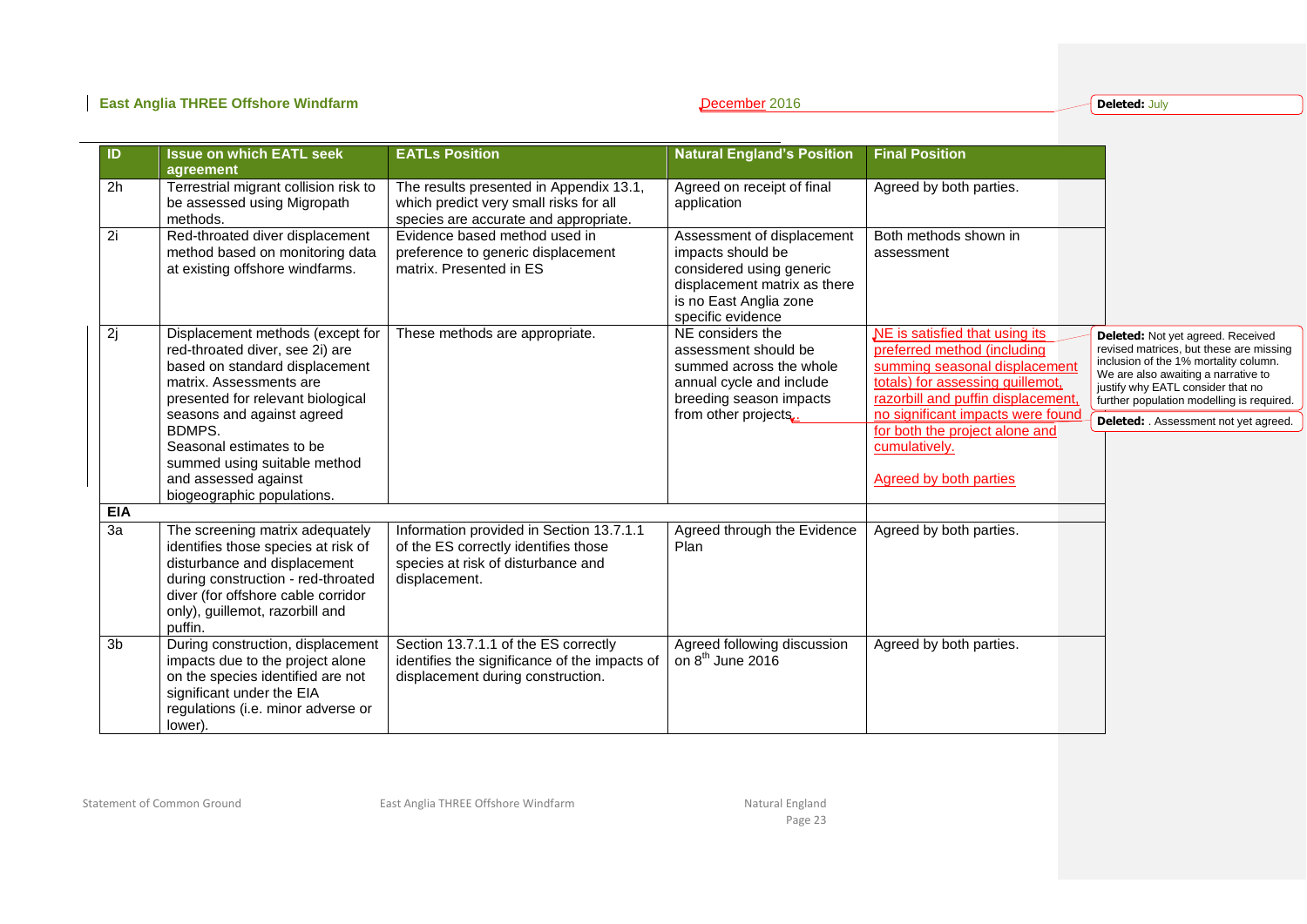### **East Anglia THREE Offshore Windfarm December 2016 December 2016**

**Deleted:** July

| ID | <b>Issue on which EATL seek</b><br>agreement                                                                                                                                                                                                                                                                 | <b>EATLs Position</b>                                                                                                                                                                         | <b>Natural England's Position</b>                                                                                                                                                                                                  | <b>Final Position</b>   |
|----|--------------------------------------------------------------------------------------------------------------------------------------------------------------------------------------------------------------------------------------------------------------------------------------------------------------|-----------------------------------------------------------------------------------------------------------------------------------------------------------------------------------------------|------------------------------------------------------------------------------------------------------------------------------------------------------------------------------------------------------------------------------------|-------------------------|
| 3c | The screening matrix adequately<br>identifies those species at risk of<br>disturbance and displacement<br>during operation - gannet,<br>guillemot, razorbill and puffin.<br>Recognising that there may be<br>future requirements to monitor<br>vessel requirements once port<br>has been identified          | Information provided in Section 13.7.2.1<br>of the ES adequately identifies those<br>species at risk of disturbance and<br>displacement during operation                                      | Agreed on receipt of final<br>application                                                                                                                                                                                          | Agreed by both parties. |
| 3d | During operation, displacement<br>impacts due to the project alone<br>on the species identified are not<br>significant under the EIA<br>regulations (i.e. minor adverse or<br>lower).                                                                                                                        | Information provided in Section 13.7.2.1<br>of the ES correctly identifies the<br>significance of the impacts of<br>displacement during operation.                                            | NE disagree with method<br>used for summing seasonal<br>displacement impacts,<br>however using either<br>approach (that preferred by<br>NE or that used by EATL) the<br>project alone impacts are not<br>significant in EIA terms. | Agreed by both parties. |
| 3e | During construction and<br>operation, indirect impacts on<br>habitats and prey due to the<br>project alone are not significant<br>under the EIA regulations (i.e.<br>minor adverse or lower).                                                                                                                | Information provided in Section 13.7.1.2<br>and 13.7.2.2 of the ES correctly identifies<br>that the indirect impacts on habitats and<br>prey due to the project alone are not<br>significant. | Agreed on receipt of final<br>application                                                                                                                                                                                          | Agreed by both parties. |
| 3f | Collision risk impacts have been<br>assessed for fulmar, gannet,<br>kittiwake, lesser black backed<br>gull, herring gull and great black<br>backed gull. When considering<br>the project alone, collision risk<br>impacts are not significant under<br>the EIA regulations (i.e. minor<br>adverse or lower). | Information provided in Section 13.7.2.3<br>of the ES correctly identifies that collision<br>risk impacts are not significant under the<br>EIA regulations.                                   | Agreed on receipt of final<br>application                                                                                                                                                                                          | Agreed by both parties. |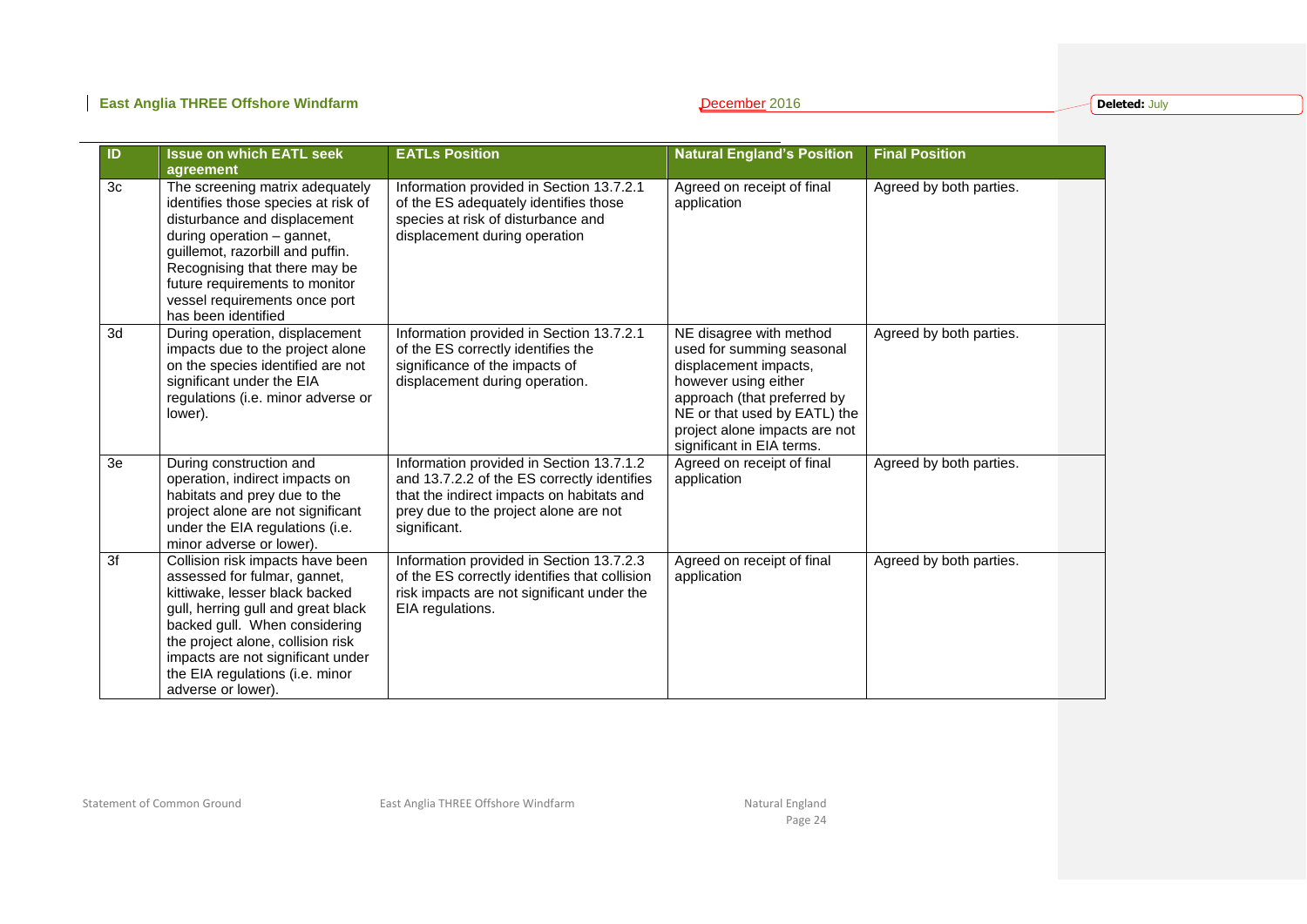**Deleted:** July

| ID             | <b>Issue on which EATL seek</b><br>agreement                                                                                                                                                                                                                                                                                    | <b>EATLs Position</b>                                                                                                                                                                               | <b>Natural England's Position</b>                   | <b>Final Position</b>   |
|----------------|---------------------------------------------------------------------------------------------------------------------------------------------------------------------------------------------------------------------------------------------------------------------------------------------------------------------------------|-----------------------------------------------------------------------------------------------------------------------------------------------------------------------------------------------------|-----------------------------------------------------|-------------------------|
| 3g             | The impact significance of the<br>barrier effect due to the project<br>alone for all species assessed is<br>negligible.                                                                                                                                                                                                         | Information provided in Section 13.7.2.4<br>of the ES correctly identifies that impact<br>significance of the barrier effect due to the<br>project alone for all species assessed is<br>negligible. | Agreed on receipt of final<br>application           | Agreed by both parties. |
| 3h             | No impacts predicted for<br>migrating great skua, Arctic skua,<br>common tern and Arctic tern due<br>to the project alone. No further<br>consideration required for this<br>project.                                                                                                                                            | Information provided in Section 13.7.2.3<br>should state negligible impacts for these<br>species.                                                                                                   | NE agrees that predicted<br>impacts are negligible. | Agreed by both parties  |
| 3i             | The impacts on migrating waders<br>and wildfowl, and marsh harrier<br>due to the project alone, are not<br>significant under the EIA<br>regulations (i.e. minor adverse or<br>lower).                                                                                                                                           | Information provided in Section 13.7.2.3<br>of the ES demonstrates that these<br>impacts will be non-significant.                                                                                   | Agreed on receipt of final<br>application           | Agreed by both parties. |
| 3j             | No significant impacts are<br>predicted for decommissioning<br>due to the project alone.                                                                                                                                                                                                                                        | Information provided in Section 13.7.3 of<br>the ES demonstrates that no significant<br>impacts should be expected during<br>decommissioning due to the project alone.                              | Agreed on receipt of final<br>application           | Agreed by both parties. |
|                | <b>Cumulative Assessment</b>                                                                                                                                                                                                                                                                                                    |                                                                                                                                                                                                     |                                                     |                         |
| 4a             | The screening matrix adequately<br>identifies potential cumulative<br>impacts of the proposed project<br>(disturbance and displacement:<br>red-throated diver, gannet,<br>guillemot, razorbill and puffin) and<br>collision risk (gannet, kittiwake,<br>herring gull, lesser black-backed<br>gull and great black-backed gull). | Information provided in Sections 13.8.1 of<br>the ES adequately identifies potential<br>cumulative impacts of the proposed<br>project.                                                              | Agreed on receipt of final<br>application           | Agreed by both parties. |
| 4 <sub>b</sub> | The list of windfarms included in<br>the assessment is complete and<br>the correct tiers have been<br>assigned.                                                                                                                                                                                                                 | Information provided in Sections 13.8.1.1<br>of the ES is correct and adequate for the<br>project.                                                                                                  | Agreed on receipt of final<br>application           | Agreed by both parties. |

Statement of Common Ground **East Anglia THREE Offshore Windfarm** Natural England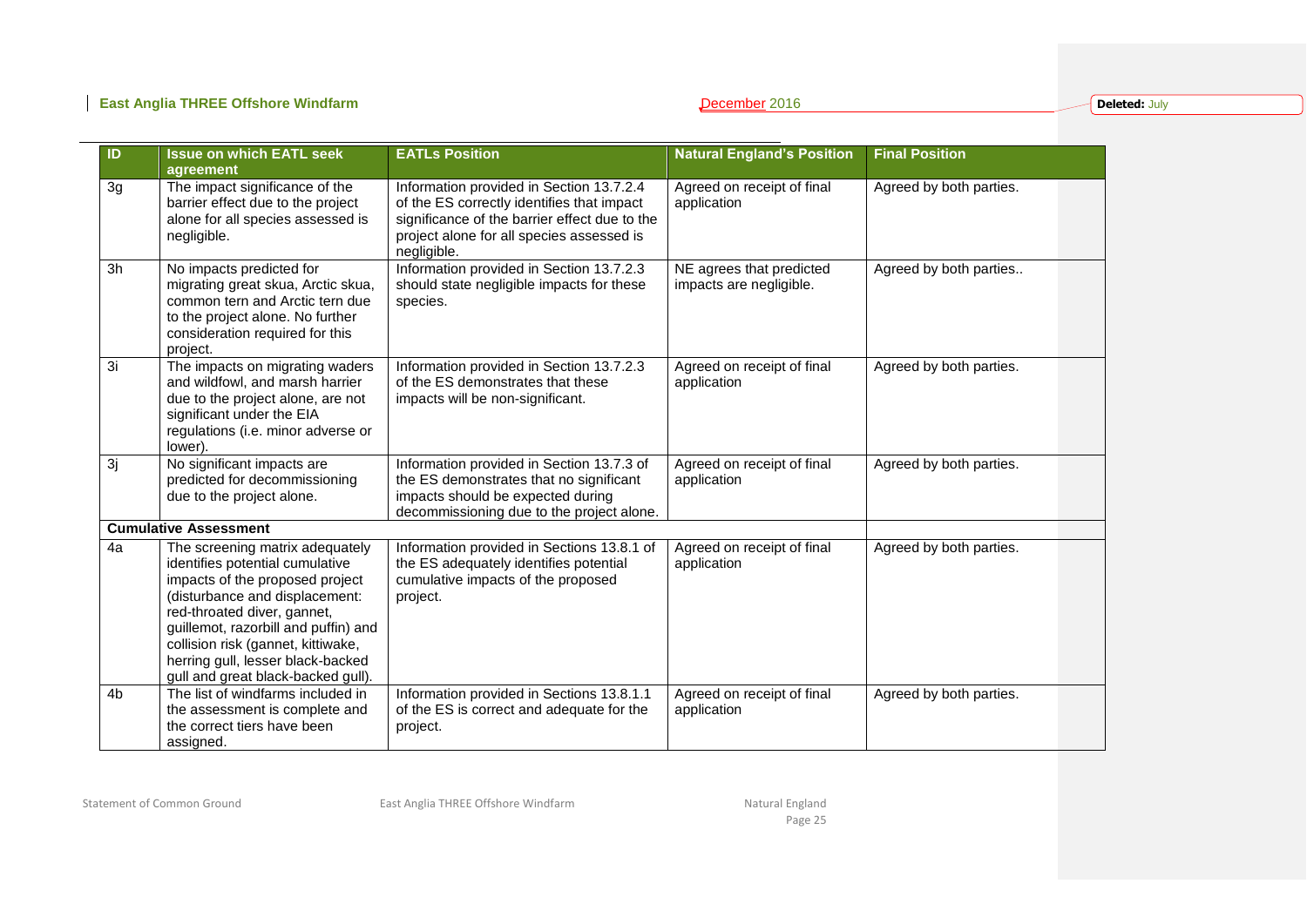**Deleted:** July

| ID | <b>Issue on which EATL seek</b><br>agreement                                     | <b>EATLs Position</b>                                                                                                                | <b>Natural England's Position</b>                                                                                                                                            | <b>Final Position</b>                                                                                                                                                                                                                                                                                                                                                                                                                                                                                                                                                                                                                                                                                                  |
|----|----------------------------------------------------------------------------------|--------------------------------------------------------------------------------------------------------------------------------------|------------------------------------------------------------------------------------------------------------------------------------------------------------------------------|------------------------------------------------------------------------------------------------------------------------------------------------------------------------------------------------------------------------------------------------------------------------------------------------------------------------------------------------------------------------------------------------------------------------------------------------------------------------------------------------------------------------------------------------------------------------------------------------------------------------------------------------------------------------------------------------------------------------|
| 4c | Cumulative displacement impacts<br>are of minor significance at most.            | Information provided in Sections 13.8.1.4<br>of the ES correctly assesses the<br>significance of cumulative displacement<br>impacts. | Not agreed for guillemot,<br>razorbill and puffin. EATL<br>need to provide revised<br>matrices that include all the<br>relevant information (see<br>Written Representations) | <b>Revised matrices provided by</b><br><b>Deleted:</b> Not yet agreed<br>EATL.<br>NE is satisfied that using its<br>preferred method (including<br>summing seasonal displacement<br>totals) for assessing guillemot,<br>razorbill and puffin displacement,<br>no significant impacts were found<br>for both the project alone and<br>cumulatively.<br><b>Agreed by both parties</b>                                                                                                                                                                                                                                                                                                                                    |
| 4d | Cumulative collision impacts for<br>gannet are of minor significance<br>at most. | Information provided in Sections 13.8.1.5<br>of the ES correctly assesses the<br>significance of cumulative collision<br>impacts.    | NE's position is whilst the<br>impacts may not be<br>significant an up to date PVA<br>modelling is required.                                                                 | NE advises that there is no Advers<br>Deleted:<br>Effect on Integrity (AEoI) and no-<br><b>Deleted:</b> Not yet agreed<br>significant effect (EIA) for the<br>project alone. However, it is not<br>possible to rule out significant<br>effects to gannet when considered<br>cumulatively, but NE agrees that<br>due to the revised East Anglia<br>THREE design (i.e. increase in<br>draught height) and the reduction of<br>the contribution to the cumulative<br>total from East Anglia ONE (due to<br>the adoption of the smaller HVAC<br>wind farm), the total cumulative<br>impact is now smaller than the<br>consented position as of the<br>Hornsea 2 consent.<br>Given the above NE has no further<br>concerns. |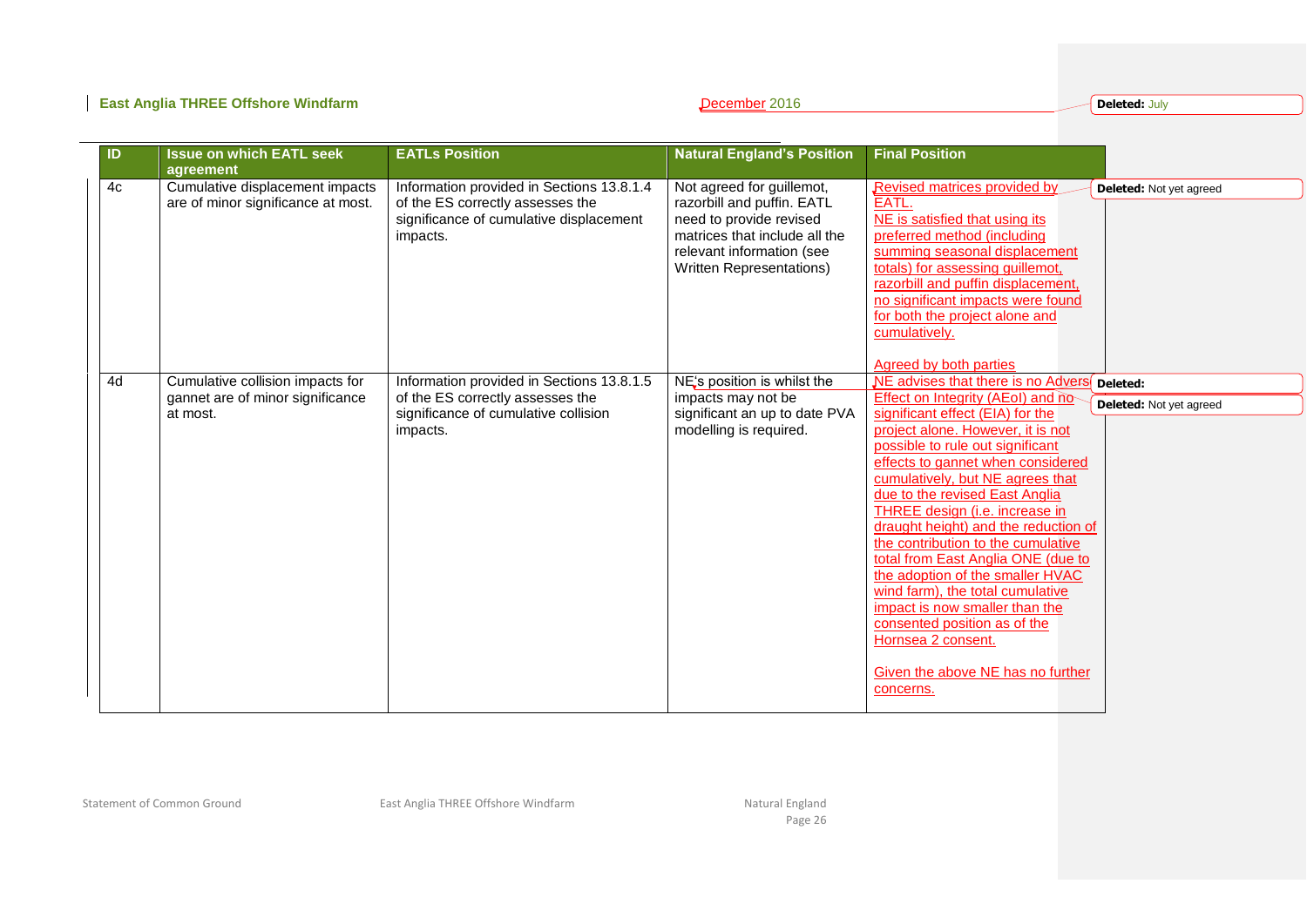### **East Anglia THREE Offshore Windfarm December 2016 December 2016**

**Deleted:** July

| ID | <b>Issue on which EATL seek</b>                                                                   | <b>EATLs Position</b>                                                                                                             | <b>Natural England's Position</b>                                                                                                                                                                                                                                            | <b>Final Position</b>                                                                                                                                                                                                                                                                                                                                                                           |
|----|---------------------------------------------------------------------------------------------------|-----------------------------------------------------------------------------------------------------------------------------------|------------------------------------------------------------------------------------------------------------------------------------------------------------------------------------------------------------------------------------------------------------------------------|-------------------------------------------------------------------------------------------------------------------------------------------------------------------------------------------------------------------------------------------------------------------------------------------------------------------------------------------------------------------------------------------------|
|    | agreement                                                                                         |                                                                                                                                   |                                                                                                                                                                                                                                                                              |                                                                                                                                                                                                                                                                                                                                                                                                 |
| 4e | Cumulative collision impacts for<br>kittiwake are of minor significance<br>at most                | Information provided in Sections 13.8.1.5<br>of the ES correctly assesses the<br>significance of cumulative collision<br>impacts. | NE consider there to be a<br>significant cumulative impact.<br>However, while the<br>contribution of East Anglia<br>THREE to the total is not de<br>minimis, it is so small as to<br>not materially alter the<br>significance of the overall<br>cumulative mortality figure. | The updated cumulative totals<br><b>Deleted:</b> Not yet agreed<br>including East Anglia THREE are<br>not materially different from the<br>most recently consented totals for<br>Hornsea Project 2, therefore NE<br>has no further concerns<br>Agreed by both parties                                                                                                                           |
| 4f | Cumulative collision impacts for<br>great black-backed gull are of<br>minor significance at most  | Information provided in Sections 13.8.1.5<br>of the ES correctly assesses the<br>significance of cumulative collision<br>impacts. | NE considers that there is<br>potentially a significant<br>cumulative impact, and<br>further (PVA) modelling is<br>required to assess                                                                                                                                        | NE welcomes the Applicant<br><b>Deleted:</b> Not yet agreed<br>providing PVA modelling to address<br>outstanding matter on greater<br>black-backed gulls<br>The updated cumulative totals<br>including East Anglia THREE are<br>not materially different from the<br>most recently consented totals for<br>Hornsea Project 2, therefore NE<br>has no further concerns<br>Agreed by both parties |
| 4g | Cumulative collision impacts for<br>herring gull are of minor<br>significance at most             | Information provided in Sections 13.8.1.5<br>of the ES correctly assesses the<br>significance of cumulative collision<br>impacts. | Agreed on receipt of final<br>application                                                                                                                                                                                                                                    | Agreed by both parties.                                                                                                                                                                                                                                                                                                                                                                         |
| 4h | Cumulative collision impacts for<br>lesser black-backed gull are of<br>minor significance at most | Information provided in Sections 13.8.1.5<br>of the ES correctly assesses the<br>significance of cumulative collision<br>impacts. | Agreed on receipt of final<br>application                                                                                                                                                                                                                                    | Agreed by both parties.                                                                                                                                                                                                                                                                                                                                                                         |
|    | <b>HRA Screening</b>                                                                              |                                                                                                                                   |                                                                                                                                                                                                                                                                              |                                                                                                                                                                                                                                                                                                                                                                                                 |
| 5a | The screening report includes all<br>potentially relevant European<br>sites.                      |                                                                                                                                   | Agreed through the Evidence<br>Plan                                                                                                                                                                                                                                          | Agreed by both parties.                                                                                                                                                                                                                                                                                                                                                                         |

Statement of Common Ground **East Anglia THREE Offshore Windfarm** Natural England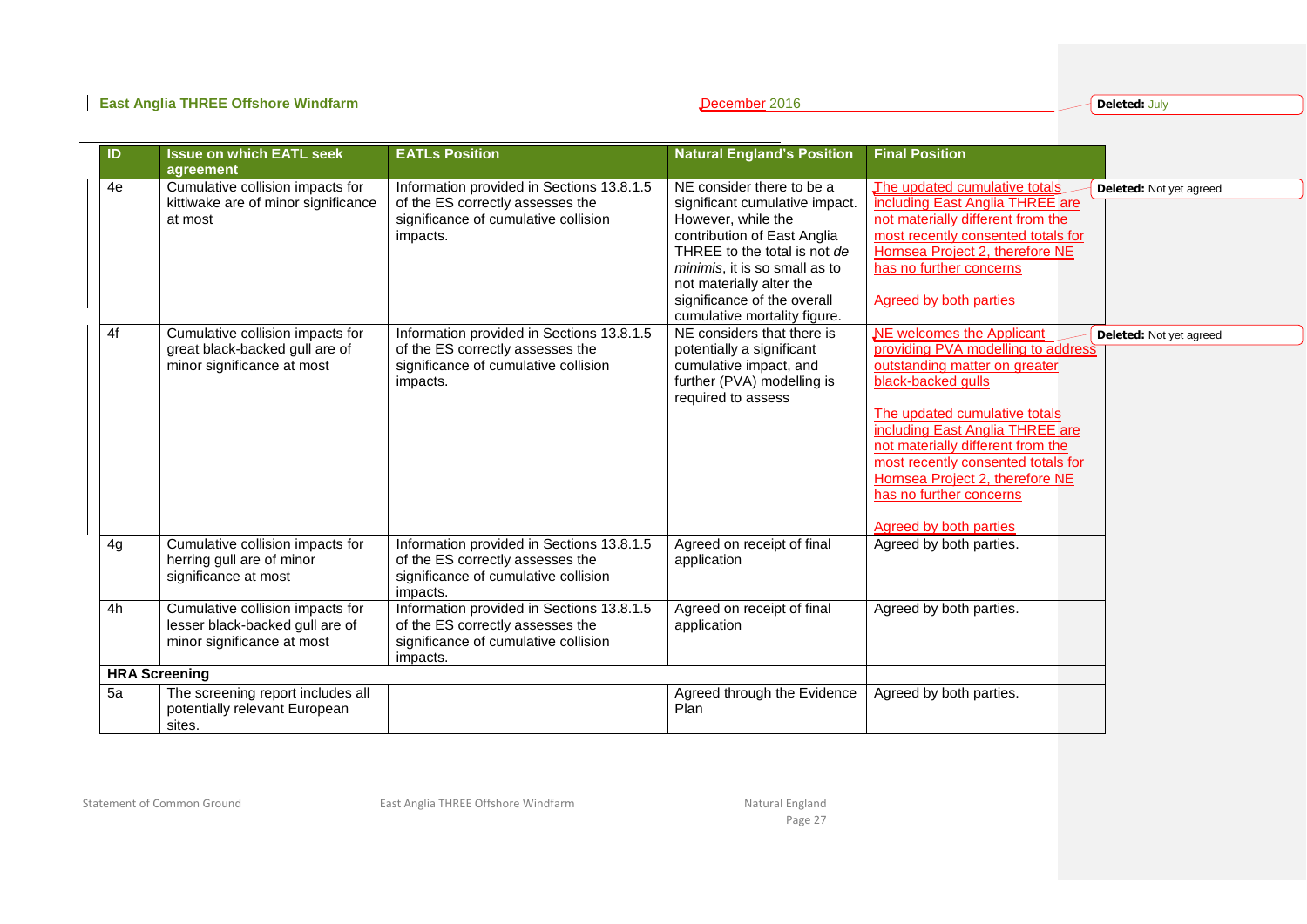### **East Anglia THREE Offshore Windfarm December 2016 December 2016**

**Deleted:** July

| $\overline{1}$ | <b>Issue on which EATL seek</b><br>agreement                                                                                                                                                                                                                                                                                                            | <b>EATLs Position</b>                                                                                 | <b>Natural England's Position</b>                                                                                                                                                                | <b>Final Position</b>   |
|----------------|---------------------------------------------------------------------------------------------------------------------------------------------------------------------------------------------------------------------------------------------------------------------------------------------------------------------------------------------------------|-------------------------------------------------------------------------------------------------------|--------------------------------------------------------------------------------------------------------------------------------------------------------------------------------------------------|-------------------------|
| 5 <sub>b</sub> | SPA features identified in the<br>updated screening report are the<br>only ones for which HRA will be<br>required:<br>· Deben Estuary SPA (dark-<br>bellied brent goose);<br>• Outer Thames Estuary SPA<br>(red-throated diver);<br>• Alde-Ore Estuary SPA (lesser<br>black-backed gull);<br>• Flamborough and Filey Coast<br>pSPA (gannet, kittiwake). |                                                                                                       | Agreed through the Evidence<br>Plan                                                                                                                                                              | Agreed by both parties. |
|                | <b>HRA Assessment.</b>                                                                                                                                                                                                                                                                                                                                  |                                                                                                       |                                                                                                                                                                                                  |                         |
| 6a             | The project alone and in-<br>combination has no adverse<br>effects on the integrity of the<br>Deben Estuary SPA.                                                                                                                                                                                                                                        | The results presented in the HRA are<br>appropriate for the Deben Estuary SPA.                        | Agreed on receipt of final<br>application, on the basis that<br>winter working restrictions<br>will be secured through the<br><b>DCO</b>                                                         | Agreed by both parties. |
| 6 <sub>b</sub> | The project alone and in-<br>combination has no adverse<br>effects on the integrity of the Alde-<br>Ore Estuary SPA and Ramsar.                                                                                                                                                                                                                         | The results presented in the HRA are<br>appropriate for the Alde-Ore Estuary SPA<br>and Ramsar.       | Agreed on receipt of final<br>application                                                                                                                                                        | Agreed by both parties  |
| 6c             | The project alone and in<br>combination has no adverse<br>effects on the integrity of the<br>Outer Thames Estuary SPA.                                                                                                                                                                                                                                  | The results presented in the HRA are<br>appropriate for the Outer Thames Estuary<br>SPA.              | Agreed on receipt of final<br>application although NE<br>notes that this is based on<br>the adoption of best practice<br>vessel operations to<br>minimise disturbance to red-<br>throated diver. | Agreed by both parties, |
| 6d             | For all species the project alone<br>has no adverse effects on the<br>integrity of the Flamborough Head<br>and Filey Coast pSPA.                                                                                                                                                                                                                        | The results presented in the HRA are<br>appropriate for the Flamborough Head<br>and Filey Coast pSPA. | Agreed following discussions<br>on $8^{th}$ June 2016                                                                                                                                            | Agreed by both parties  |

Statement of Common Ground **East Anglia THREE Offshore Windfarm** Natural England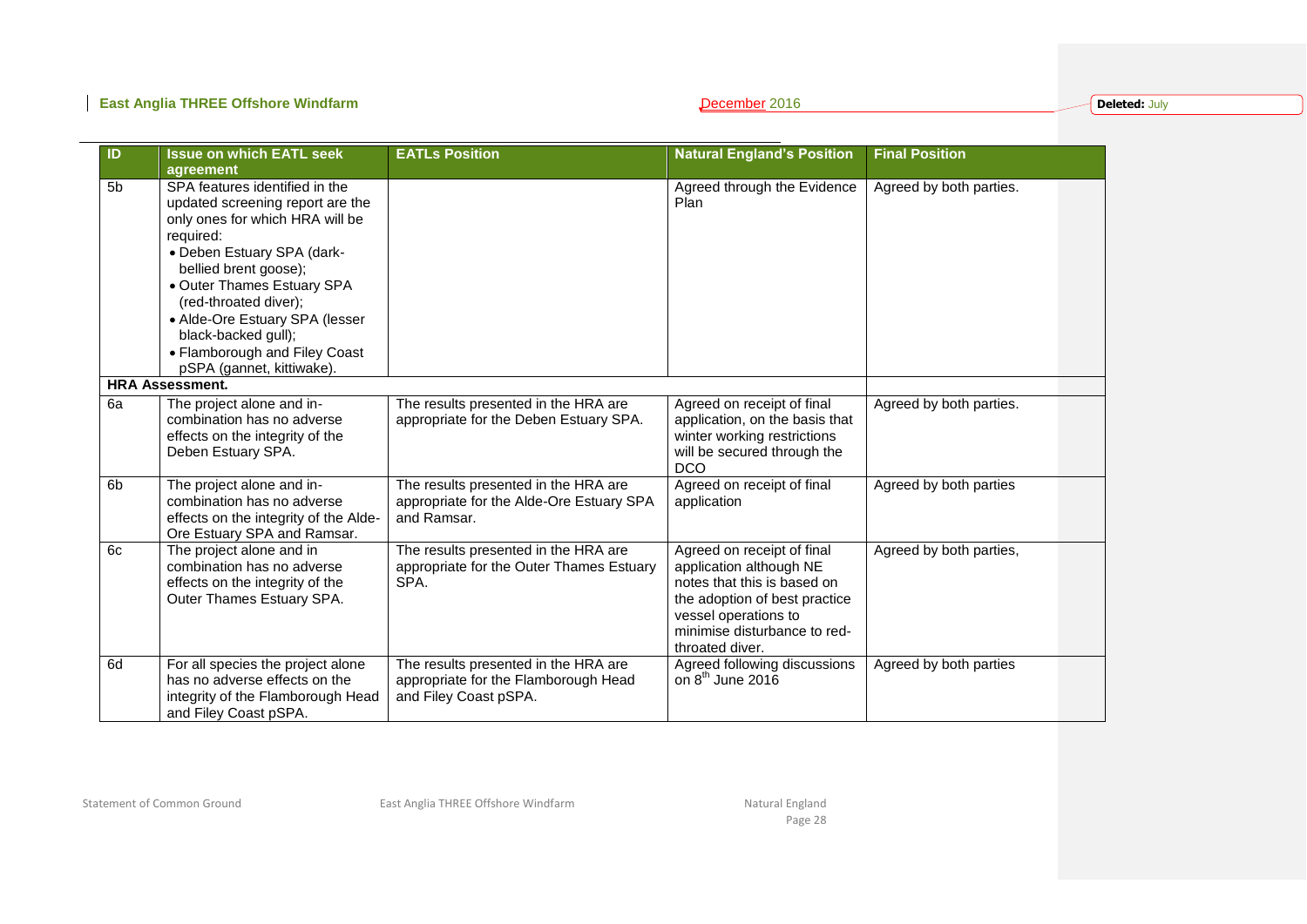**Deleted:** July

| ID | <b>Issue on which EATL seek</b><br>agreement                                                                                                          | <b>EATLs Position</b>                                                                                 | <b>Natural England's Position</b>                                                                                                                                                                                                                                                                           | <b>Final Position</b>                                                                                                                                                                                                                                                                                                                                                                                                                                                                                                                                                                                                                                                                                                                |
|----|-------------------------------------------------------------------------------------------------------------------------------------------------------|-------------------------------------------------------------------------------------------------------|-------------------------------------------------------------------------------------------------------------------------------------------------------------------------------------------------------------------------------------------------------------------------------------------------------------|--------------------------------------------------------------------------------------------------------------------------------------------------------------------------------------------------------------------------------------------------------------------------------------------------------------------------------------------------------------------------------------------------------------------------------------------------------------------------------------------------------------------------------------------------------------------------------------------------------------------------------------------------------------------------------------------------------------------------------------|
| 6e | The project in combination has no<br>adverse effects on the integrity of<br>the Flamborough Head and Filey<br>Coast pSPA with respect to<br>gannet    | The results presented in the HRA are<br>appropriate for the Flamborough Head<br>and Filey Coast pSPA. | <b>Adverse Effect On Integrity</b><br>(AEOI) for gannet due to in-<br>combination collision<br>mortality uncertain as SOSS<br>PVA model is out of date and<br>ideally an up to date PVA for<br>gannet should be produced                                                                                    | NE advises that there is no Advers<br>Formatted: Font: 10 pt<br>Effect on Integrity (AEoI) and no-<br><b>Deleted:</b> Not yet agreed<br>significant effect (EIA) for the<br>project alone. However, it is not<br>possible to rule out significant<br>effects to gannet when considered<br>cumulatively, but NE agrees that<br>due to the revised East Anglia<br>THREE design (i.e. increase in<br>draught height) and the reduction of<br>the contribution to the cumulative<br>total from East Anglia ONE (due to<br>the adoption of the smaller HVAC<br>wind farm), the total cumulative<br>impact is now smaller than the<br>consented position as of the<br>Hornsea 2 consent.<br>Given the above NE has no further<br>concerns. |
| 6f | The project in combination has no<br>adverse effects on the integrity of<br>the Flamborough Head and Filey<br>Coast pSPA with respect to<br>kittiwake | The results presented in the HRA are<br>appropriate for the Flamborough Head<br>and Filey Coast pSPA. | An adverse effect on<br>kittiwake due to in-<br>combination collision<br>mortality cannot be ruled out.<br>However, the EA3<br>contribution while not de<br>minimis is so small as to not<br>materially alter the<br>significance or the likelihood<br>of an adverse effect on the<br>integrity of the SPA. | It is agreed by both parties that the <b>Deleted:</b><br>EA3 contribution while not de<br>minimis is so small as to not<br>materially alter the significance or<br>the likelihood of an adverse effect<br>on the integrity of the SPA.                                                                                                                                                                                                                                                                                                                                                                                                                                                                                               |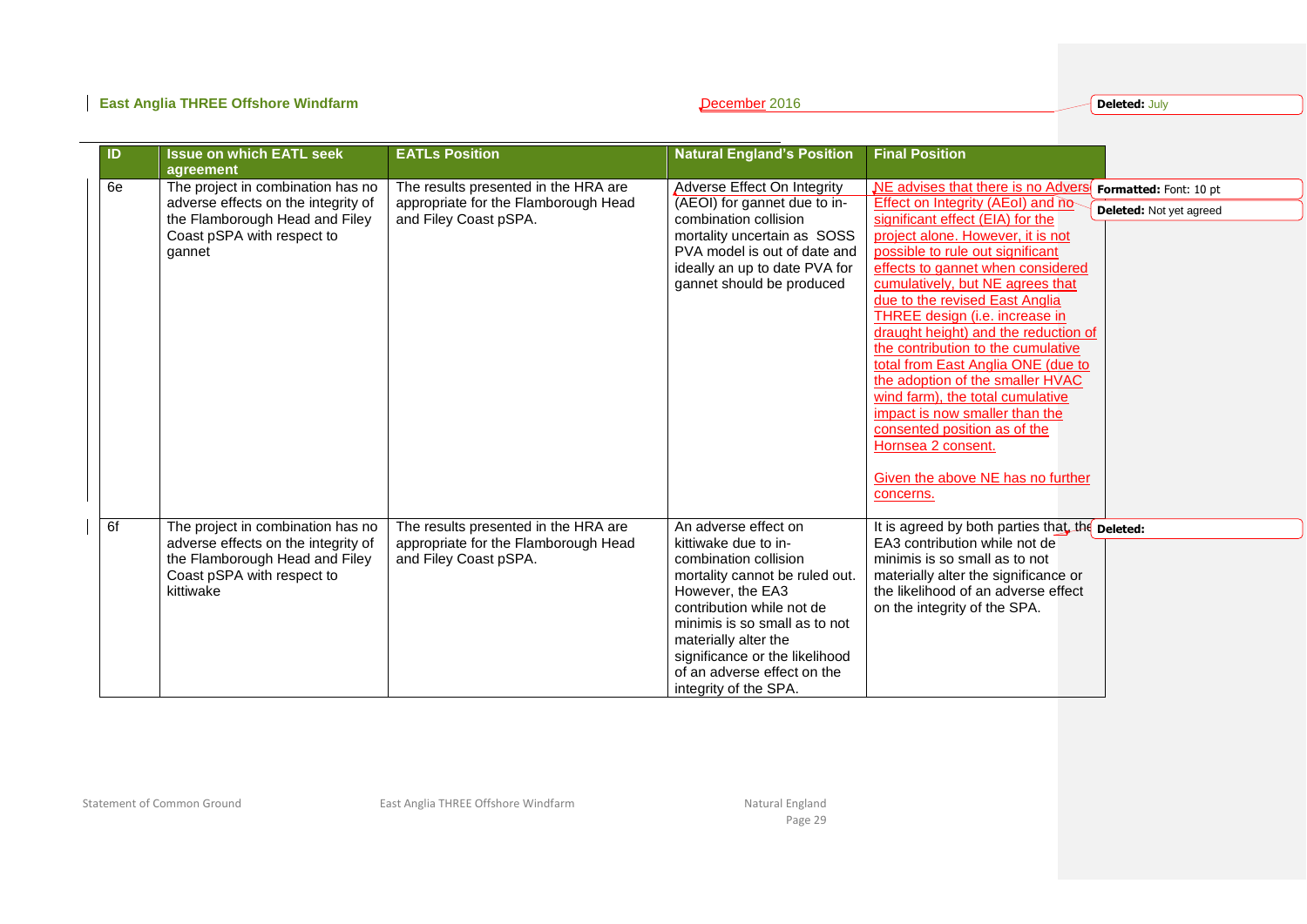### **East Anglia THREE Offshore Windfarm December 2016 December 2016**

**Deleted:** July

| <b>Issue on which EATL seek</b><br>ID                                                                                                                                                     | <b>EATLs Position</b>                                                                                                                                                                                                                                                                                                                                                                                                                                                                                                                   | <b>Natural England's Position</b>                                                                                                                                                                                                                                  | <b>Final Position</b>                                                                                                                                                                   |
|-------------------------------------------------------------------------------------------------------------------------------------------------------------------------------------------|-----------------------------------------------------------------------------------------------------------------------------------------------------------------------------------------------------------------------------------------------------------------------------------------------------------------------------------------------------------------------------------------------------------------------------------------------------------------------------------------------------------------------------------------|--------------------------------------------------------------------------------------------------------------------------------------------------------------------------------------------------------------------------------------------------------------------|-----------------------------------------------------------------------------------------------------------------------------------------------------------------------------------------|
| agreement                                                                                                                                                                                 |                                                                                                                                                                                                                                                                                                                                                                                                                                                                                                                                         |                                                                                                                                                                                                                                                                    |                                                                                                                                                                                         |
| <b>Management measures</b>                                                                                                                                                                |                                                                                                                                                                                                                                                                                                                                                                                                                                                                                                                                         |                                                                                                                                                                                                                                                                    |                                                                                                                                                                                         |
| 7a<br>Given the impacts of the project in<br>terms of offshore ornithology, the<br>conditions provided within the<br>deemed marine licence are<br>considered appropriate and<br>adequate. | The conditions provided within the draft<br>deemed marine licence are considered<br>appropriate and adequate.                                                                                                                                                                                                                                                                                                                                                                                                                           | Not agreed                                                                                                                                                                                                                                                         | Agreed                                                                                                                                                                                  |
| <b>Turbine draught height</b><br>$\underline{7b}$                                                                                                                                         | EATL has committed to increasing the<br>draught height of 70% of the East Anglia<br>THREE turbines to 24m from MHWS. This<br>will be secured by a new parameter in the<br>Requirements of the DCO as well as in<br>the DMLs for the generation (schedules<br>10 and 11 of the DCO) as set out below:<br>The number of turbines with a draught<br>height of less than 24m from MHWS<br>comprised in the authorised scheme and<br><u>the authorised scheme in licence 2</u><br>(generation) taken together must not<br>exceed 52 turbines | <b>Natural England welcomes</b><br>the proposal to increase the<br>draught height to 24m across<br>70% of the East Anglia<br><b>THREE turbines. We accept</b><br>the principle that raising the<br>draught height will result in a<br>reduction in collision risk. | It is agreed by both parties that the<br>proposed parameter secures the<br>increase in the draught height to<br>24m across 70% of the total<br>number of East Anglia THREE<br>turbines. |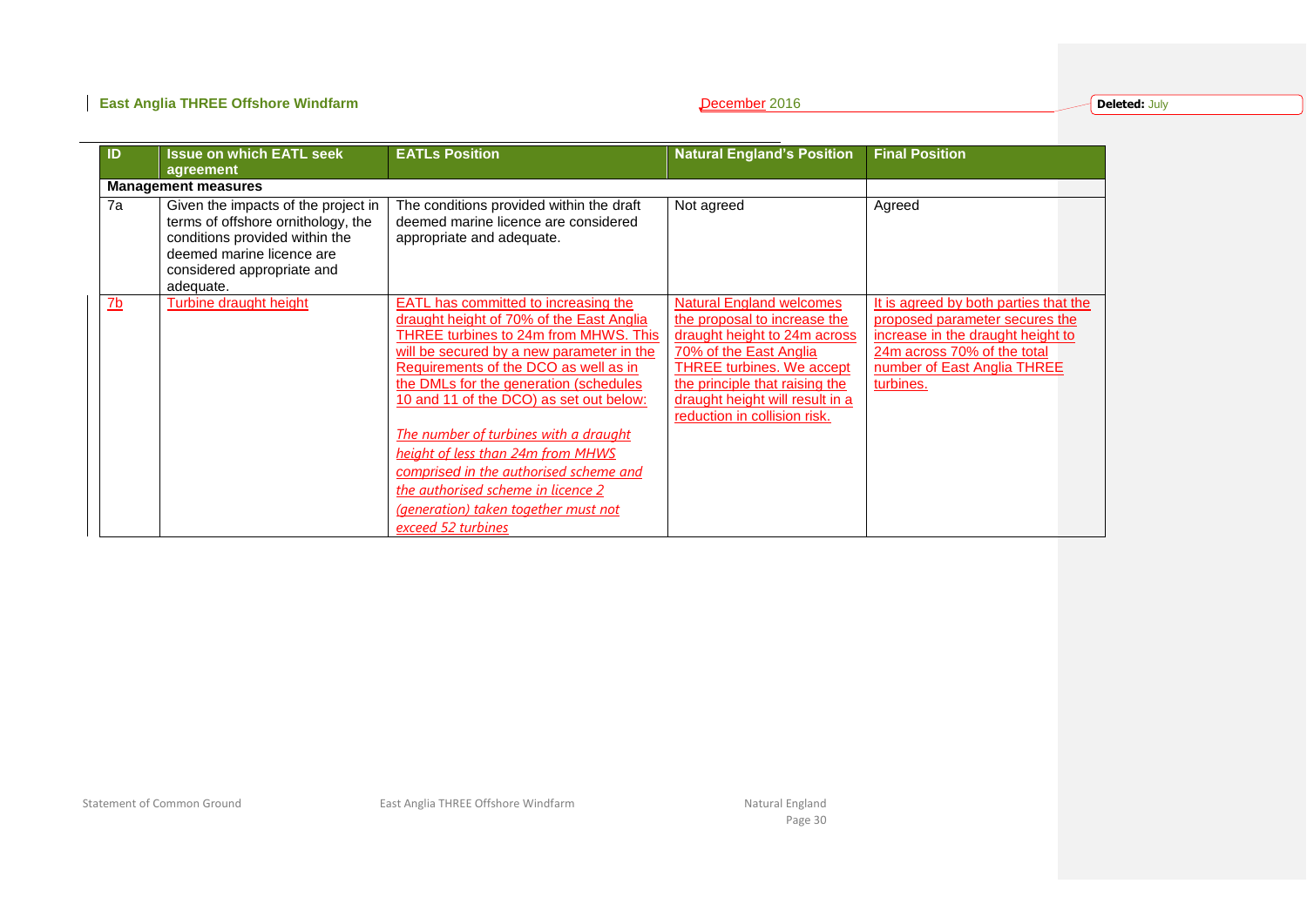#### <span id="page-31-0"></span>**2.6 Terrestrial Ecology**

- 33. The Project has the potential to impact upon Terrestrial Ecology. Chapter 23 of the Provides an assessment of the significance of these impacts. Table 6 below provides areas of common ground that have been reached regarding the findings reported within that chapter and identifies areas where agreement is still to be reached.
- 34. This topic was discussed at an Evidence Plan meeting on the 5<sup>th</sup> December 2013. A method statement for the assessment was produced which was revised based on the discussion, circulated and agreed. Natural England and Suffolk County Council (SCC) were present.
- 35. No further topic specific meetings were held.

Statement of Common Ground **East Anglia THREE Offshore Windfarm** Natural England Natural England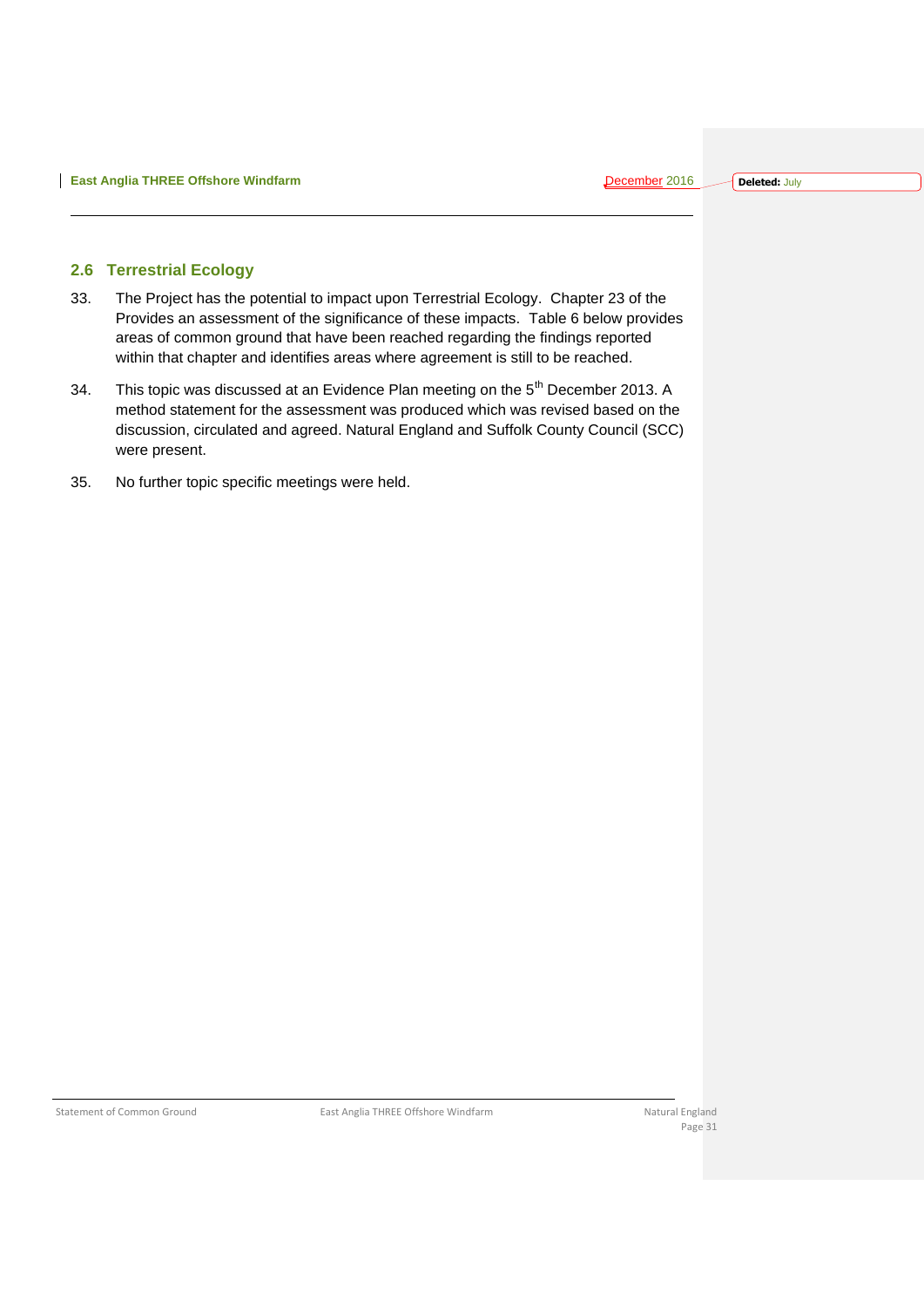### **East Anglia THREE Offshore Windfarm**

|  |  | December 2016 |  |  |
|--|--|---------------|--|--|
|  |  |               |  |  |

**Deleted:** July

| Table 6. SoCG - Terrestrial Ecology    |                                                                                                                                                                                                                                   |                                   |                                                                                                                                                                                                                                                               |
|----------------------------------------|-----------------------------------------------------------------------------------------------------------------------------------------------------------------------------------------------------------------------------------|-----------------------------------|---------------------------------------------------------------------------------------------------------------------------------------------------------------------------------------------------------------------------------------------------------------|
| <b>Issue on which EATL</b>             | <b>EATLs Position</b>                                                                                                                                                                                                             | <b>Natural England's Position</b> | <b>Final Position</b>                                                                                                                                                                                                                                         |
| seek agreement                         |                                                                                                                                                                                                                                   |                                   |                                                                                                                                                                                                                                                               |
| <b>Environmental Impact Assessment</b> |                                                                                                                                                                                                                                   |                                   |                                                                                                                                                                                                                                                               |
| <b>Existing</b><br><b>Environment</b>  | Survey data collected by [East Anglia<br>Offshore Wind (EAOW) for<br>characterisation of the onshore ecology for<br>East Anglia ONE are suitable for the East<br>Anglia THREE assessment (see ETG<br>background paper Appendix 2) | Agreed through the Evidence Plan  | It is agreed by both parties that survey<br>data collected by EAOW for<br>characterisation of the onshore ecology<br>are suitable for the assessment                                                                                                          |
|                                        | Further information to supplement data<br>particularly for the new access locations<br>was obtained in 2014. These data are<br>suitable for the East Anglia THREE<br>assessment                                                   | Agreed                            | It is agreed by both parties that further<br>information to supplement data particularly<br>for the new access locations was obtained<br>in 2014. It is agreed by both parties that<br>these data are suitable for the East Anglia<br><b>THREE</b> assessment |
|                                        | Data were further updated with the use of<br><b>Biological Records data</b>                                                                                                                                                       | Agreed                            |                                                                                                                                                                                                                                                               |
|                                        | It is agreed that the ES adequately<br>characterises the baseline environment in<br>terms of Terrestrial Ecology.                                                                                                                 | Agreed                            | It is agreed by both parties that the ES<br>adequately characterises the baseline<br>environment in terms of Terrestrial<br>Ecology.                                                                                                                          |
| <b>Assessment</b><br>methodology       | The methodology for the EIA is<br>appropriate                                                                                                                                                                                     | Agreed                            | It is agreed by both parties that the<br>methodology for the EIA is appropriate                                                                                                                                                                               |
|                                        | The Terminology used in the EIA is<br>appropriate                                                                                                                                                                                 | Agreed                            | It is agreed by both parties that the<br>terminology used in the EIA is appropriate                                                                                                                                                                           |
|                                        | List of potential impacts considered in the<br>EIA is appropriate                                                                                                                                                                 | Agreed                            | It is agreed by both parties that the list of<br>potential impacts considered in the EIA is<br>appropriate                                                                                                                                                    |
|                                        | It is appropriate that the impact<br>assessment considers embedded<br>mitigation as the starting point and East<br>Anglia ONE mitigation is the basis East<br>Anglia THREE                                                        | Agreed                            | It is agreed by both parties that it is<br>appropriate that the impact assessment<br>considers embedded mitigation as the<br>starting point and East Anglia ONE<br>mitigation is the basis for East Anglia<br><b>THREE</b>                                    |
|                                        | The worst case scenario presented in the                                                                                                                                                                                          | Agreed                            | It is agreed by both parties that the worst                                                                                                                                                                                                                   |

Statement of Common Ground **East Anglia THREE Offshore Windfarm** Changes and Statement of Common Ground England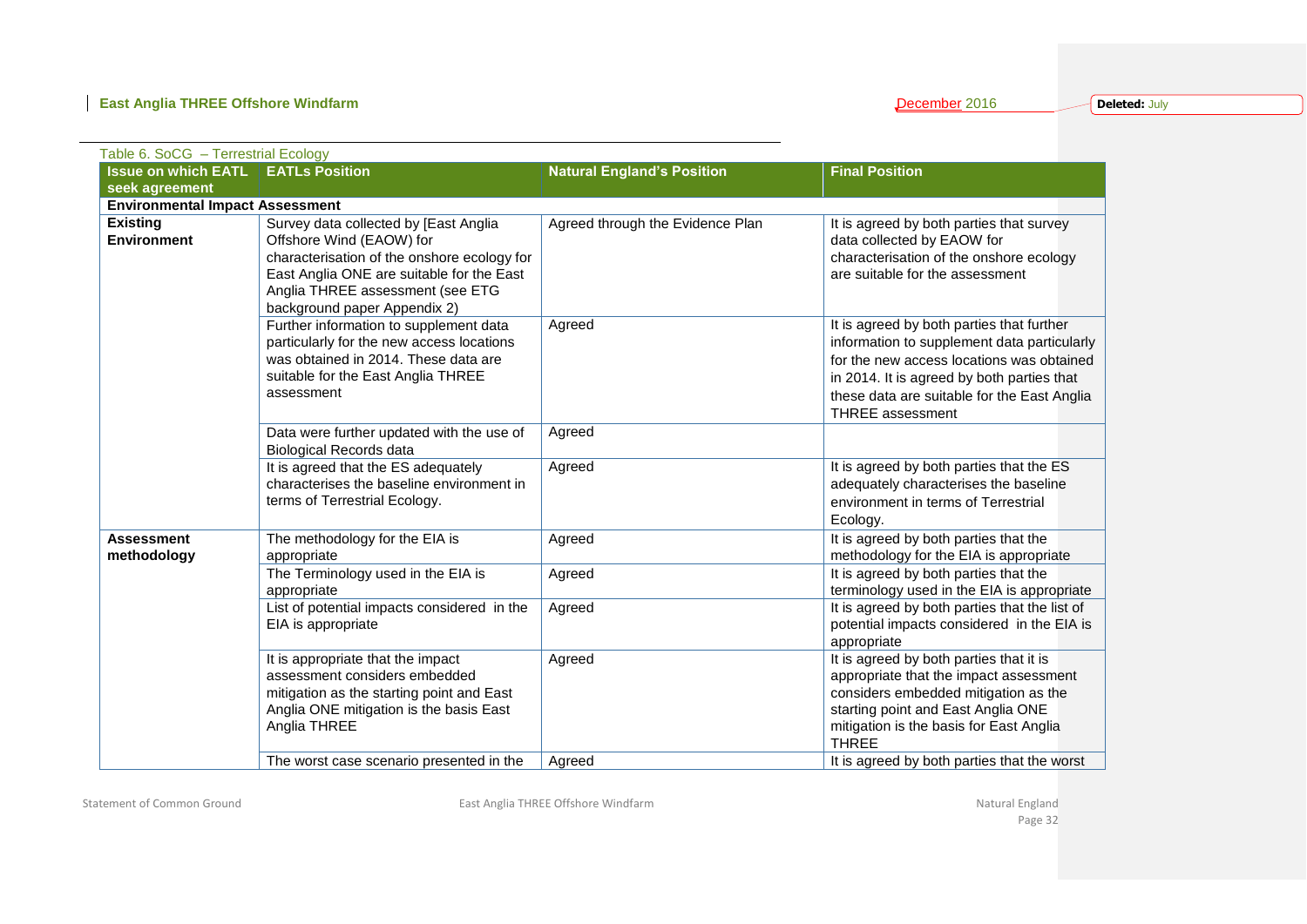### **East Anglia THREE Offshore Windfarm**

| December 2016 |  |  |  |  |  |
|---------------|--|--|--|--|--|
|               |  |  |  |  |  |

**Deleted:** July

| <b>Issue on which EATL</b>             | <b>EATLs Position</b>                        | <b>Natural England's Position</b> | <b>Final Position</b>                               |
|----------------------------------------|----------------------------------------------|-----------------------------------|-----------------------------------------------------|
| seek agreement                         |                                              |                                   |                                                     |
|                                        | ES is appropriate for this project.          |                                   | case scenario presented in the ES is                |
|                                        |                                              |                                   | appropriate for this project.                       |
|                                        | The assessment of impacts for                | Agreed                            | It is agreed by both parties that the               |
|                                        | construction, operation and                  |                                   | assessment of impacts for construction,             |
|                                        | decommissioning presented is appropriate     |                                   | operation and decommissioning presented             |
|                                        | and, assuming the inclusion of the           |                                   | is appropriate and, assuming the inclusion          |
|                                        | embedded mitigation described, impacts       |                                   | of the embedded mitigation described,               |
|                                        | on Terrestrial Ecology are likely to be non- |                                   | impacts on Terrestrial Ecology are likely to        |
|                                        | significant in EIA terms for the project.    |                                   | be non-significant in EIA terms for the<br>project. |
|                                        | The assessment of cumulative impacts for     | Agreed                            | It is agreed by both parties that the               |
|                                        | construction, operation and                  |                                   | assessment of cumulative impacts for                |
|                                        | decommissioning presented is                 |                                   | construction, operation and                         |
|                                        | appropriate.                                 |                                   | decommissioning presented is                        |
|                                        |                                              |                                   | appropriate.                                        |
| <b>Habitats Regulations Assessment</b> |                                              |                                   |                                                     |
|                                        | There are no HRA considerations for          | Agreed                            | It is agreed by both parties that there are         |
|                                        | <b>Terrestrial Ecology.</b>                  |                                   | no HRA considerations for Terrestrial               |
|                                        |                                              |                                   | Ecology.                                            |
|                                        | All Special Areas of Conservation are        |                                   |                                                     |
|                                        | screened out of the assessment with          |                                   |                                                     |
|                                        | regard to on Terrestrial Ecology.            |                                   |                                                     |
| <b>Management measures</b>             |                                              |                                   |                                                     |
|                                        | All mitigation measures required are         | Agreed                            | It is agreed by both parties that all               |
|                                        | outlined within the Outline Construction     |                                   | mitigation measures required are outlined           |
|                                        | Code of Practice and the Outline             |                                   | within the Outline Construction Code of             |
|                                        | Landscape and Ecological Management          |                                   | Practice and the Outline Landscape and              |
|                                        | Strategy.                                    |                                   | <b>Ecological Management Strategy</b>               |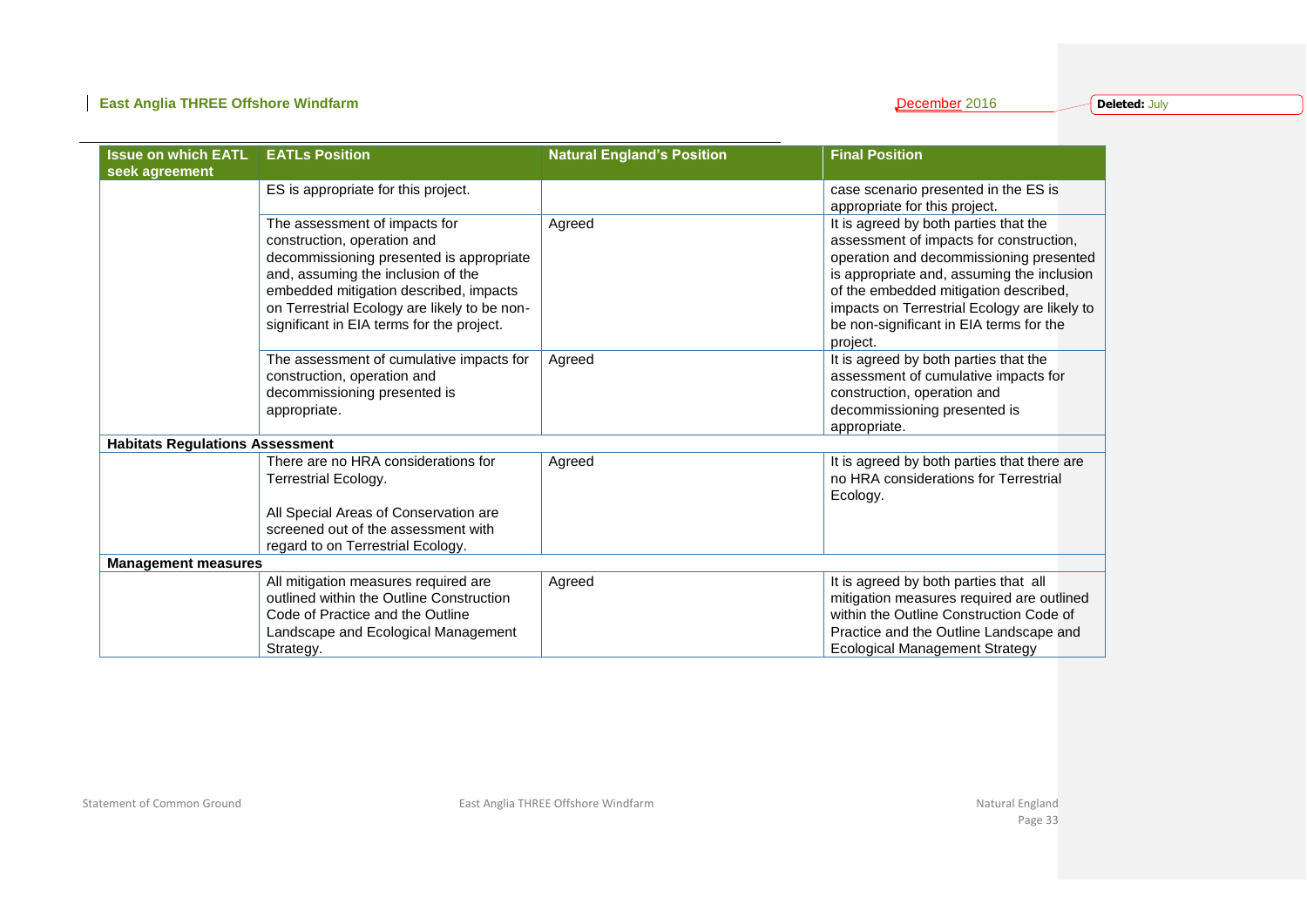#### <span id="page-34-0"></span>**2.7 Onshore Ornithology**

- 36. The Project has the potential to impact upon Onshore Ornithology. Chapter 24 of the ES, Application document 6.1.24, provides an assessment of the significance of these impacts. Table 7 below provides areas of common ground that have been reached regarding the findings reported within that chapter.
- 37. This topic was discussed at Evidence Plan meetings on  $30<sup>th</sup>$  September and 11<sup>th</sup> November 2013, 28<sup>th</sup> March and 2<sup>nd</sup> July 2014 and 3<sup>rd</sup> June and 6<sup>th</sup> July 2015, and at a Project Steering Group meeting on the 4<sup>th</sup> August 2015.

Statement of Common Ground **East Anglia THREE Offshore Windfarm** Natural England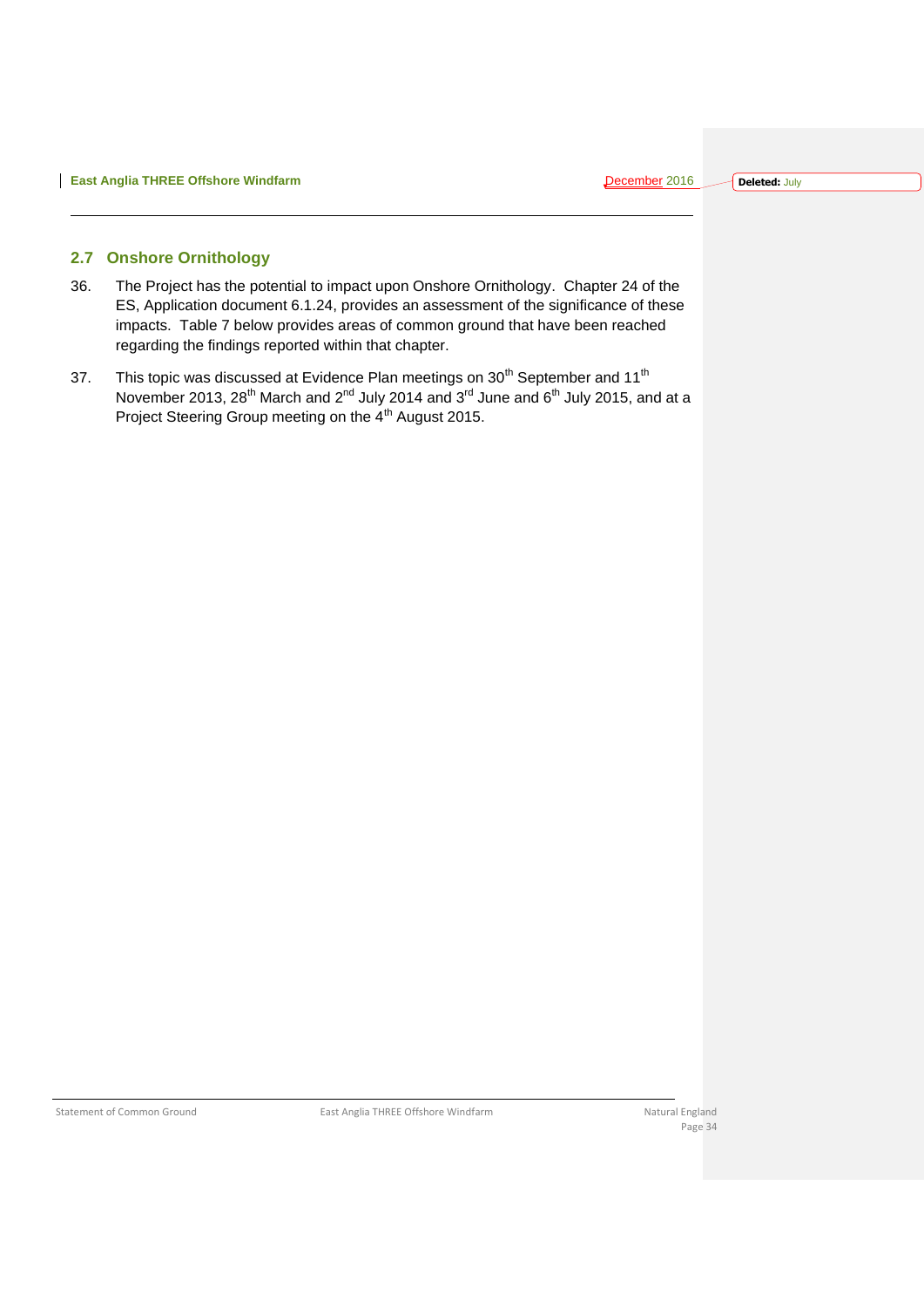**Deleted:** July

| Table 6. SoCG - Onshore Ornithology    |                                                                                                                                                                                             |                                   |                                                                                                                                                                                |
|----------------------------------------|---------------------------------------------------------------------------------------------------------------------------------------------------------------------------------------------|-----------------------------------|--------------------------------------------------------------------------------------------------------------------------------------------------------------------------------|
| <b>Issue on which EATL seek</b>        | <b>EATLs Position</b>                                                                                                                                                                       | <b>Natural England's Position</b> | <b>Final Position</b>                                                                                                                                                          |
| agreement                              |                                                                                                                                                                                             |                                   |                                                                                                                                                                                |
| <b>Environmental Impact Assessment</b> |                                                                                                                                                                                             |                                   |                                                                                                                                                                                |
| <b>Existing Environment</b>            | Survey data collected by EAOW for<br>characterisation of the onshore ecology for<br>East Anglia ONE are suitable for the East<br>Anglia THREE assessment.                                   | Agreed through the Evidence Plan  | It is agreed by both parties that the<br>site specific survey data collection<br>and analysis are sufficient to<br>characterise the existing<br>environment.                   |
|                                        | Further information to supplement data<br>particularly for the new access locations was<br>obtained in 2014. These data are suitable for<br>the East Anglia THREE assessment.               | Agreed                            | It is agreed by both parties that the<br>site specific survey data collection<br>and analysis are sufficient to<br>characterise the existing<br>environment.                   |
|                                        | The ES adequately characterises the<br>baseline environment in terms of Onshore<br>Ornithology (terrestrial and intertidal).                                                                | Agreed                            | It is agreed by both parties that the<br>assessment provided in the ES is<br>sufficient to characterise the<br>existing environment.                                           |
| <b>Assessment methodology</b>          | The list of potential impacts assessed, in the<br>chapter is appropriate.                                                                                                                   | Agreed through the Evidence Plan  | It is agreed by both parties that the<br>list of impacts assessed is<br>appropriate.                                                                                           |
|                                        | The impact assessment methodologies used<br>provide an appropriate approach to<br>assessing potential impacts of the proposed<br>project.<br>This includes:                                 | Agreed                            | It is agreed by both parties that the<br>impact assessment methodologies<br>used provide an appropriate<br>approach to assessing potential<br>impacts of the proposed project. |
|                                        | The definitions used of sensitivity and<br>magnitude in the impact assessment are<br>appropriate.<br>The approach to screening in plans and<br>projects for consideration in the cumulative |                                   |                                                                                                                                                                                |
|                                        | impact assessment, and the resulting lists of<br>plans and projects for each receptor.                                                                                                      |                                   |                                                                                                                                                                                |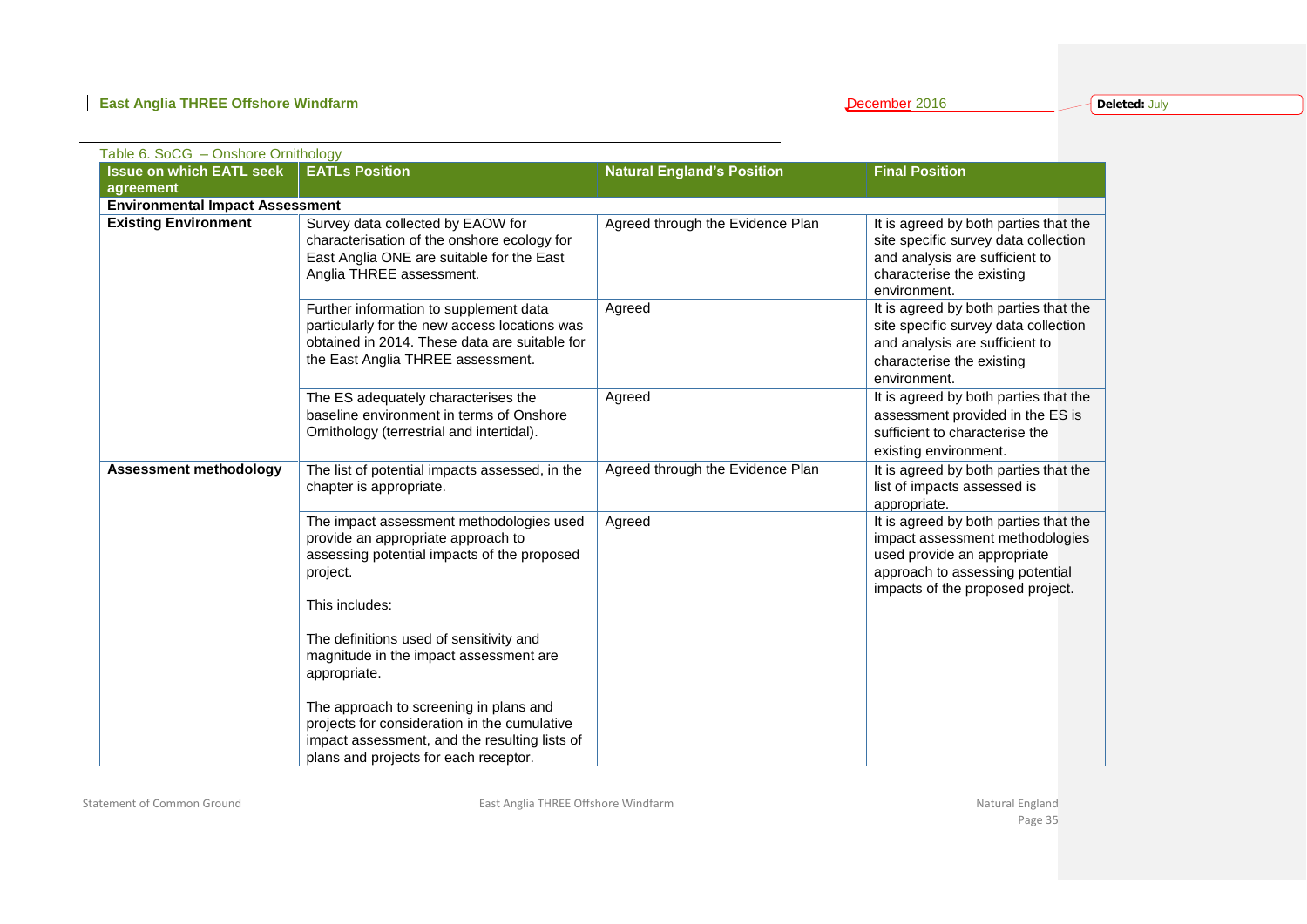**Deleted:** July

| <b>Issue on which EATL seek</b>        | <b>EATLs Position</b>                                                                                                                                                                                                                                              | <b>Natural England's Position</b> | <b>Final Position</b>                                                                                                                                                                                                                                                                                                         |
|----------------------------------------|--------------------------------------------------------------------------------------------------------------------------------------------------------------------------------------------------------------------------------------------------------------------|-----------------------------------|-------------------------------------------------------------------------------------------------------------------------------------------------------------------------------------------------------------------------------------------------------------------------------------------------------------------------------|
| agreement                              | The worst case scenario presented in the                                                                                                                                                                                                                           | Agreed                            | It is agreed by both parties that the                                                                                                                                                                                                                                                                                         |
|                                        | assessment is appropriate for this project.                                                                                                                                                                                                                        |                                   | worst case scenario presented in<br>the assessment is appropriate for                                                                                                                                                                                                                                                         |
|                                        | The assessment of effects for construction,<br>operation and decommissioning presented is<br>appropriate and, assuming the inclusion of<br>the embedded mitigation described, impacts<br>on Onshore Ornithology are likely to be non-<br>significant in EIA terms. | Agreed                            | this project.<br>It is agreed by both parties that the<br>assessment of effects for<br>construction, operation and<br>decommissioning presented is<br>appropriate and, assuming the<br>inclusion of the embedded<br>mitigation described, impacts on<br>Onshore Ornithology are likely to<br>be non-significant in EIA terms. |
|                                        | The assessment of cumulative effects is<br>appropriate and, assuming the inclusion of<br>the embedded mitigation described,<br>cumulative impacts on Onshore Ornithology<br>are likely to be non-significant in EIA terms.                                         | Agreed                            | It is agreed by both parties that the<br>assessment of cumulative effects is<br>appropriate and, assuming the<br>inclusion of the embedded<br>mitigation described, cumulative<br>impacts on Onshore Ornithology<br>are likely to be non-significant in<br>EIA terms.                                                         |
| <b>Habitats Regulations Assessment</b> |                                                                                                                                                                                                                                                                    |                                   |                                                                                                                                                                                                                                                                                                                               |
|                                        | The screening method for identifying<br>potential impacts on interest features of<br>European designated sites is adequate and<br>appropriate.                                                                                                                     | Agreed                            | It is agreed by both parties that the<br>screening method for identifying<br>potential impacts on interest<br>features of European designated<br>sites is adequate and appropriate.                                                                                                                                           |
|                                        | The assessment of effects presented in the<br>Report to Inform the Habitats Regulations<br>Assessment on the interest features of<br>designated sites identified through the<br>screening process is appropriate.                                                  | Agreed                            | It is agreed by both parties that the<br>assessment of effects presented in<br>the Report to Inform the Habitats<br>Regulations Assessment on the<br>interest features of designated sites<br>identified through the screening<br>process is appropriate.                                                                     |
|                                        | The conclusion of the HRA is correct: there                                                                                                                                                                                                                        | Agreed                            | It is agreed by both parties that the                                                                                                                                                                                                                                                                                         |

Statement of Common Ground **East Anglia THREE Offshore Windfarm** Changes and Statement of Common Ground England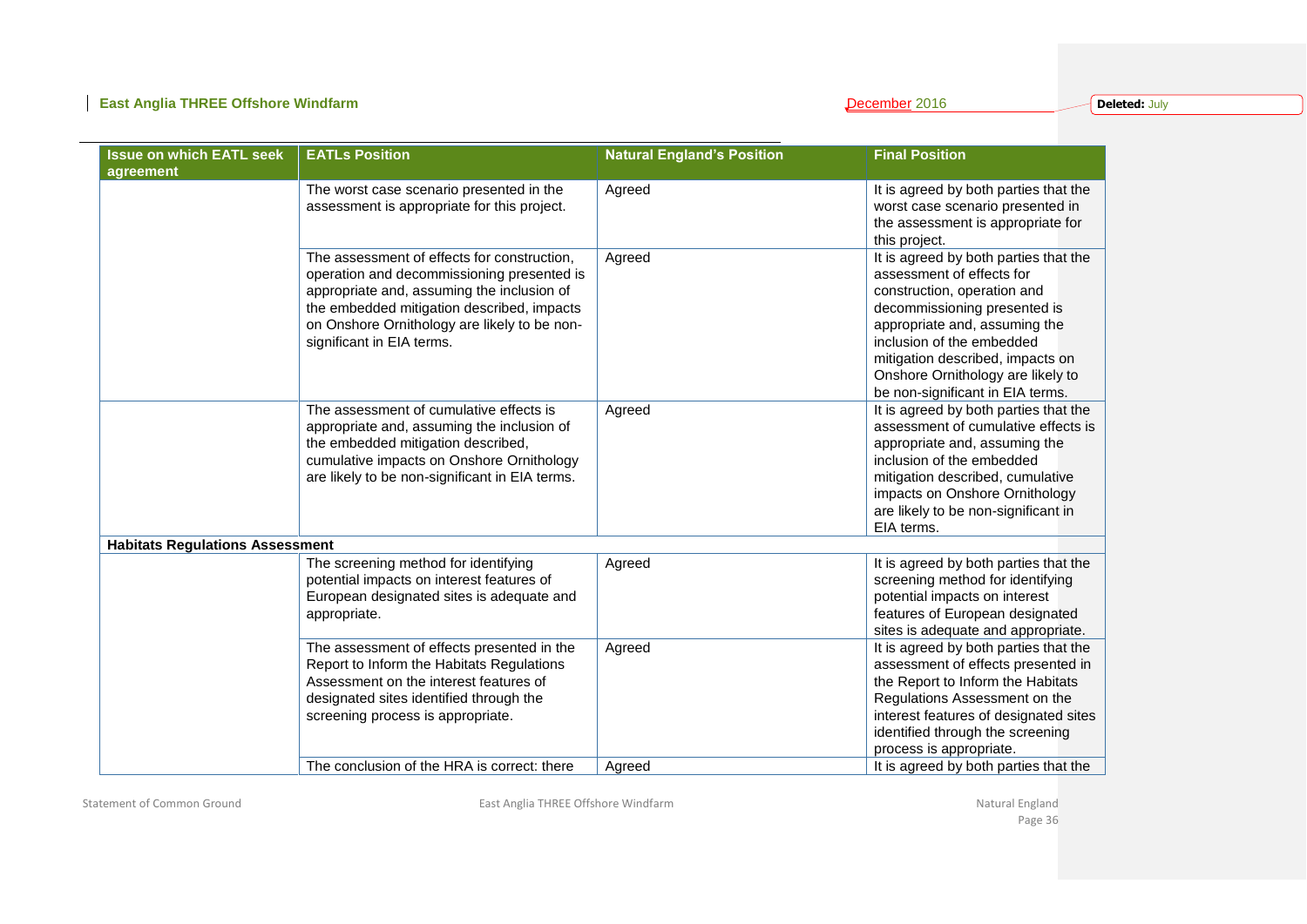**Deleted:** July

| <b>Issue on which EATL seek</b><br>agreement | <b>EATLs Position</b>                                                                                                                                                                                                                                                                                         | <b>Natural England's Position</b>       | <b>Final Position</b>                                                                                                                                                                                      |
|----------------------------------------------|---------------------------------------------------------------------------------------------------------------------------------------------------------------------------------------------------------------------------------------------------------------------------------------------------------------|-----------------------------------------|------------------------------------------------------------------------------------------------------------------------------------------------------------------------------------------------------------|
|                                              | will be no adverse effects on the integrity of<br>European designated sites due to the project<br>alone and in-combination with other plans<br>and projects.                                                                                                                                                  |                                         | conclusion of the HRA is correct:<br>there will be no adverse effects on<br>the integrity of European<br>designated sites due to the project<br>alone and in-combination with other<br>plans and projects. |
| <b>Management Measures</b>                   | Adequate mitigation can be secured for                                                                                                                                                                                                                                                                        | Restriction agreed through the Evidence | It is agreed by both parties that the                                                                                                                                                                      |
|                                              | Schedule 1 breeding birds and waterbirds<br>(including brent goose) of the Deben Estuary<br>SSSI, Ramsar and SPA through the<br>implementation of the proposals in the<br>Outline Landscape and Ecological<br>Management Strategy (OLEMS). This will be<br>secured via the DCO.                               | Plan                                    | OLEMS provide adequate<br>mitigation for Schedule 1 breeding<br>birds and waterbirds of the Deben<br>Estuary. The draft DCO will be<br>amended to secure this restriction.                                 |
|                                              | Requirement 21 of the draft DCO will be<br>amended to include a signpost to this<br>particular element of the OLEMS                                                                                                                                                                                           |                                         |                                                                                                                                                                                                            |
|                                              | With regard to brent geese the following<br>restriction is proposed:<br>During periods of construction works, from<br>the 1st November to $28/29^{th}$ February the only<br>activities to be undertaken at the east side of<br>the Deben Estuary (i.e. between Ferry Road<br>and the Deben Estuary) would be: | Agreed through the Evidence Plan        | It is agreed by both parties that the<br>proposed mitigation measures for<br>limiting impacts to wintering birds<br>are suitable for the project.                                                          |
|                                              | Walk-over site investigation or survey<br>works: or<br>Any inspections required to assess the<br>$\bullet$<br>integrity, safety and security of [EATL]<br>assets; or<br>Any response required for the purposes of                                                                                             |                                         |                                                                                                                                                                                                            |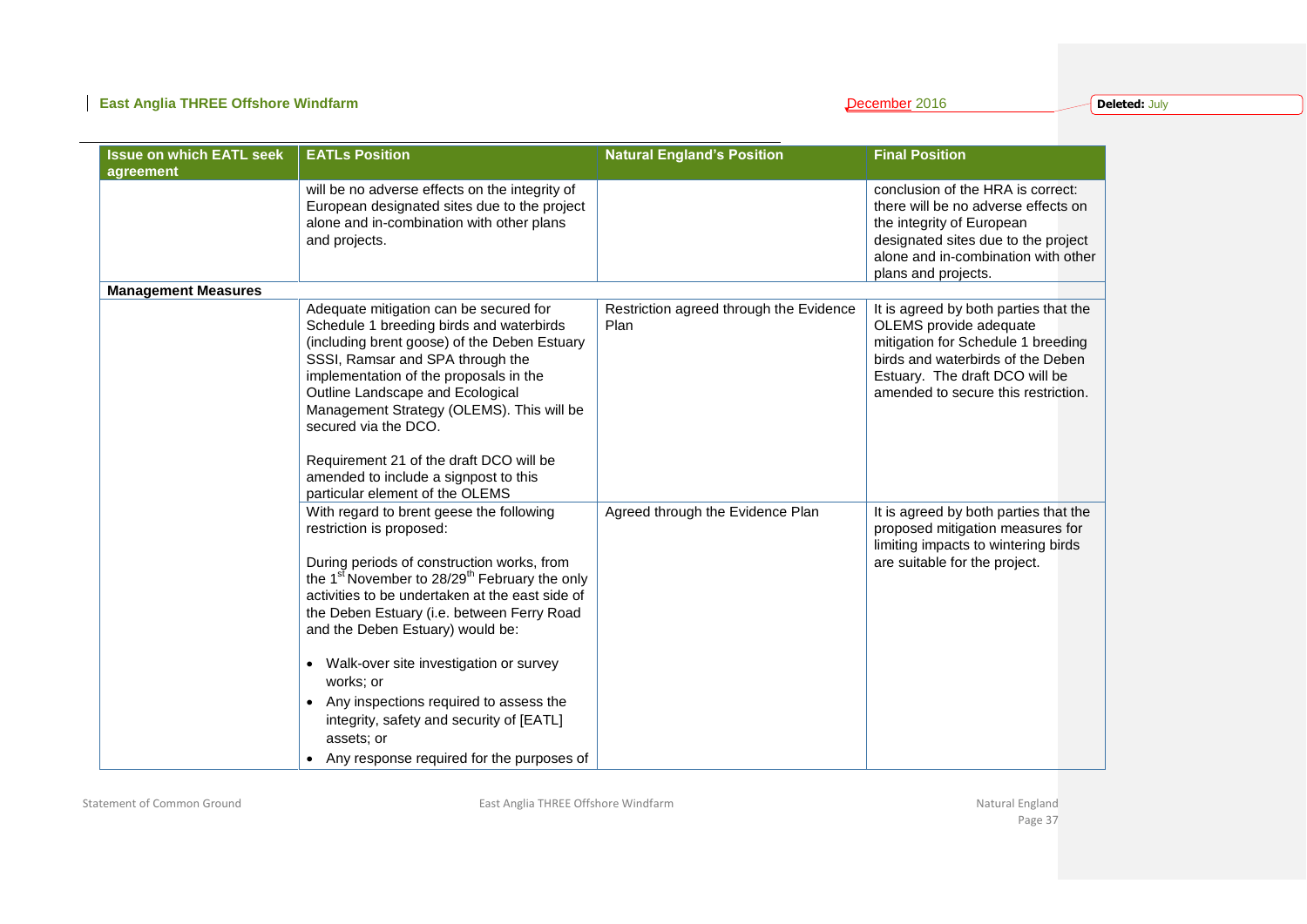### **East Anglia THREE Offshore Windfarm December 2016 December 2016**

**Deleted:** July

| <b>Issue on which EATL seek</b><br>agreement | <b>EATLs Position</b>                                                                                                                                                                                                                                                                                                                                                                                                                                                                                                                                                                                                                                                                                                                                                                                                                                                                                                                                                                                                                                                                                                                                                                                                                                                                                                                                                                                                       | <b>Natural England's Position</b> | <b>Final Position</b> |
|----------------------------------------------|-----------------------------------------------------------------------------------------------------------------------------------------------------------------------------------------------------------------------------------------------------------------------------------------------------------------------------------------------------------------------------------------------------------------------------------------------------------------------------------------------------------------------------------------------------------------------------------------------------------------------------------------------------------------------------------------------------------------------------------------------------------------------------------------------------------------------------------------------------------------------------------------------------------------------------------------------------------------------------------------------------------------------------------------------------------------------------------------------------------------------------------------------------------------------------------------------------------------------------------------------------------------------------------------------------------------------------------------------------------------------------------------------------------------------------|-----------------------------------|-----------------------|
|                                              | ensuring the health, safety and security of<br>employees, contractors and the general<br>public, unless otherwise agreed with<br>Natural England.<br>Access by vehicle would be from either<br>Access B or Access C (but not from both<br>simultaneously to ensure that any<br>disturbance is localised).<br>For the same period, during times of severe<br>weather (prolonged cold conditions), access<br>will only be taken for the purposes of health,<br>safety and security unless otherwise agreed<br>with Natural England. The definition of<br>'severe weather' will be the same as that<br>used to implement the Statutory Suspension<br>of Wildfowl Shooting in Severe Winter<br>Weather measure under the Wildlife and<br>Countryside Act. The severe weather<br>condition will come into force at 00h01<br>following the day when the relevant Secretary<br>of State signs the necessary Statutory<br>Instrument to bring the requirement into<br>force. The suspension will end after a<br>maximum period of 14 days unless otherwise<br>extended by the Secretary of State through<br>the signing of a further Statutory Instrument.<br>After the end of the shooting season and up<br>until the end of February, the same weather<br>criteria shall apply, albeit without a signed<br>order from the Secretary of State: EATL shall<br>be responsible for monitoring local<br>temperatures for this purpose. |                                   |                       |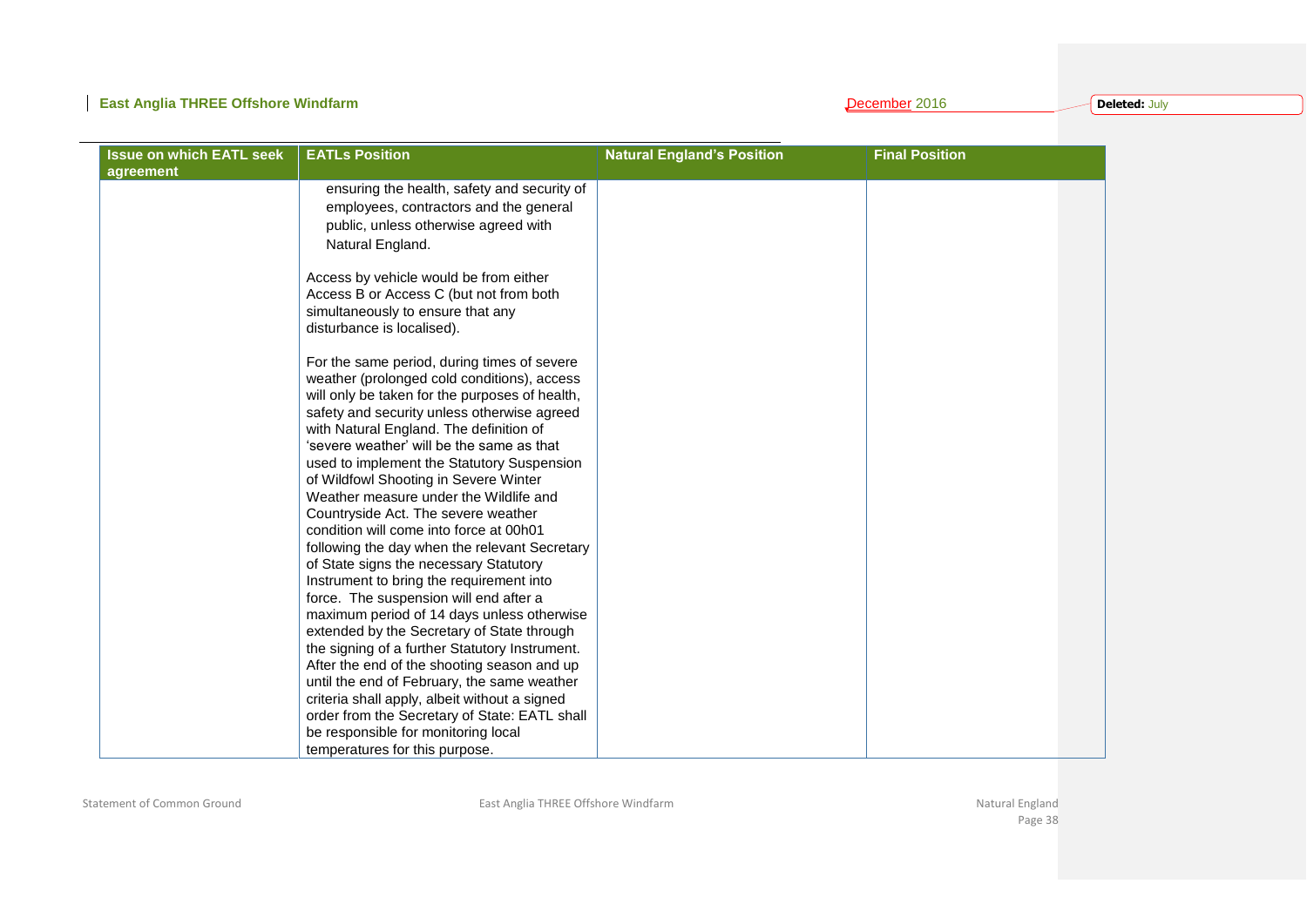### **East Anglia THREE Offshore Windfarm East Anglia THREE Offshore Windfarm**

**Deleted:** July

### Signing box: The undersigned agreed to the provisions within this SoCG – Natural England

| Signed              |                                       |                        |
|---------------------|---------------------------------------|------------------------|
| <b>Printed Name</b> | K. Louise Burton                      |                        |
| Position            | Marine Senior Adviser and Team Leader |                        |
| On behalf of        | Natural England                       |                        |
| Date                | 6 <sup>th</sup> December 2016         | <b>Deleted: 27/07/</b> |

#### Signing box: The undersigned agreed to the provisions within this SoCG – EATL

| Signed              |                                          |                                |
|---------------------|------------------------------------------|--------------------------------|
| <b>Printed Name</b> | Keith Morrison                           |                                |
| Position            | East Anglia THREE Senior Project Manager |                                |
| On behalf of        | East Anglia THREE Limited (EATL)         |                                |
| Date                | 6 <sup>th</sup> December 2016            | Deleted: 27 <sup>th</sup> July |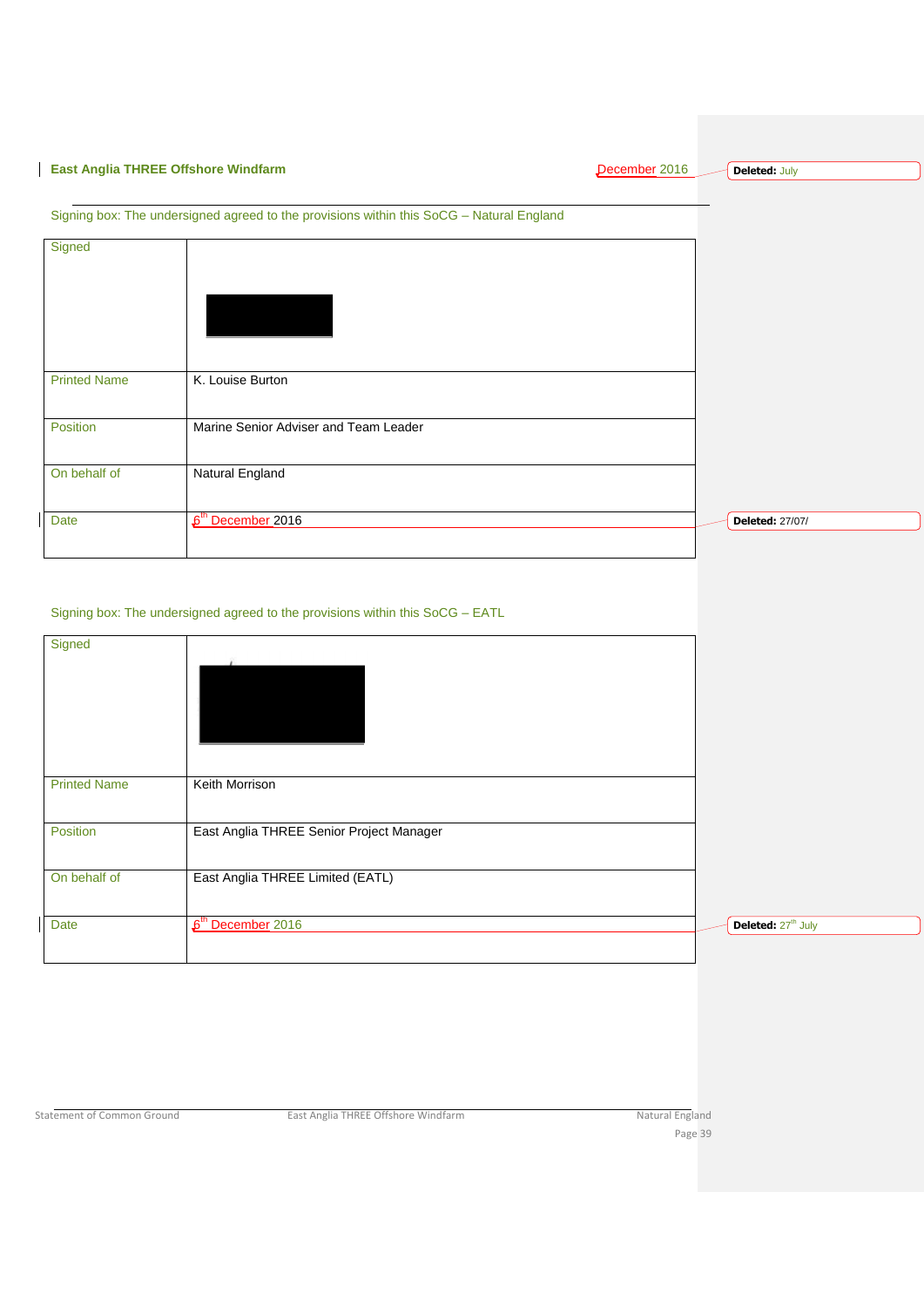**Deleted:** July

# <span id="page-40-0"></span>**Appendix 1 Glossary**

No change in Appendix

Statement of Common Ground East Anglia THREE Offshore Windfarm Natural England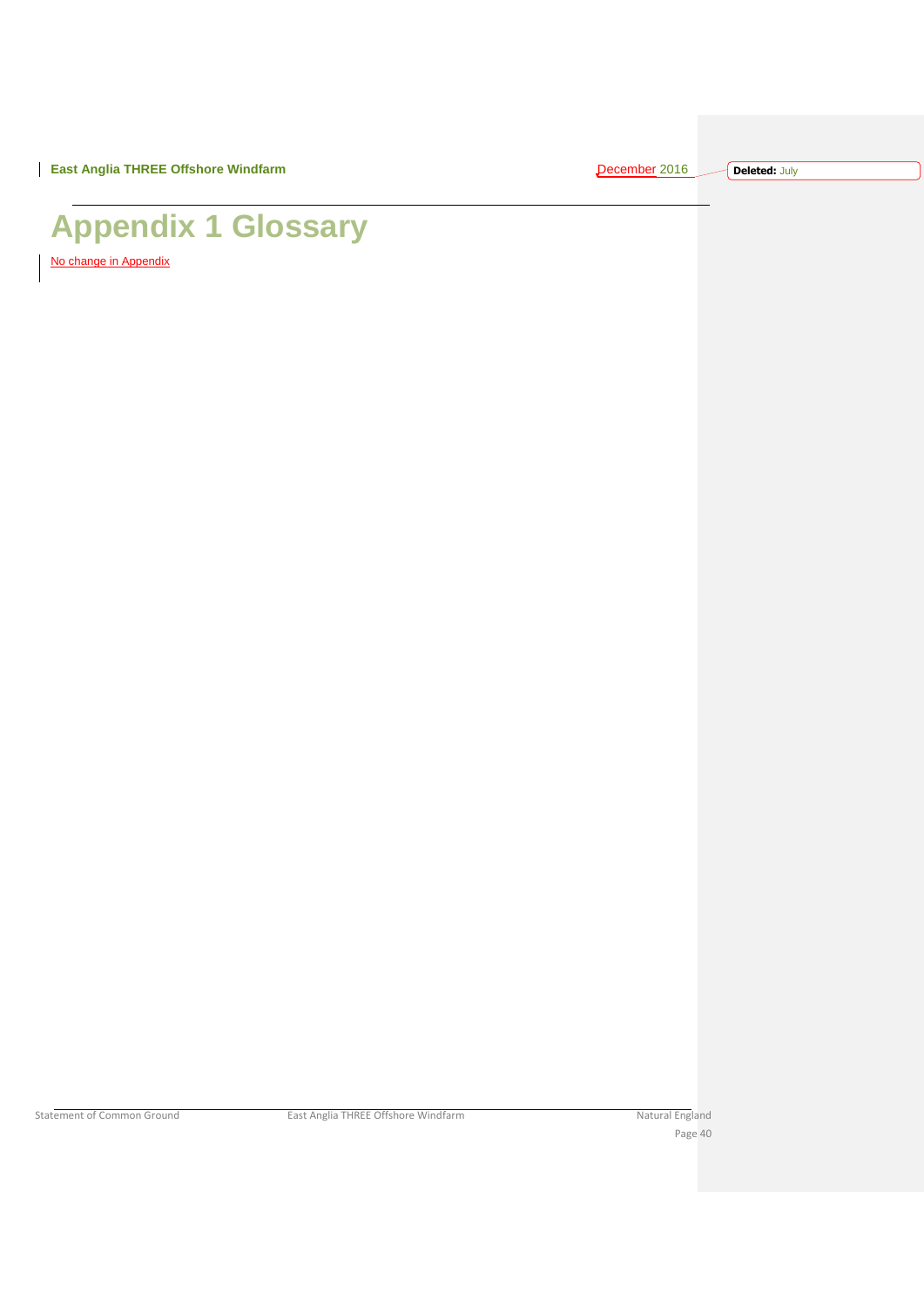| eren | $\overline{\phantom{a}}$ |  |
|------|--------------------------|--|
|      |                          |  |

## <span id="page-41-0"></span>**Appendix 2 Relevant Representation and EATL Response**

No change in Appendix

Statement of Common Ground East Anglia THREE Offshore Windfarm Natural England Natural England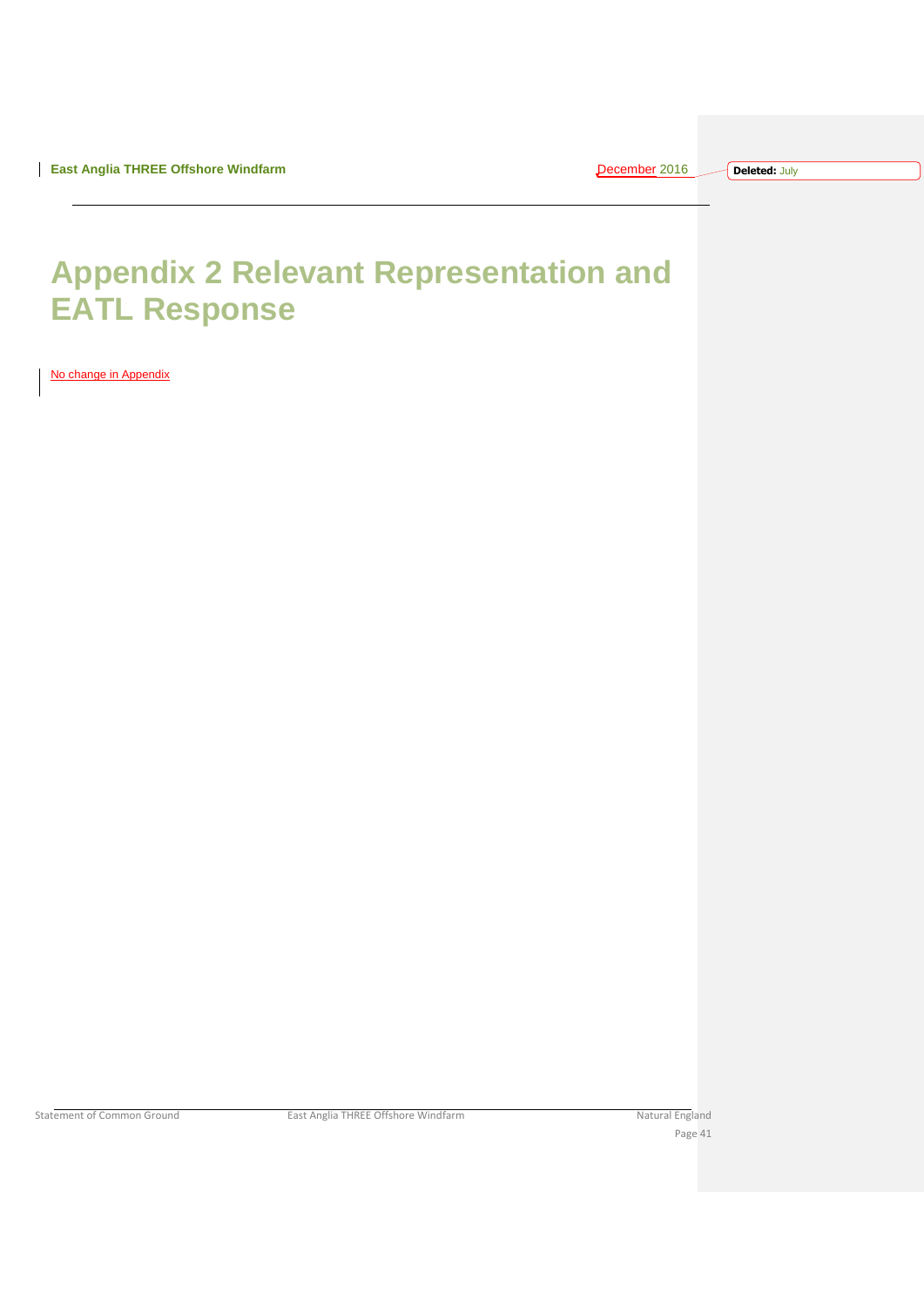**East Anglia THREE Offshore Windfarm** December 2016 2016 2017 2016

| ı. | eren | н | <b>T-1</b> |  |  |
|----|------|---|------------|--|--|
|    |      |   |            |  |  |

**Deleted:** July

# <span id="page-42-0"></span>**Appendix 3 March 2016 Meeting Minutes**

No change in Appendix

Statement of Common Ground East Anglia THREE Offshore Windfarm Natural England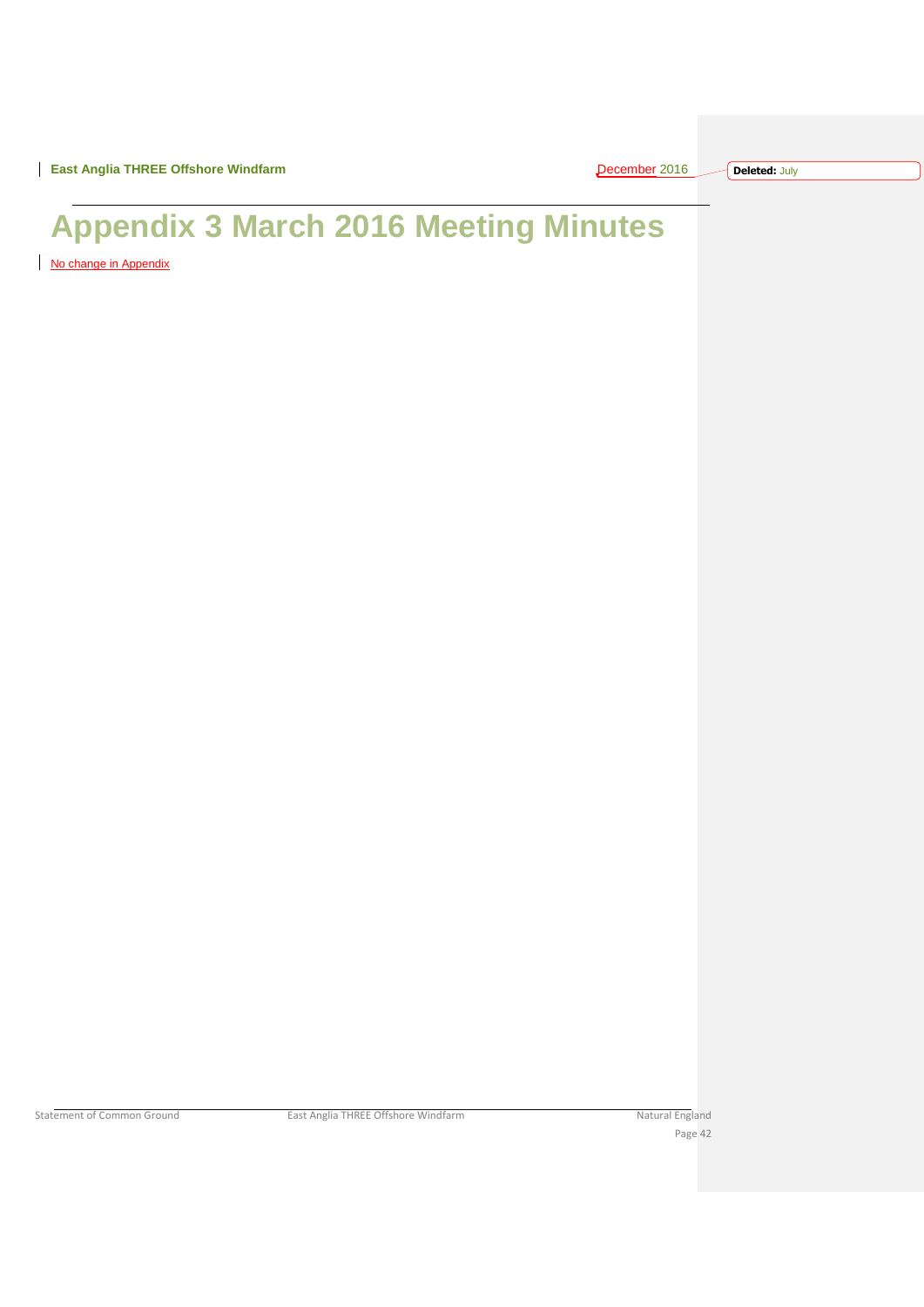**East Anglia THREE Offshore Windfarm** 

| December |  |  |
|----------|--|--|
|          |  |  |

**Deleted:** July

## <span id="page-43-0"></span>**Appendix 4 June 2016 Meeting Minutes and Auk Displacement Note**

No change in Appendix

Statement of Common Ground East Anglia THREE Offshore Windfarm Natural England Natural England